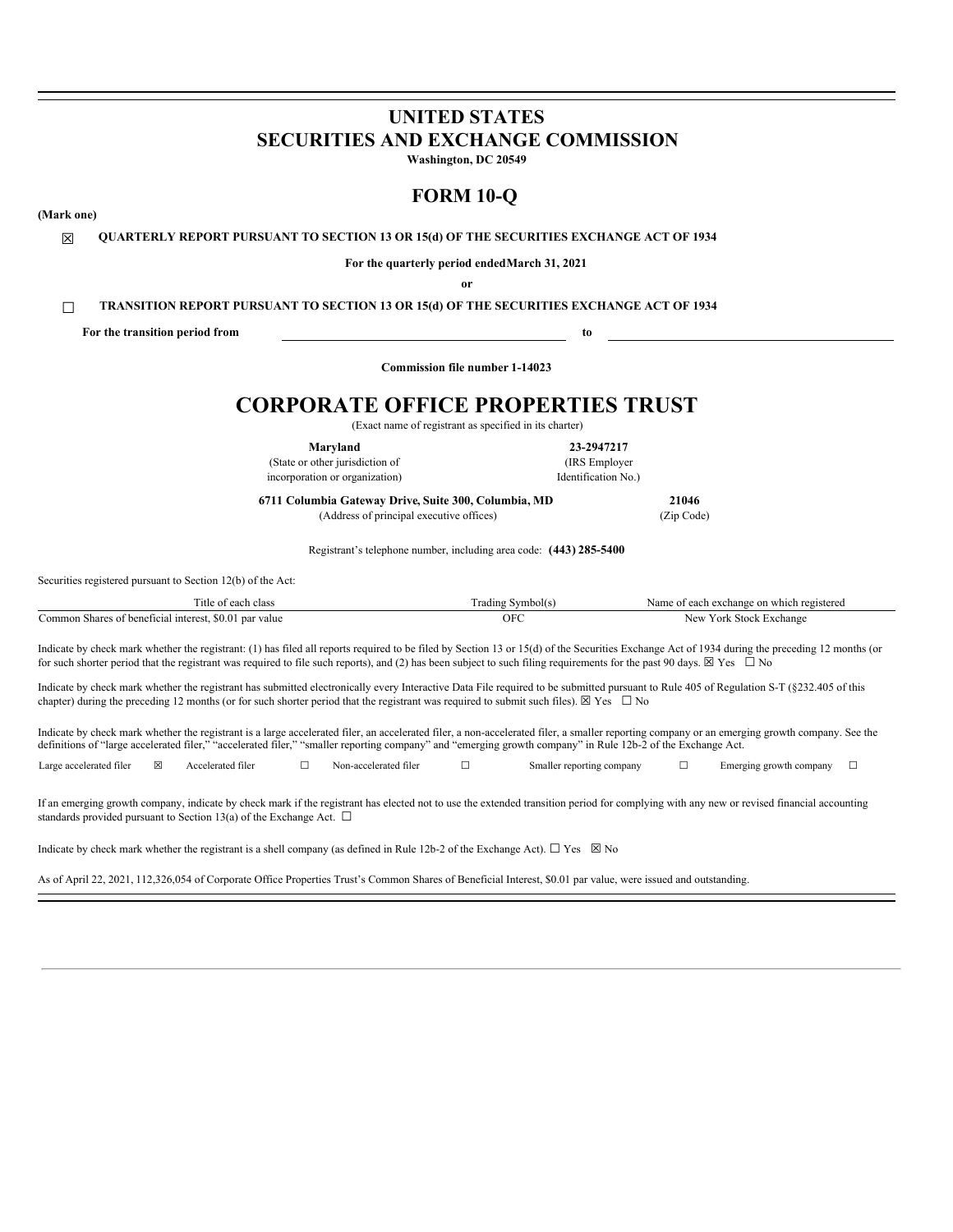# **TABLE OF CONTENTS**

# **FORM 10-Q**

# **PART I: FINANCIAL [INFORMATION](#page-1-0)**

**PAGE**

### **[Item](#page-2-0) 1:** Financial [Statements](#page-2-0) **[Consolidated](#page-2-1) Financial Statements**

<span id="page-1-0"></span>

|                   | Consolidated Balance Sheets as of March 31, 2021 and December 31, 2020 (unaudited)                             | <u>3</u>        |
|-------------------|----------------------------------------------------------------------------------------------------------------|-----------------|
|                   | Consolidated Statements of Operations for the Three Months Ended March 31, 2021 and 2020 (unaudited)           |                 |
|                   |                                                                                                                |                 |
|                   | Consolidated Statements of Comprehensive Income for the Three Months Ended March 31, 2021 and 2020 (unaudited) |                 |
|                   | Consolidated Statements of Equity for the Three Months Ended March 31, 2021 and 2020 (unaudited)               | <u>6</u>        |
|                   | Consolidated Statements of Cash Flows for the Three Months Ended March 31, 2021 and 2020 (unaudited)           | $\overline{1}$  |
|                   | <b>Notes to Consolidated Financial Statements (unaudited)</b>                                                  | $\overline{2}$  |
| Item $2$ :        | Management's Discussion and Analysis of Financial Condition and Results of Operations                          | $\overline{27}$ |
| Item $3$ :        | <b>Quantitative and Qualitative Disclosures About Market Risk</b>                                              | 38              |
| Item 4:           | <b>Controls and Procedures</b>                                                                                 | 38              |
|                   | <b>PART II: OTHER INFORMATION</b>                                                                              |                 |
| Item 1:           | <b>Legal Proceedings</b>                                                                                       | 38              |
| Item 1A:          | <b>Risk Factors</b>                                                                                            | 39              |
| Item $2$ :        | Unregistered Sales of Equity Securities and Use of Proceeds                                                    | 39              |
| Item $3$ :        | <b>Defaults Upon Senior Securities</b>                                                                         | 39              |
| Item $4$ :        | <b>Mine Safety Disclosures</b>                                                                                 | 39              |
| Item $5$ :        | <b>Other Information</b>                                                                                       | 39              |
| Item $6$ :        | <b>Exhibits</b>                                                                                                | 40              |
| <b>SIGNATURES</b> |                                                                                                                | 41              |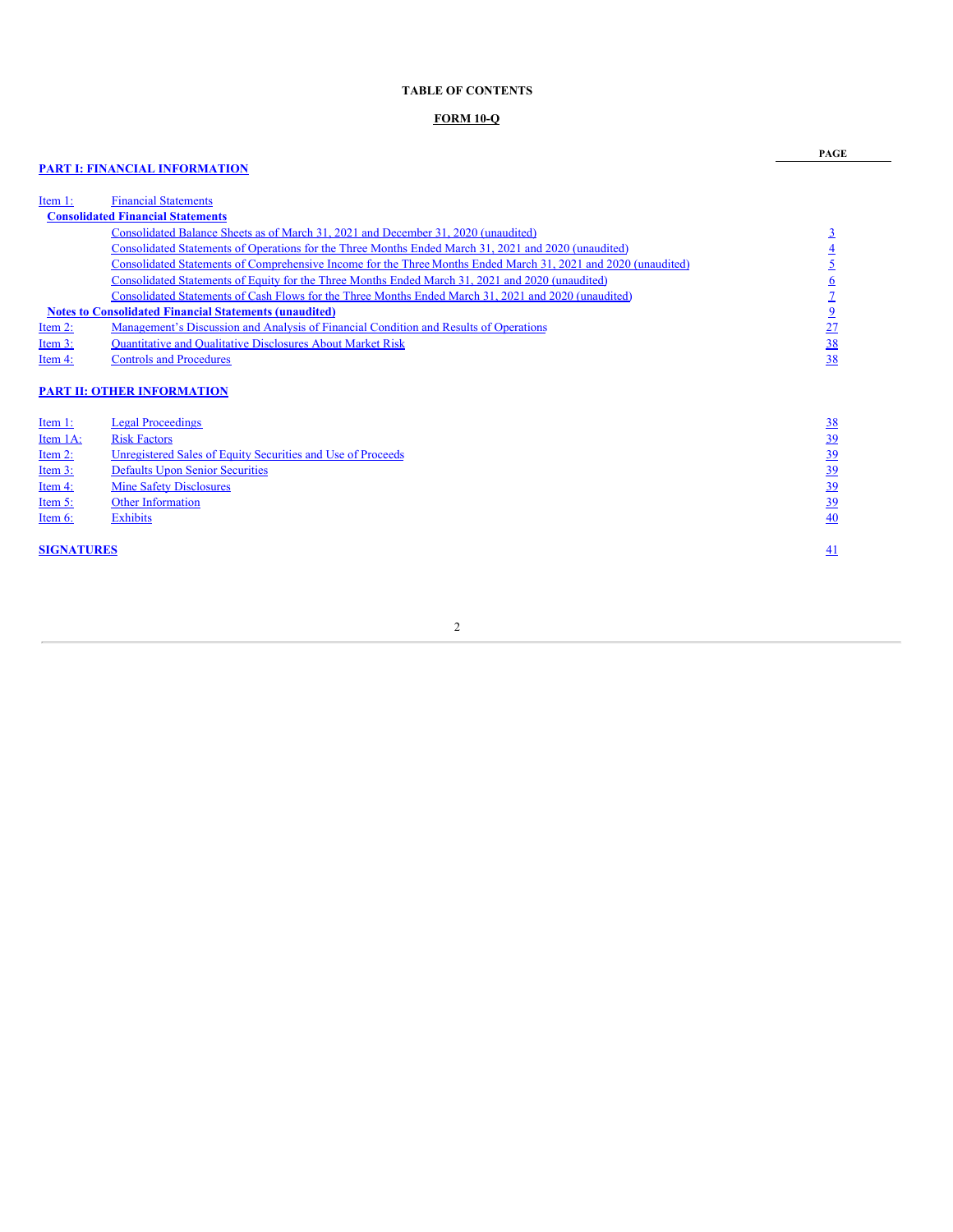#### **Corporate Office Properties Trust and Subsidiaries Consolidated Balance Sheets (in thousands, except share data) (unaudited)**

<span id="page-2-2"></span><span id="page-2-1"></span><span id="page-2-0"></span>

| March 31,<br>2021                                                                                                                                                                                |               | <b>December 31, 2020</b> |               |            |
|--------------------------------------------------------------------------------------------------------------------------------------------------------------------------------------------------|---------------|--------------------------|---------------|------------|
| <b>Assets</b>                                                                                                                                                                                    |               |                          |               |            |
| Properties, net:                                                                                                                                                                                 |               |                          |               |            |
| Operating properties, net                                                                                                                                                                        | $\mathbf{s}$  | 3,106,698                | $\mathbb{S}$  | 3,115,280  |
| Projects in development or held for future development                                                                                                                                           |               | 472,556                  |               | 447,269    |
| Total properties, net                                                                                                                                                                            |               | 3,579,254                |               | 3,562,549  |
| Property - operating right-of-use assets                                                                                                                                                         |               | 39,810                   |               | 40,570     |
| Property - finance right-of-use assets                                                                                                                                                           |               | 40,091                   |               | 40,425     |
| Cash and cash equivalents                                                                                                                                                                        |               | 36,139                   |               | 18,369     |
| Investment in unconsolidated real estate joint ventures                                                                                                                                          |               | 28,934                   |               | 29,303     |
| Accounts receivable, net                                                                                                                                                                         |               | 44,916                   |               | 41,637     |
| Deferred rent receivable                                                                                                                                                                         |               | 98,048                   |               | 92,876     |
| Intangible assets on real estate acquisitions, net                                                                                                                                               |               | 18,137                   |               | 19,344     |
| Deferred leasing costs (net of accumulated amortization of \$29,854 and \$30,375, respectively)                                                                                                  |               | 56,508                   |               | 58,613     |
| Investing receivables (net of allowance for credit losses of $\mathfrak{D},080$ and $\$2,851$ , respectively)                                                                                    |               | 71,831                   |               | 68,754     |
| Prepaid expenses and other assets, net                                                                                                                                                           |               | 99,280                   |               | 104,583    |
| <b>Total assets</b>                                                                                                                                                                              | $\mathbf S$   | 4,112,948                | <sup>\$</sup> | 4,077,023  |
| <b>Liabilities and equity</b>                                                                                                                                                                    |               |                          |               |            |
| Liabilities:                                                                                                                                                                                     |               |                          |               |            |
| Debt, net                                                                                                                                                                                        | $\mathcal{S}$ | 2,207,903                | $\mathbb{S}$  | 2,086,918  |
| Accounts payable and accrued expenses                                                                                                                                                            |               | 96,465                   |               | 142,717    |
| Rents received in advance and security deposits                                                                                                                                                  |               | 30,922                   |               | 33,425     |
| Dividends and distributions payable                                                                                                                                                              |               | 31,305                   |               | 31,231     |
| Deferred revenue associated with operating leases                                                                                                                                                |               | 10,221                   |               | 10,832     |
| Property - operating lease liabilities                                                                                                                                                           |               | 30,176                   |               | 30,746     |
| Interest rate derivatives                                                                                                                                                                        |               | 7,640                    |               | 9,522      |
| Other liabilities                                                                                                                                                                                |               | 15,599                   |               | 12,490     |
| <b>Total liabilities</b>                                                                                                                                                                         |               | 2,430,231                |               | 2,357,881  |
| Commitments and contingencies (Note 18)                                                                                                                                                          |               |                          |               |            |
| Redeemable noncontrolling interests                                                                                                                                                              |               | 25,925                   |               | 25,430     |
| Equity:                                                                                                                                                                                          |               |                          |               |            |
| Corporate Office Properties Trust's shareholders' equity:                                                                                                                                        |               |                          |               |            |
| Common Shares of beneficial interest (\$0.01 par value; 150,000,000 shares authorized; shares issued and outstanding of 112,327,234 at<br>March 31, 2021 and 112, 181, 759 at December 31, 2020) |               | 1,123                    |               | 1,122      |
| Additional paid-in capital                                                                                                                                                                       |               | 2,476,807                |               | 2,478,906  |
| Cumulative distributions in excess of net income                                                                                                                                                 |               | (847, 407)               |               | (809, 836) |
| Accumulated other comprehensive loss                                                                                                                                                             |               | (7, 391)                 |               | (9,157)    |
| Total Corporate Office Properties Trust's shareholders' equity                                                                                                                                   |               | 1,623,132                |               | 1,661,035  |
| Noncontrolling interests in subsidiaries:                                                                                                                                                        |               |                          |               |            |
| Common units in COPLP                                                                                                                                                                            |               | 21,345                   |               | 20,465     |
| Other consolidated entities                                                                                                                                                                      |               | 12,315                   |               | 12,212     |
| Noncontrolling interests in subsidiaries                                                                                                                                                         |               | 33,660                   |               | 32,677     |
| Total equity                                                                                                                                                                                     |               | 1,656,792                |               | 1,693,712  |
| Total liabilities, redeemable noncontrolling interests and equity                                                                                                                                | $\mathbf S$   | 4.112.948                | <sup>\$</sup> | 4,077,023  |

<span id="page-2-3"></span>See accompanying notes to consolidated financial statements.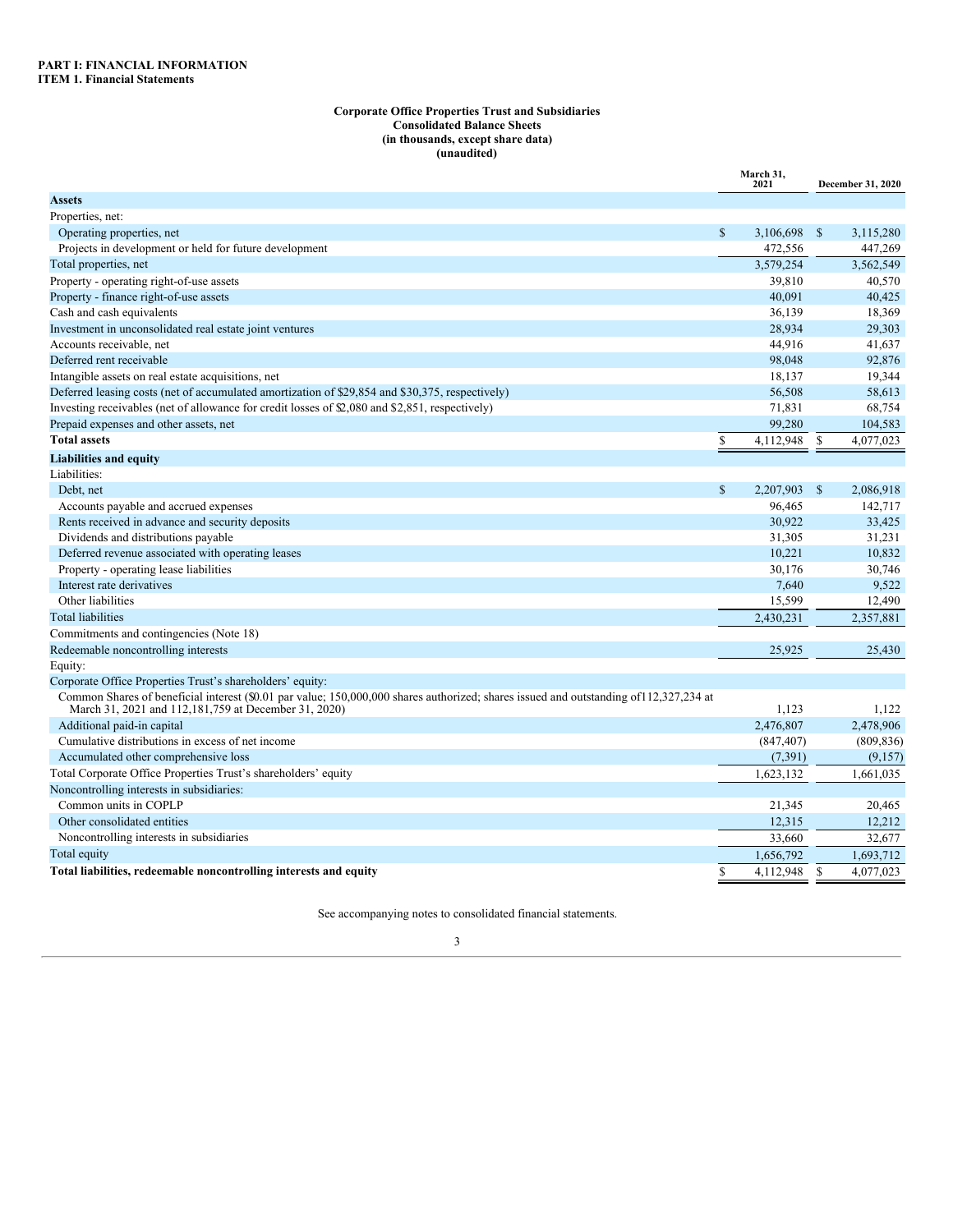# **Corporate Office Properties Trust and Subsidiaries Consolidated Statements of Operations (in thousands, except per share data) (unaudited)**

|                                                                                   | For the Three Months Ended March 31, |               |           |
|-----------------------------------------------------------------------------------|--------------------------------------|---------------|-----------|
|                                                                                   | 2021                                 |               | 2020      |
| Revenues                                                                          |                                      |               |           |
| Lease revenue                                                                     | S                                    | 144.624<br>-S | 131,012   |
| Other property revenue                                                            |                                      | 540           | 1.104     |
| Construction contract and other service revenues                                  |                                      | 16,558        | 13,681    |
| <b>Total revenues</b>                                                             |                                      | 161.722       | 145,797   |
| Operating expenses                                                                |                                      |               |           |
| Property operating expenses                                                       |                                      | 56,974        | 49,999    |
| Depreciation and amortization associated with real estate operations              |                                      | 37,321        | 32,596    |
| Construction contract and other service expenses                                  |                                      | 15,793        | 13,121    |
| General, administrative and leasing expenses                                      |                                      | 8,406         | 7,486     |
| Business development expenses and land carry costs                                |                                      | 1.094         | 1,118     |
| Total operating expenses                                                          |                                      | 119,588       | 104,320   |
| Interest expense                                                                  |                                      | (17, 519)     | (16, 840) |
| Interest and other income                                                         |                                      | 1,865         | 1,205     |
| Credit loss recoveries (expense)                                                  |                                      | 907           | (689)     |
| Gain on sales of real estate                                                      |                                      | (490)         | 5         |
| Loss on early extinguishment of debt                                              |                                      | (33, 166)     |           |
| (Loss) income before equity in income of unconsolidated entities and income taxes |                                      | (6,269)       | 25,158    |
| Equity in income of unconsolidated entities                                       |                                      | 222           | 441       |
| Income tax expense                                                                |                                      | (32)          | (49)      |
| Net (loss) income                                                                 |                                      | (6,079)       | 25,550    |
| Net loss (income) attributable to noncontrolling interests:                       |                                      |               |           |
| Common units in COPLP                                                             |                                      | 85            | (287)     |
| Preferred units in COPLP                                                          |                                      |               | (77)      |
| Other consolidated entities                                                       |                                      | (675)         | (1,132)   |
| Net (loss) income attributable to COPT common shareholders                        | S                                    | S<br>(6,669)  | 24,054    |
| Earnings per common share: (1)                                                    |                                      |               |           |
| Net (loss) income attributable to COPT common shareholders - basic                | \$                                   | (0.06)<br>\$  | 0.21      |
| Net (loss) income attributable to COPT common shareholders - diluted              | \$                                   | S<br>(0.06)   | 0.21      |

<span id="page-3-0"></span>(1) Basic and diluted earnings per common share are calculated based on amounts attributable to common shareholders of Corporate Office Properties Trust.

See accompanying notes to consolidated financial statements.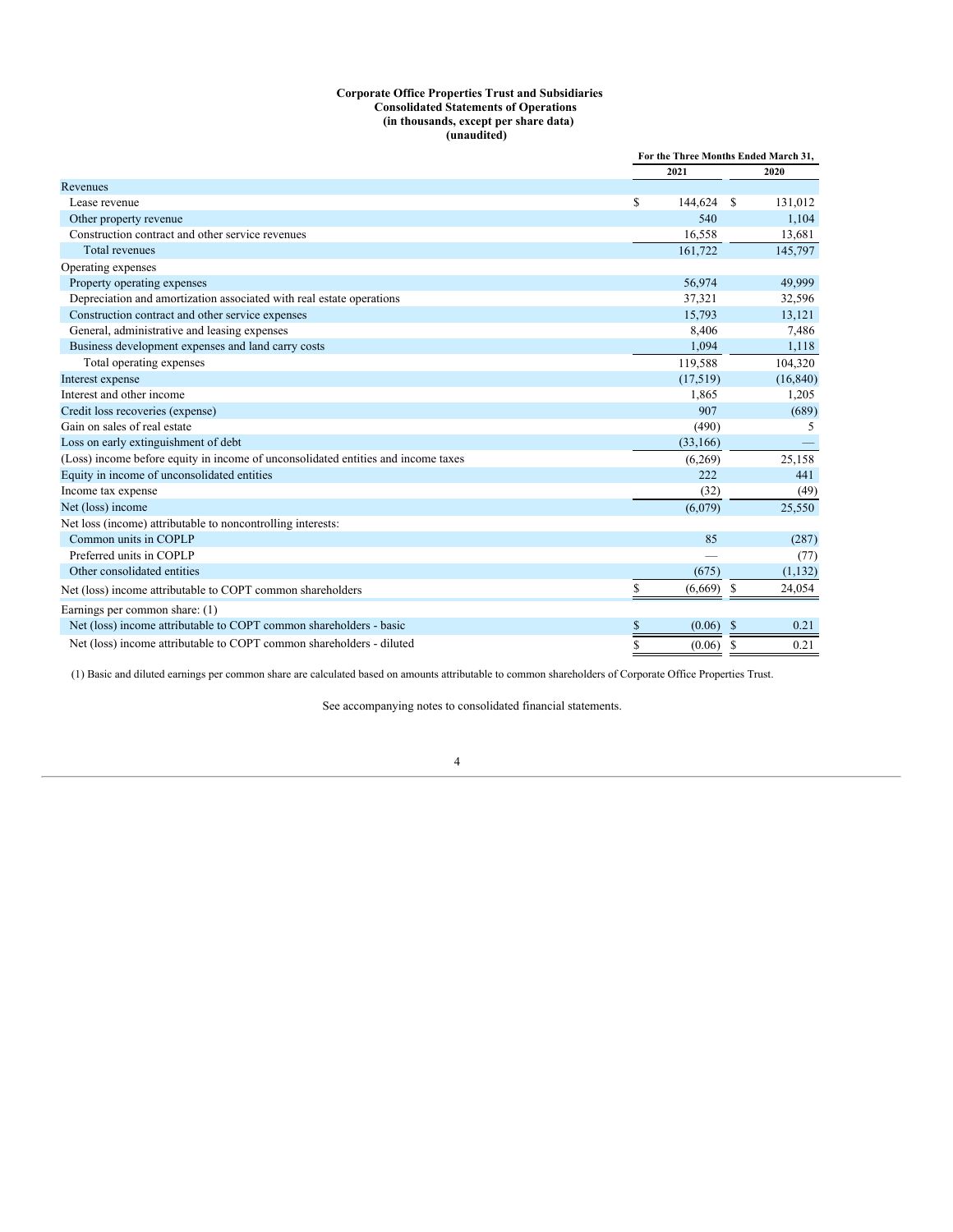#### **Corporate Office Properties Trust and Subsidiaries Consolidated Statements of Comprehensive Income (in thousands) (unaudited)**

<span id="page-4-0"></span>

|                                                                                          | For the Three Months Ended March 31, |  |           |
|------------------------------------------------------------------------------------------|--------------------------------------|--|-----------|
|                                                                                          | 2021                                 |  | 2020      |
| Net (loss) income                                                                        | $(6,079)$ \$                         |  | 25,550    |
| Other comprehensive income (loss):                                                       |                                      |  |           |
| Unrealized income (loss) on interest rate derivatives                                    | 784                                  |  | (37,705)  |
| Reclassification adjustments on interest rate derivatives recognized in interest expense | 1,175                                |  | 131       |
| Total other comprehensive income (loss)                                                  | 1,959                                |  | (37, 574) |
| Comprehensive loss                                                                       | (4,120)                              |  | (12,024)  |
| Comprehensive loss attributable to noncontrolling interests                              | (783)                                |  | (679)     |
| Comprehensive loss attributable to COPT                                                  | (4,903)                              |  | (12,703)  |
|                                                                                          |                                      |  |           |

See accompanying notes to consolidated financial statements.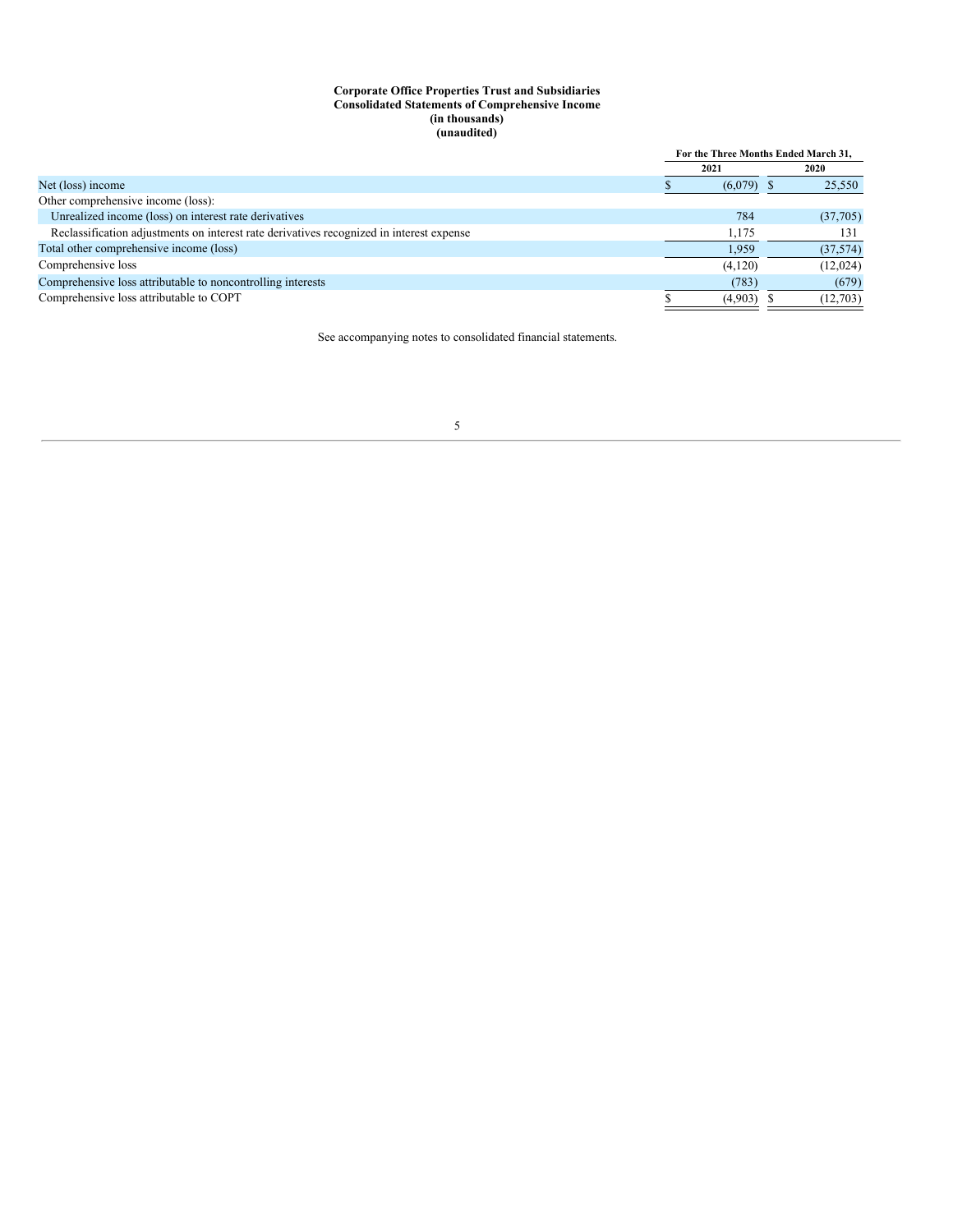#### **Corporate Office Properties Trust and Subsidiaries Consolidated Statements of Equity (Dollars in thousands) (unaudited)**

<span id="page-5-0"></span>

|                                                                                         |     | Common<br><b>Shares</b> | Additional<br>Paid-in<br>Capital |               | Cumulative<br><b>Distributions</b> in<br><b>Excess of Net</b><br>Income | Accumulated<br>Other<br>Comprehensive<br>Loss |           | Noncontrolling<br><b>Interests</b> | Total       |
|-----------------------------------------------------------------------------------------|-----|-------------------------|----------------------------------|---------------|-------------------------------------------------------------------------|-----------------------------------------------|-----------|------------------------------------|-------------|
| For the Three Months Ended March 31, 2020                                               |     |                         |                                  |               |                                                                         |                                               |           |                                    |             |
| Balance at December 31, 2019 (112,068,705 common shares outstanding)                    | \$. | 1,121                   | \$2,481,558                      | S             | (778, 275)                                                              | S                                             | (25, 444) | 40,285<br>S                        | \$1,719,245 |
| Cumulative effect of accounting change for adoption of credit loss guidance             |     |                         |                                  |               | (5, 541)                                                                |                                               |           |                                    | (5, 541)    |
| Balance at December 31, 2019, as adjusted                                               |     | 1,121                   | 2,481,558                        |               | (783, 816)                                                              |                                               | (25, 444) | 40,285                             | 1,713,704   |
| Conversion of common units to common shares (12,009 shares)                             |     |                         | 182                              |               |                                                                         |                                               |           | (182)                              |             |
| Share-based compensation (88,749 shares issued, net of redemptions)                     |     |                         | 983                              |               |                                                                         |                                               |           | 226                                | 1,210       |
| Redemption of vested equity awards                                                      |     |                         | (1, 492)                         |               |                                                                         |                                               |           |                                    | (1, 492)    |
| Adjustments to noncontrolling interests resulting from changes in ownership<br>of COPLP |     |                         | (453)                            |               |                                                                         |                                               |           | 453                                |             |
| Comprehensive loss                                                                      |     |                         |                                  |               | 24,054                                                                  |                                               | (36, 757) | (279)                              | (12,982)    |
| <b>Dividends</b>                                                                        |     |                         |                                  |               | (30, 838)                                                               |                                               |           | $\overline{\phantom{0}}$           | (30, 838)   |
| Distributions to owners of common and preferred units in COPLP                          |     |                         |                                  |               |                                                                         |                                               |           | (420)                              | (420)       |
| Contributions from noncontrolling interests in other consolidated entities              |     |                         |                                  |               |                                                                         |                                               |           | 112                                | 112         |
| Distributions to noncontrolling interests in other consolidated entities                |     |                         |                                  |               |                                                                         |                                               |           | (7)                                | (7)         |
| Adjustment to arrive at fair value of redeemable noncontrolling interests               |     |                         | (4,101)                          |               |                                                                         |                                               |           |                                    | (4,101)     |
| Balance at March 31, 2020 (112,169,463 common shares outstanding)                       |     | 1,122                   | \$2,476,677                      | <sup>\$</sup> | (790, 600)                                                              | $\mathbb{S}$                                  | (62,201)  | 40,188<br><sup>\$</sup>            | \$1,665,186 |
| For the Three Months Ended March 31, 2021                                               |     |                         |                                  |               |                                                                         |                                               |           |                                    |             |
| Balance at December 31, 2020 (112,181,759 common shares outstanding)                    | \$. | 1,122                   | \$2,478,906                      | \$            | (809, 836)                                                              | S                                             | (9,157)   | -S<br>32,677                       | \$1,693,712 |
| Conversion of common units to common shares (8,054 shares)                              |     |                         | 121                              |               |                                                                         |                                               |           | (121)                              |             |
| Share-based compensation (137,421 shares issued, net of redemptions)                    |     |                         | 1,097                            |               |                                                                         |                                               |           | 917                                | 2,015       |
| Redemption of vested equity awards                                                      |     |                         | (2,290)                          |               |                                                                         |                                               |           |                                    | (2,290)     |
| Adjustments to noncontrolling interests resulting from changes in ownership<br>of COPLP |     |                         | (545)                            |               |                                                                         |                                               |           | 545                                |             |
| Comprehensive loss                                                                      |     |                         |                                  |               | (6,669)                                                                 |                                               | 1,766     | 371                                | (4, 532)    |
| Dividends                                                                               |     |                         |                                  |               | (30,902)                                                                |                                               |           | $\overline{\phantom{0}}$           | (30,902)    |
| Distributions to owners of common units in COPLP                                        |     |                         |                                  |               |                                                                         |                                               |           | (398)                              | (398)       |
| Distributions to noncontrolling interests in other consolidated entities                |     |                         | $\overline{\phantom{a}}$         |               |                                                                         |                                               |           | (7)                                | (7)         |
| Adjustment to arrive at fair value of redeemable noncontrolling interests               |     |                         | (482)                            |               |                                                                         |                                               |           |                                    | (482)       |
| Other                                                                                   |     |                         |                                  |               |                                                                         |                                               |           | (324)                              | (324)       |
| Balance at March 31, 2021 (112,327,234 common shares outstanding)                       | \$  | 1,123                   | \$2,476,807                      | <sup>\$</sup> | (847, 407)                                                              | $\mathbb{S}$                                  | (7, 391)  | <sup>\$</sup><br>33,660            | \$1,656,792 |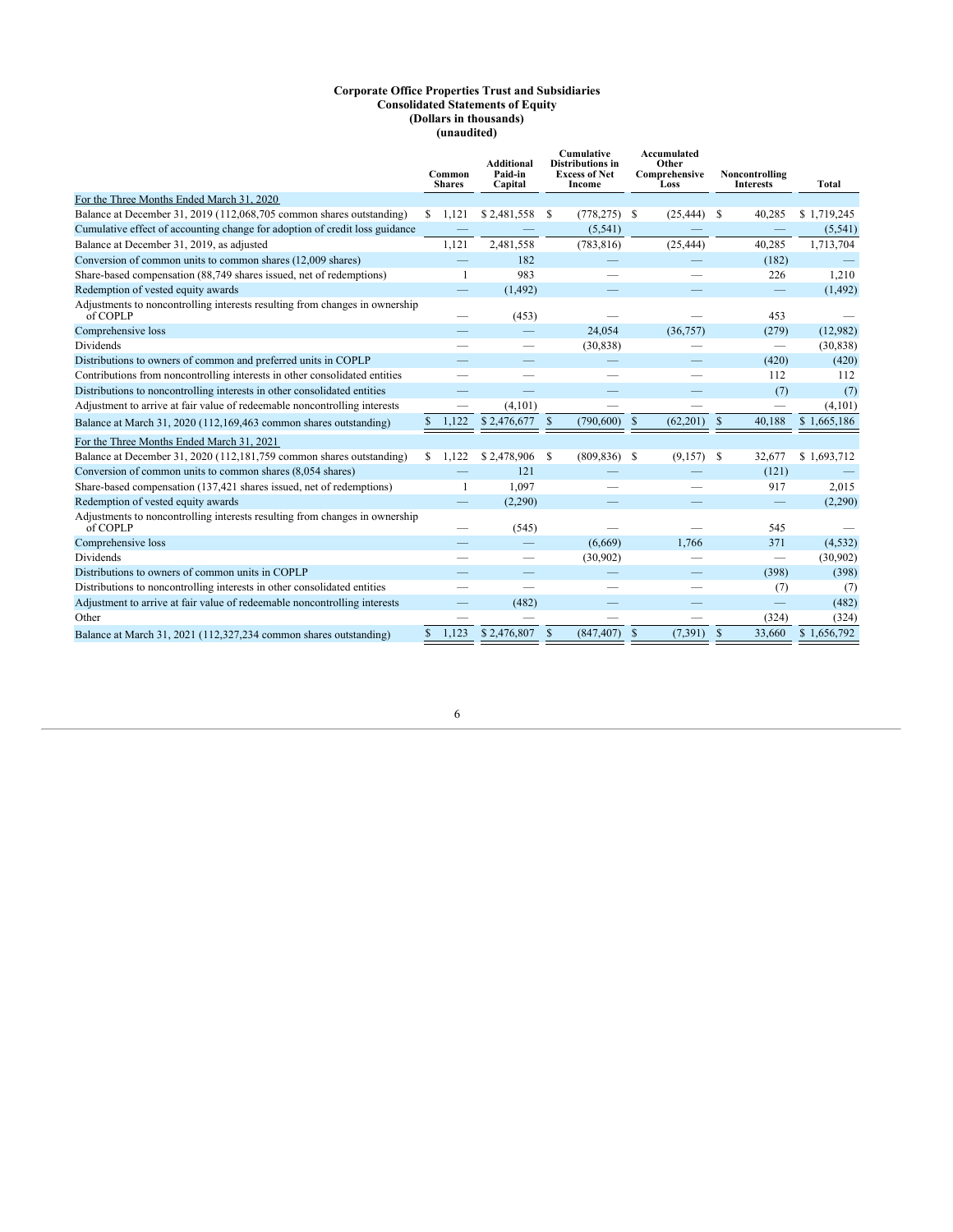#### **Corporate Office Properties Trust and Subsidiaries Consolidated Statements of Cash Flows (in thousands) (unaudited)**

|                                                                                  | For the Three Months Ended March 31, |    |            |
|----------------------------------------------------------------------------------|--------------------------------------|----|------------|
|                                                                                  | 2021                                 |    | 2020       |
| <b>Cash flows from operating activities</b>                                      |                                      |    |            |
| Revenues from real estate operations received                                    | \$<br>133,234                        | -S | 133,092    |
| Construction contract and other service revenues received                        | 22,046                               |    | 24,925     |
| Property operating expenses paid                                                 | (51,718)                             |    | (46, 330)  |
| Construction contract and other service expenses paid                            | (19, 897)                            |    | (17, 631)  |
| General, administrative, leasing, business development and land carry costs paid | (10, 806)                            |    | (12, 371)  |
| Interest expense paid                                                            | (24, 510)                            |    | (16, 767)  |
| Lease incentives paid                                                            | (5,963)                              |    | (3,628)    |
| Sales-type lease costs paid                                                      | (2,028)                              |    |            |
| Other                                                                            | 314                                  |    | 928        |
| Net cash provided by operating activities                                        | 40,672                               |    | 62.218     |
| Cash flows from investing activities                                             |                                      |    |            |
| Development and redevelopment of properties                                      | (57, 427)                            |    | (92, 802)  |
| Tenant improvements on operating properties                                      | (4,173)                              |    | (10, 446)  |
| Other capital improvements on operating properties                               | (5,955)                              |    | (5, 457)   |
| Leasing costs paid                                                               | (4,628)                              |    | (5,950)    |
| Other                                                                            | (631)                                |    | 192        |
| Net cash used in investing activities                                            | (72, 814)                            |    | (114, 463) |
| <b>Cash flows from financing activities</b>                                      |                                      |    |            |
| Proceeds from debt                                                               |                                      |    |            |
| <b>Revolving Credit Facility</b>                                                 | 73,000                               |    | 251,000    |
| Unsecured senior notes                                                           | 589,818                              |    |            |
| Other debt proceeds                                                              | 3,620                                |    | 181,595    |
| Repayments of debt                                                               |                                      |    |            |
| <b>Revolving Credit Facility</b>                                                 | (216,000)                            |    | (186,000)  |
| Unsecured senior notes                                                           | (330, 039)                           |    |            |
| Scheduled principal amortization                                                 | (962)                                |    | (1,021)    |
| Deferred financing costs paid                                                    | (1,440)                              |    | (1,261)    |
| Payments in connection with early extinguishment of debt                         | (31, 565)                            |    |            |
| Common share dividends paid                                                      | (30, 862)                            |    | (30, 817)  |
| Distributions paid to redeemable noncontrolling interests                        | (635)                                |    | (11, 870)  |
| Redemption of vested equity awards                                               | (2,290)                              |    | (1, 492)   |
| Other                                                                            | (2,256)                              |    | (3, 132)   |
| Net cash provided by financing activities                                        | 50,389                               |    | 197,002    |
| Net increase in cash and cash equivalents and restricted cash                    | 18,247                               |    | 144,757    |
| Cash and cash equivalents and restricted cash                                    |                                      |    |            |
| Beginning of period                                                              | 22.033                               |    | 18,130     |
| End of period                                                                    | \$<br>40,280                         | \$ | 162,887    |
|                                                                                  |                                      |    |            |

See accompanying notes to consolidated financial statements.

| I |  |  |
|---|--|--|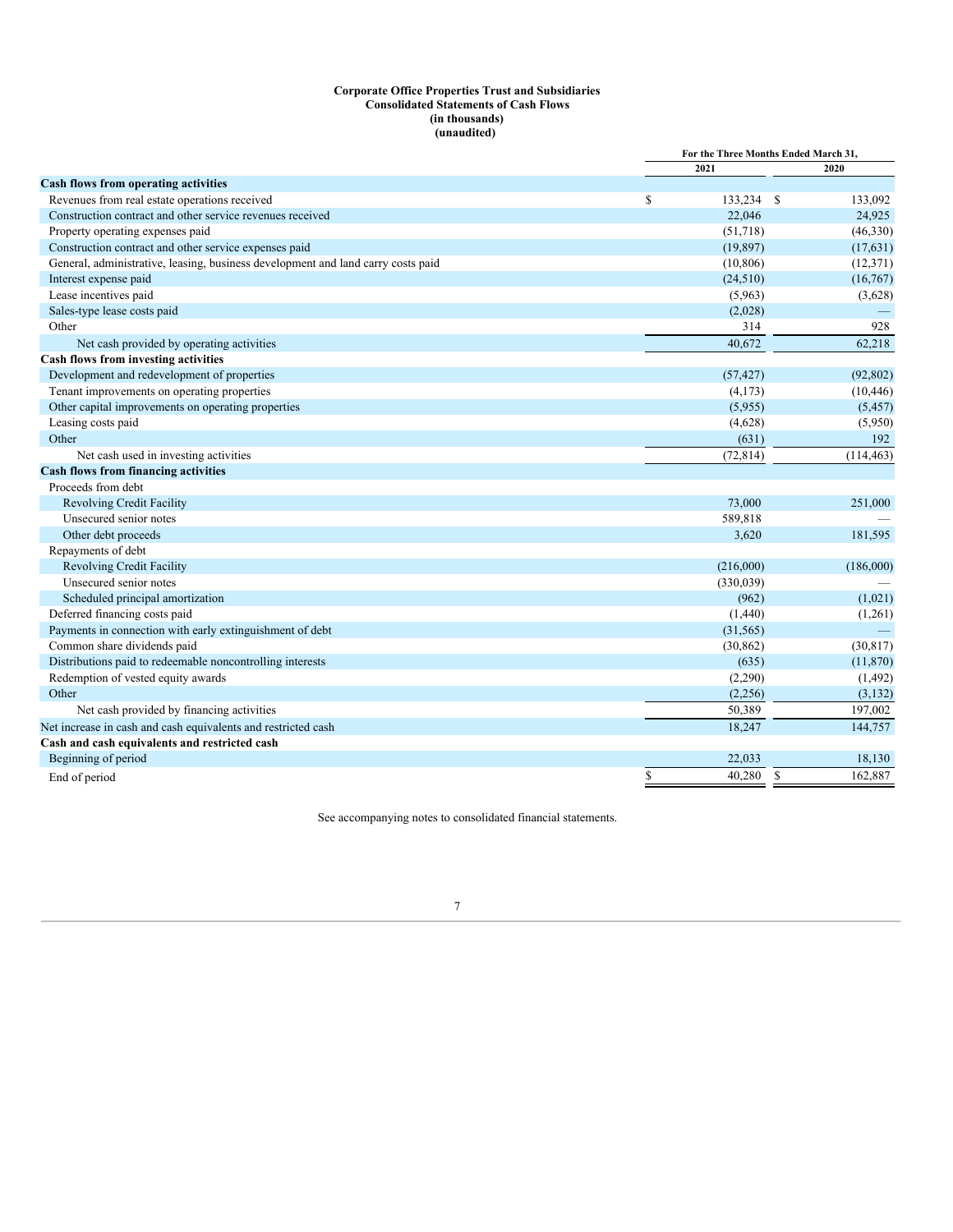#### **Corporate Office Properties Trust and Subsidiaries Consolidated Statements of Cash Flows (continued) (in thousands) (unaudited)**

|                                                                                                                                                   | For the Three Months Ended March 31, |                |               |           |
|---------------------------------------------------------------------------------------------------------------------------------------------------|--------------------------------------|----------------|---------------|-----------|
|                                                                                                                                                   |                                      | 2021           |               | 2020      |
| Reconciliation of net income to net cash provided by operating activities:                                                                        |                                      |                |               |           |
| Net (loss) income                                                                                                                                 | \$                                   | $(6,079)$ \$   |               | 25,550    |
| Adjustments to reconcile net income to net cash provided by operating activities:                                                                 |                                      |                |               |           |
| Depreciation and other amortization                                                                                                               |                                      | 37,876         |               | 33,015    |
| Amortization of deferred financing costs and net debt discounts                                                                                   |                                      | 1,335          |               | 961       |
| Increase in deferred rent receivable                                                                                                              |                                      | (5,671)        |               | (2,230)   |
| Share-based compensation                                                                                                                          |                                      | 1,904          |               | 1,389     |
| Loss on early extinguishment of debt                                                                                                              |                                      | 33,166         |               |           |
| Other                                                                                                                                             |                                      | (1, 452)       |               | (52)      |
| Changes in operating assets and liabilities:                                                                                                      |                                      |                |               |           |
| (Increase) decrease in accounts receivable                                                                                                        |                                      | (2,983)        |               | 4,547     |
| Decrease in prepaid expenses and other assets, net                                                                                                |                                      | 6,609          |               | 15,548    |
| Decrease in accounts payable, accrued expenses and other liabilities                                                                              |                                      | (21, 530)      |               | (16,213)  |
| Decrease in rents received in advance and security deposits                                                                                       |                                      | (2,503)        |               | (297)     |
| Net cash provided by operating activities                                                                                                         | \$                                   | $40,672$ \$    |               | 62,218    |
| Reconciliation of cash and cash equivalents and restricted cash:                                                                                  |                                      |                |               |           |
| Cash and cash equivalents at beginning of period                                                                                                  | S                                    | 18,369         | $^{\circ}$    | 14,733    |
| Restricted cash at beginning of period                                                                                                            |                                      | 3,664          |               | 3,397     |
| Cash and cash equivalents and restricted cash at beginning of period                                                                              | $\mathbb{S}$                         | 22,033         | $\mathbb{S}$  | 18,130    |
| Cash and cash equivalents at end of period                                                                                                        | $\mathbf{s}$                         | 36,139         | $^{\circ}$    | 159,061   |
| Restricted cash at end of period                                                                                                                  |                                      | 4,141          |               | 3,826     |
| Cash and cash equivalents and restricted cash at end of period                                                                                    | $\mathbf S$                          | 40,280         | <sup>\$</sup> | 162,887   |
| Supplemental schedule of non-cash investing and financing activities:                                                                             |                                      |                |               |           |
| Decrease in accrued capital improvements, leasing and other investing activity costs                                                              | $\mathbb{S}$                         | $(20, 454)$ \$ |               | (4,795)   |
| Recognition of operating right-of-use assets and related lease liabilities                                                                        | Ŝ.                                   | 328            | -S            |           |
| Increase (decrease) in fair value of derivatives applied to accumulated other comprehensive loss and noncontrolling interests \$                  |                                      | $1,959$ \$     |               | (37, 573) |
| Dividends/distributions payable                                                                                                                   | \$                                   | 31,305 \$      |               | 31,301    |
| Decrease in noncontrolling interests and increase in shareholders' equity in connection with the conversion of common units<br>into common shares | \$                                   | 121            | $\mathbf{s}$  | 182       |
| Adjustments to noncontrolling interests resulting from changes in COPLP ownership                                                                 | \$                                   | 545            | -S            | 453       |
| Increase in redeemable noncontrolling interests and decrease in equity to carry redeemable noncontrolling interests at fair<br>value              | \$                                   | 482            | $\mathcal{S}$ | 4,101     |
|                                                                                                                                                   |                                      |                |               |           |

<span id="page-7-0"></span>See accompanying notes to consolidated financial statements.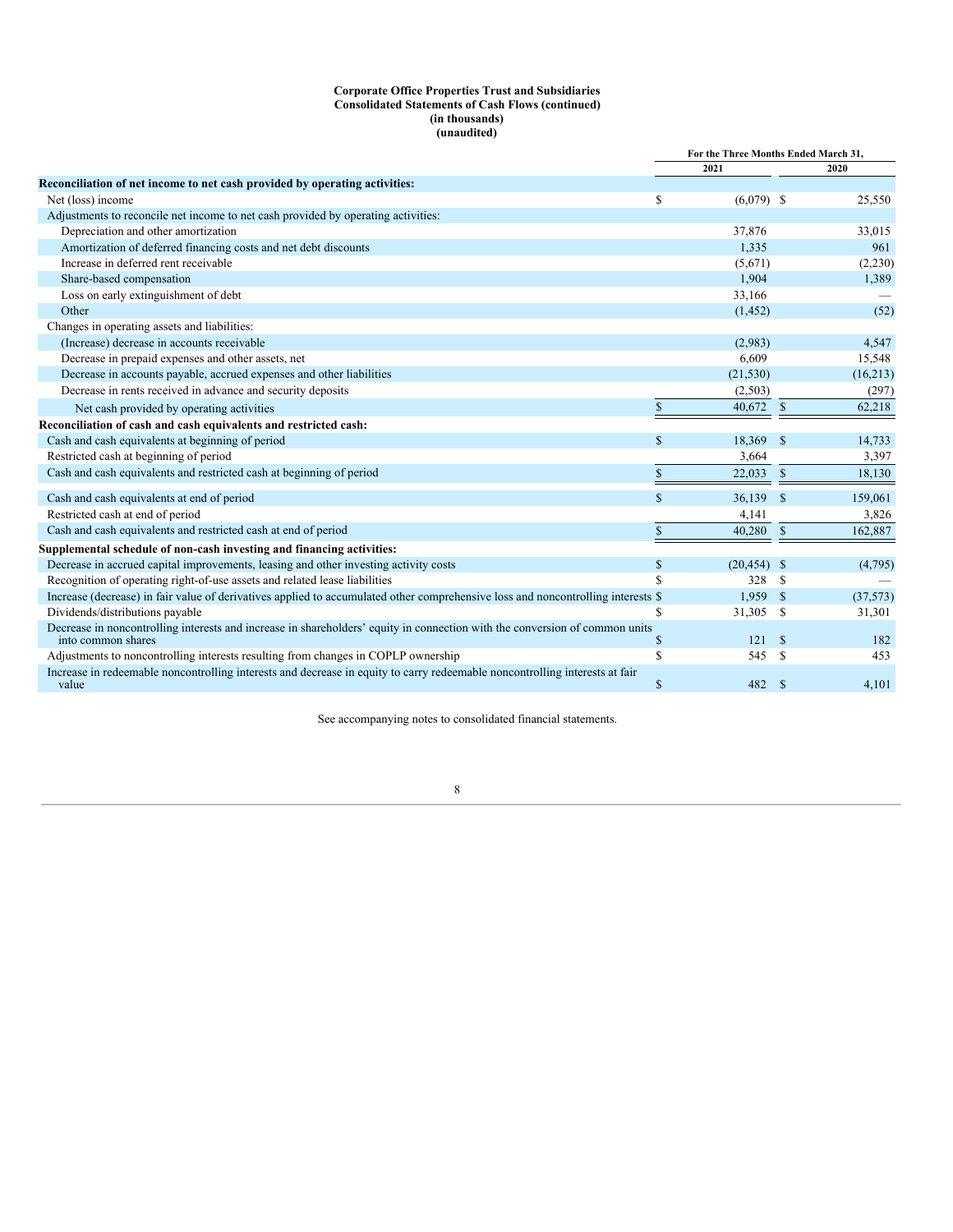#### **Corporate Office Properties Trust and Subsidiaries Notes to Consolidated Financial Statements (unaudited)**

#### **1. Organization**

Corporate Office Properties Trust ("COPT") and subsidiaries (collectively, the "Company", "we" or "us") is a fully-integrated and self-managed real estate investment trust ("REIT"). We own, manage, lease, develop and selectively acquire office and data center properties. The majority of our portfolio is in locations that support the United States Government ("USG") and its contractors, most of whom are engaged in national security, defense and information technology ("IT") related activities servicing what we believe are growing, durable, priority missions ("Defense/IT Locations"). We also own a portfolio of office properties located in select urban/urban-like submarkets in the Greater Washington, DC/Baltimore region with durable Class-A office fundamentals and characteristics ("Regional Office"). As of March 31, 2021, our properties included the following:

- 182 properties totaling 21.0 million square feet comprised of 16.3 million square feet in 156 office properties and 4.7 million square feet in 26 single-tenant data center shell properties ("data center shells"). We owned 17 of these data center shells through unconsolidated real estate joint ventures;
- a wholesale data center with a critical load of 19.25 megawatts;
- 10 properties under development (eight office properties and two data center shells), including three partially-operational properties, that we estimate will total approximately 1.4 million square feet upon completion; and
- approximately 820 acres of land controlled for future development that we believe could be developed into approximately10.4 million square feet and 43 acres of other land.

We conduct almost all of our operations and own almost all of our assets through our operating partnership, Corporate Office Properties, L.P. ("COPLP") and subsidiaries (collectively, the "Operating Partnership"), of which COPT is the sole general partner. COPLP owns real estate directly and through subsidiary partnerships and limited liability companies ("LLCs"). In addition to owning real estate, COPLP also owns subsidiaries that provide real estate services such as property management, development and construction services primarily for our properties but also for third parties. Some of these services are performed by a taxable REIT subsidiary ("TRS").

Equity interests in COPLP are in the form of common and preferred units. As of March 31, 2021, COPT owned 98.3% of the outstanding COPLP common units ("common units") and there were no preferred units outstanding. Common units not owned by COPT carry certain redemption rights. The number of common units owned by COPT is equivalent to the number of outstanding common shares of beneficial interest ("common shares") of COPT, and the entitlement of common units to quarterly distributions and payments in liquidation is substantially the same as that of COPT common shareholders.

COPT's common shares are publicly traded on the New York Stock Exchange ("NYSE") under the ticker symbol "OFC".

#### **2. Summary of Significant Accounting Policies**

#### **Basis of Presentation**

The consolidated financial statements include the accounts of COPT, the Operating Partnership, their subsidiaries and other entities in which COPT has a majority voting interest and control. We also consolidate certain entities when control of such entities can be achieved through means other than voting rights ("variable interest entities" or "VIEs") if we are deemed to be the primary beneficiary of such entities. We eliminate all intercompany balances and transactions in consolidation.

We use the equity method of accounting when we own an interest in an entity and can exert significant influence over but cannot control the entity's operations. We discontinue equity method accounting if our investment in an entity (and net advances) is reduced to zero unless we have guaranteed obligations of the entity or are otherwise committed to provide further financial support for the entity.

When we own an equity investment in an entity and cannot exert significant influence over its operations, we measure the investment at fair value, with changes recognized through net income. For an investment without a readily determinable fair value, we measure the investment at cost, less any impairments, plus or minus changes resulting from observable price changes for an identical or similar investment of the same issuer.

These interim financial statements should be read together with the consolidated financial statements and notes thereto as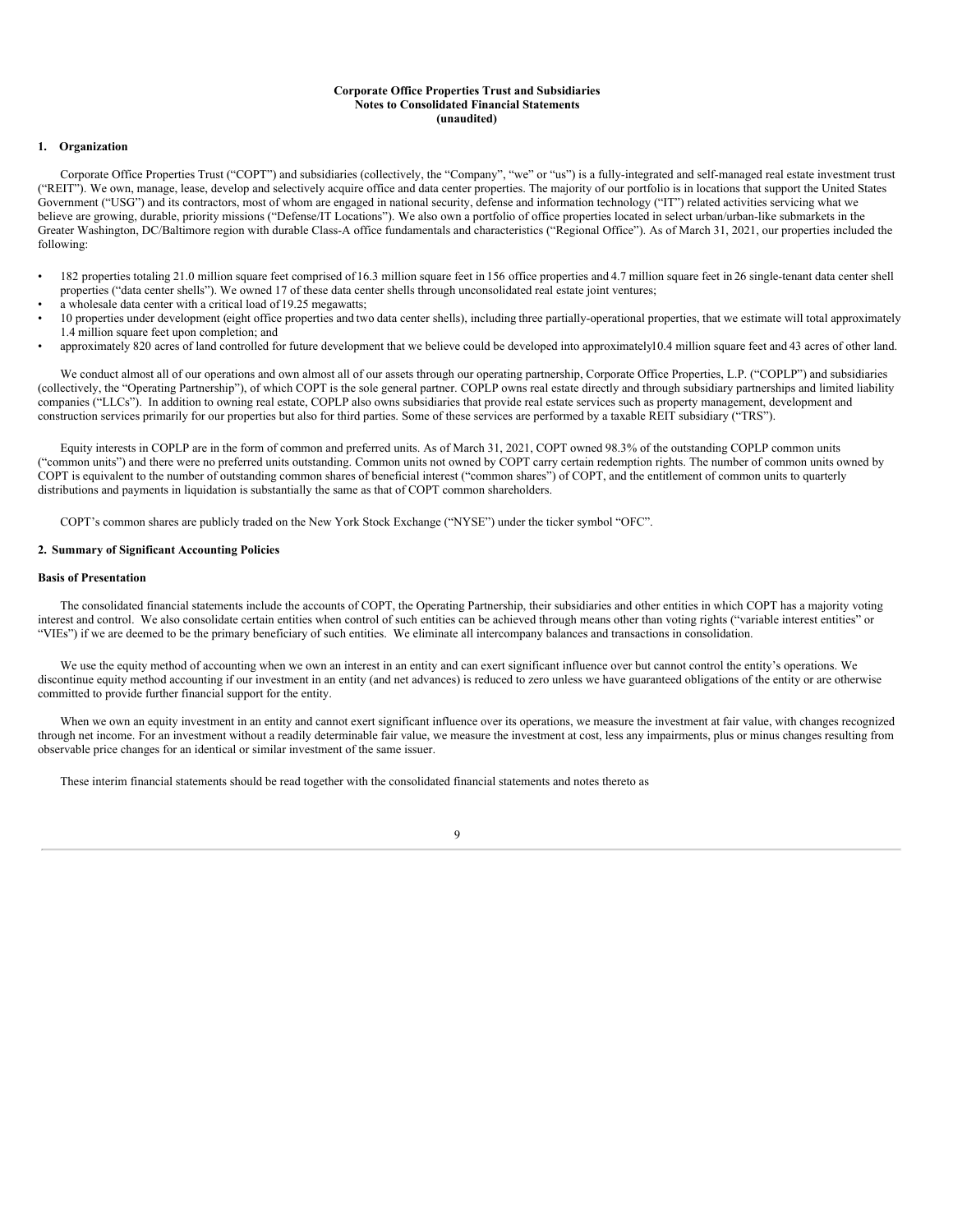of and for the year ended December 31, 2020 included in the Company's and Operating Partnership's 2020 Annual Report on Form 10-K. The unaudited consolidated financial statements include all adjustments that are necessary, in the opinion of management, to fairly state our financial position and results of operations. All adjustments are of a normal recurring nature. The consolidated financial statements have been prepared using the accounting policies described in the Company's and Operating Partnership's 2020 Annual Report on Form 10-K as updated for our adoption of recent accounting pronouncements discussed below.

# **Reclassification**

We reclassified certain amounts from the prior period to conform to the current period presentation of our consolidated financial statements with no effect on previously reported net income or equity.

### **Recent Accounting Pronouncements**

In March 2020, the Financial Accounting Standards Board issued guidance containing practical expedients for reference rate reform related activities pertaining to debt, leases, derivatives and other contracts. The guidance is optional and may be elected over time as reference rate reform activities occur. In 2020, we elected to apply an expedient to treat any changes in loans resulting from reference rate reform as debt modifications (as opposed to extinguishments) and hedge accounting expedients related to probability and the assessments of effectiveness for future LIBOR-indexed cash flows to assume that the index upon which future hedged transactions will be based matches the index on the corresponding derivatives. Application of the hedge accounting expedients preserves the presentation of derivatives consistent with past presentation. We will continue to evaluate the impact of this guidance and may apply other elections as applicable as additional changes in the market occur.

### **3. Fair Value Measurements**

#### **Recurring Fair Value Measurements**

We have a non-qualified elective deferred compensation plan for Trustees and certain members of our management team that, prior to December 31, 2019, permitted participants to defer up to 100% of their compensation on a pre-tax basis and receive a tax-deferred return on such deferrals. We froze additional entry into the plan effective December 31, 2019. The assets held in the plan (comprised primarily of mutual funds and equity securities) and the corresponding liability to the participants are measured at fair value on a recurring basis on our consolidated balance sheets using quoted market prices, as are other marketable securities that we hold. The balance of the plan, which was fully funded and totaled \$3.0 million as of March 31, 2021, is included in the line entitled "prepaid expenses and other assets, net" on our consolidated balance sheets along with an insignificant amount of other marketable securities. The offsetting liability associated with the plan is adjusted to fair value at the end of each accounting period based on the fair value of the plan assets and reported in "other liabilities" on our consolidated balance sheets. The assets of the plan are classified in Level 1 of the fair value hierarchy, while the offsetting liability is classified in Level 2 of the fair value hierarchy.

The fair values of our interest rate derivatives are determined using widely accepted valuation techniques, including a discounted cash flow analysis on the expected cash flows of each derivative. This analysis reflects the contractual terms of the derivatives, including the period to maturity, and uses observable market-based inputs, including interest rate market data and implied volatilities in such interest rates. While we determined that the majority of the inputs used to value our derivatives fall within Level 2 of the fair value hierarchy, the credit valuation adjustments associated with our interest rate derivatives utilize Level 3 inputs, such as estimates of current credit spreads to evaluate the likelihood of default. However, as of March 31, 2021, we assessed the significance of the impact of the credit valuation adjustments on the overall valuation of our derivatives and determined that these adjustments are not significant. As a result, we determined that our interest rate derivative valuations in their entirety are classified in Level 2 of the fair value hierarchy.

The carrying values of cash and cash equivalents, restricted cash, accounts receivable, other assets (excluding investing receivables) and accounts payable and accrued expenses are reasonable estimates of their fair values because of the short maturities of these instruments. The fair values of our investing receivables, as disclosed in Note 7, were based on the discounted estimated future cash flows of the loans (categorized within Level 3 of the fair value hierarchy); the discount rates used approximate current market rates for loans with similar maturities and credit quality, and the estimated cash payments include scheduled principal and interest payments. For our disclosure of debt fair values in Note 9, we estimated the fair value of our unsecured senior notes based on quoted market rates for publicly-traded debt (categorized within Level 2 of the fair value hierarchy) and estimated the fair value of our other debt based on the discounted estimated future cash payments to be made on such debt (categorized within Level 3 of the fair value hierarchy); the discount rates used approximate current market rates for loans, or groups of loans, with similar maturities and credit quality, and the estimated future payments include scheduled

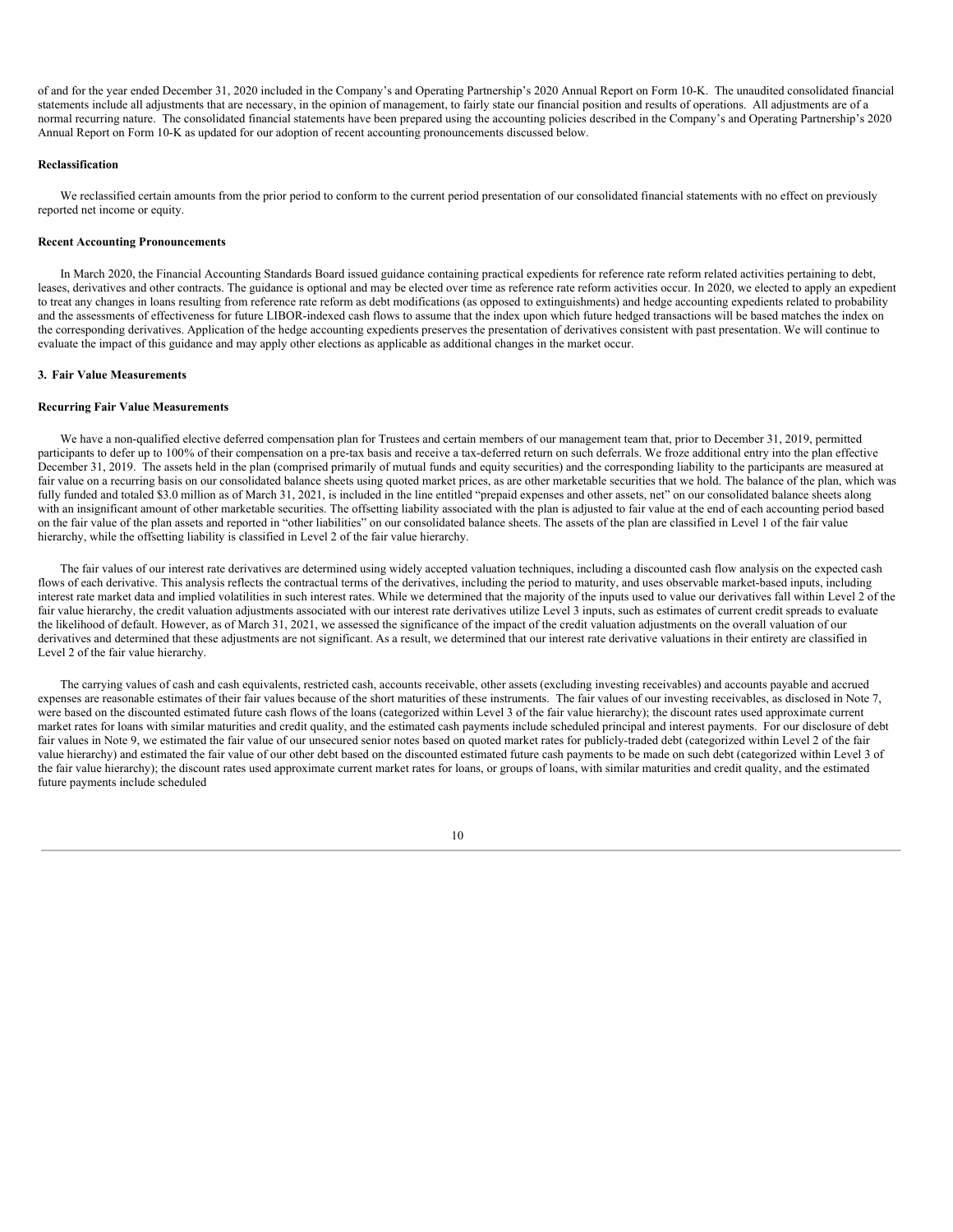principal and interest payments. Fair value estimates are made as of a specific point in time, are subjective in nature and involve uncertainties and matters of significant judgment.

For additional fair value information, refer to Note 7 for investing receivables, Note 9 for debt and Note 10 for interest rate derivatives.

The table below sets forth our financial assets and liabilities accounted for at fair value on a recurring basis as of March 31, 2021 and the hierarchy level of inputs used in measuring their respective fair values under applicable accounting standards (in thousands):

| <b>Description</b>                                      | <b>Ouoted Prices in</b><br><b>Active Markets for</b><br><b>Identical Assets (Level 1)</b> |      | <b>Significant Other</b><br><b>Observable Inputs</b><br>(Level 2) |      | Significant<br>Unobservable<br>Inputs<br>(Level 3) |          | Total  |
|---------------------------------------------------------|-------------------------------------------------------------------------------------------|------|-------------------------------------------------------------------|------|----------------------------------------------------|----------|--------|
| Assets:                                                 |                                                                                           |      |                                                                   |      |                                                    |          |        |
| Marketable securities in deferred compensation plan (1) |                                                                                           |      |                                                                   |      |                                                    |          |        |
| Mutual funds                                            | \$<br>3,005                                                                               | - \$ | $\overline{\phantom{m}}$                                          | S    |                                                    | <b>S</b> | 3,005  |
| Other                                                   | 14                                                                                        |      | --                                                                |      |                                                    |          | 14     |
| Other marketable securities (1)                         | 31                                                                                        |      | $-$                                                               |      |                                                    |          | 31     |
| Interest rate derivatives (1)                           |                                                                                           |      | 77                                                                |      |                                                    |          | 77     |
| Total assets                                            | 3,050                                                                                     |      | 77                                                                |      |                                                    |          | 3,127  |
| Liabilities:                                            |                                                                                           |      |                                                                   |      |                                                    |          |        |
| Deferred compensation plan liability (2)                | \$                                                                                        |      | 3,019                                                             | - \$ |                                                    |          | 3,019  |
| Interest rate derivatives                               |                                                                                           |      | 7,640                                                             |      |                                                    |          | 7,640  |
| <b>Total liabilities</b>                                | _                                                                                         |      | 10,659                                                            |      |                                                    |          | 10,659 |

(1) Included in the line entitled "prepaid expenses and other assets, net" on our consolidated balance sheet.

(2) Included in the line entitled "other liabilities" on our consolidated balance sheet.

#### **4. Properties, Net**

Operating properties, net consisted of the following (in thousands):

|                                |   | March 31.<br>2021 | <b>December 31, 2020</b> |
|--------------------------------|---|-------------------|--------------------------|
| Land                           | S | 528,166           | 528,269                  |
| Buildings and improvements     |   | 3.735.591         | 3,711,264                |
| Less: Accumulated depreciation |   | (1,157,059)       | (1, 124, 253)            |
| Operating properties, net      |   | 3.106.698         | 3,115,280                |

# **2021 Development Activities**

During the three months ended March 31, 2021, we placed into service46,000 square feet in one newly-developed property. As of March 31, 2021, we had 10 properties under development, including three partially-operational properties, that we estimate will total1.4 million square feet upon completion.

#### **5. Leases**

#### **Lessor Arrangements**

We lease real estate properties, comprised primarily of office properties and data center shells, to third parties. These leases encompass all, or a portion, of properties, with various expiration dates. Our lease revenue is comprised of: fixed lease revenue, including contractual rent billings under leases recognized on a straight-line basis over lease terms and amortization of lease incentives and above- and below- market lease intangibles; and variable lease revenue, including tenant expense

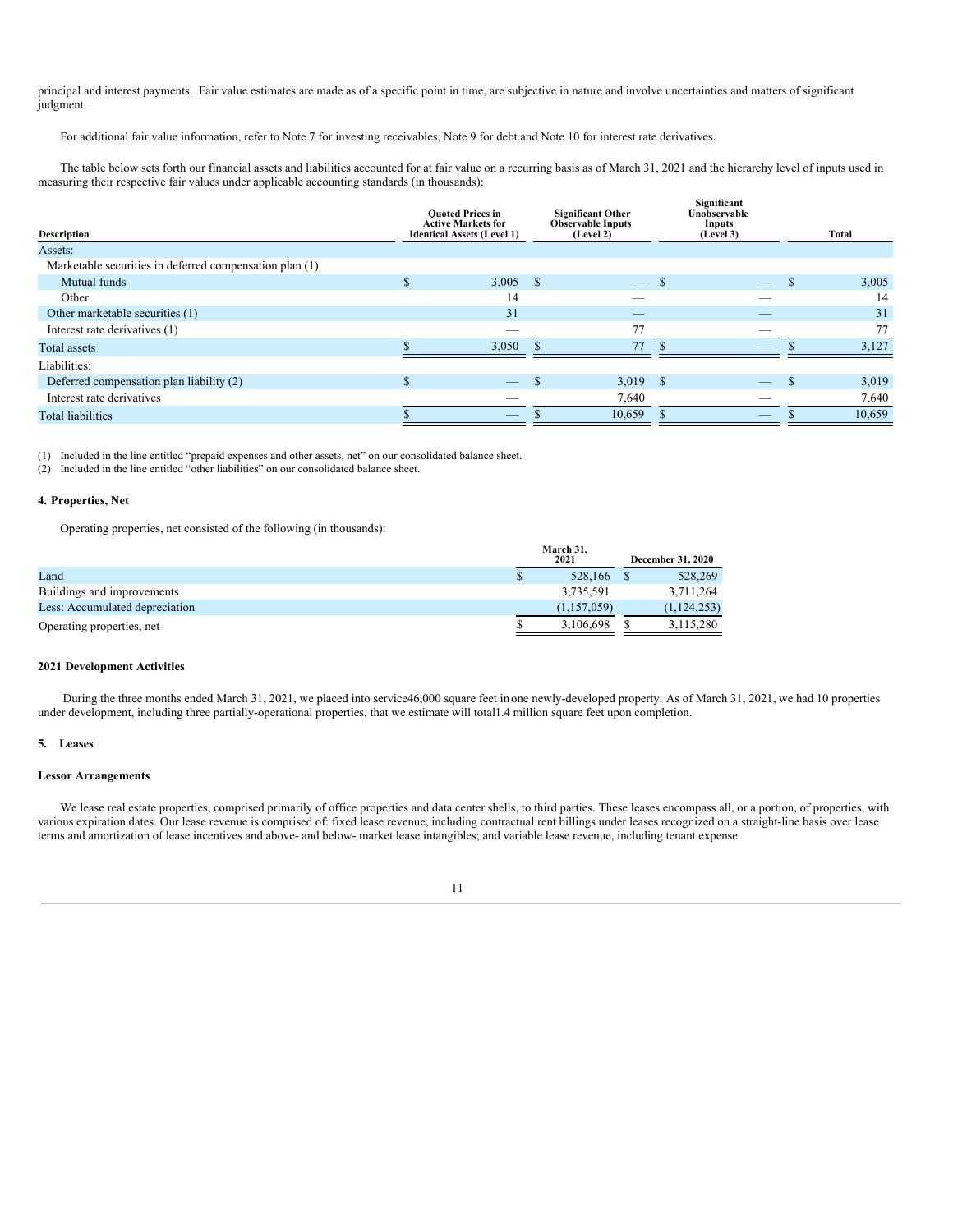recoveries, lease termination revenue and other revenue from tenants that is not fixed under the lease. The table below sets forth our composition of lease revenue recognized between fixed and variable lease revenue (in thousands):

|               |   | For the Three Months Ended March 31, |         |  |  |  |
|---------------|---|--------------------------------------|---------|--|--|--|
| Lease revenue |   | 2021                                 | 2020    |  |  |  |
| Fixed         | Φ | 112.425                              | 104,109 |  |  |  |
| Variable      |   | 32.199                               | 26,903  |  |  |  |
|               |   | 144.624                              | 131.012 |  |  |  |

Fixed contractual payments due under our property leases were as follows (in thousands):

|                                     | As of March 31, 2021 |                         |   |                   |  |  |  |  |
|-------------------------------------|----------------------|-------------------------|---|-------------------|--|--|--|--|
| <b>Year Ending December 31,</b>     |                      | <b>Operating leases</b> |   | Sales-type leases |  |  |  |  |
| 2021(1)                             | S                    | 316,963                 | S | 662               |  |  |  |  |
| 2022                                |                      | 382,423                 |   | 960               |  |  |  |  |
| 2023                                |                      | 328,713                 |   | 960               |  |  |  |  |
| 2024                                |                      | 280,360                 |   | 960               |  |  |  |  |
| 2025                                |                      | 201,594                 |   | 960               |  |  |  |  |
| Thereafter                          |                      | 752,774                 |   | 4,516             |  |  |  |  |
| Total contractual payments          |                      | 2,262,827               |   | 9,018             |  |  |  |  |
| Less: Amount representing interest  |                      |                         |   | (2,511)           |  |  |  |  |
| Net investment in sales-type leases |                      |                         |   | 6,507             |  |  |  |  |

(1) Represents the nine months ending December 31, 2021.

# **Lessee Arrangements**

As of March 31, 2021, our balance sheet included \$79.9 million in right-of-use assets associated primarily with land leased from third parties underlying certain properties that we are operating or developing, with various expiration dates. Our property right-of-use assets consisted of the following (in thousands):

| <b>Leases</b>                      | <b>Balance Sheet Location</b>            | March 31, 2021 | <b>December 31, 2020</b> |        |  |
|------------------------------------|------------------------------------------|----------------|--------------------------|--------|--|
| Right-of-use assets                |                                          |                |                          |        |  |
| <b>Operating leases - Property</b> | Property - operating right-of-use assets | 39.810 \$      |                          | 40.570 |  |
| Finance leases - Property          | Property - finance right-of-use assets   | 40,091         |                          | 40.425 |  |
| Total right-of-use assets          |                                          | 79.901         |                          | 80.995 |  |

Property lease liabilities consisted of the following (in thousands):

| <b>Leases</b>               | <b>Balance Sheet Location</b>          | <b>March 31, 2021</b> | <b>December 31, 2020</b> |        |  |
|-----------------------------|----------------------------------------|-----------------------|--------------------------|--------|--|
| Lease liabilities           |                                        |                       |                          |        |  |
| Operating leases - Property | Property - operating lease liabilities | 30.176                |                          | 30.746 |  |
| Finance leases - Property   | Other liabilities                      | 28                    |                          | 28     |  |
| Total lease liabilities     |                                        | 30.204                |                          | 30,774 |  |

The table below sets forth the weighted average terms and discount rates of our property leases as of March 31, 2021:

| Weighted average remaining lease term |               |
|---------------------------------------|---------------|
| Operating leases                      | 50 years      |
| Finance leases                        | $\leq 1$ year |
| Weighted average discount rate        |               |
| Operating leases                      | $7.16\%$      |
| Finance leases                        | $3.62\%$      |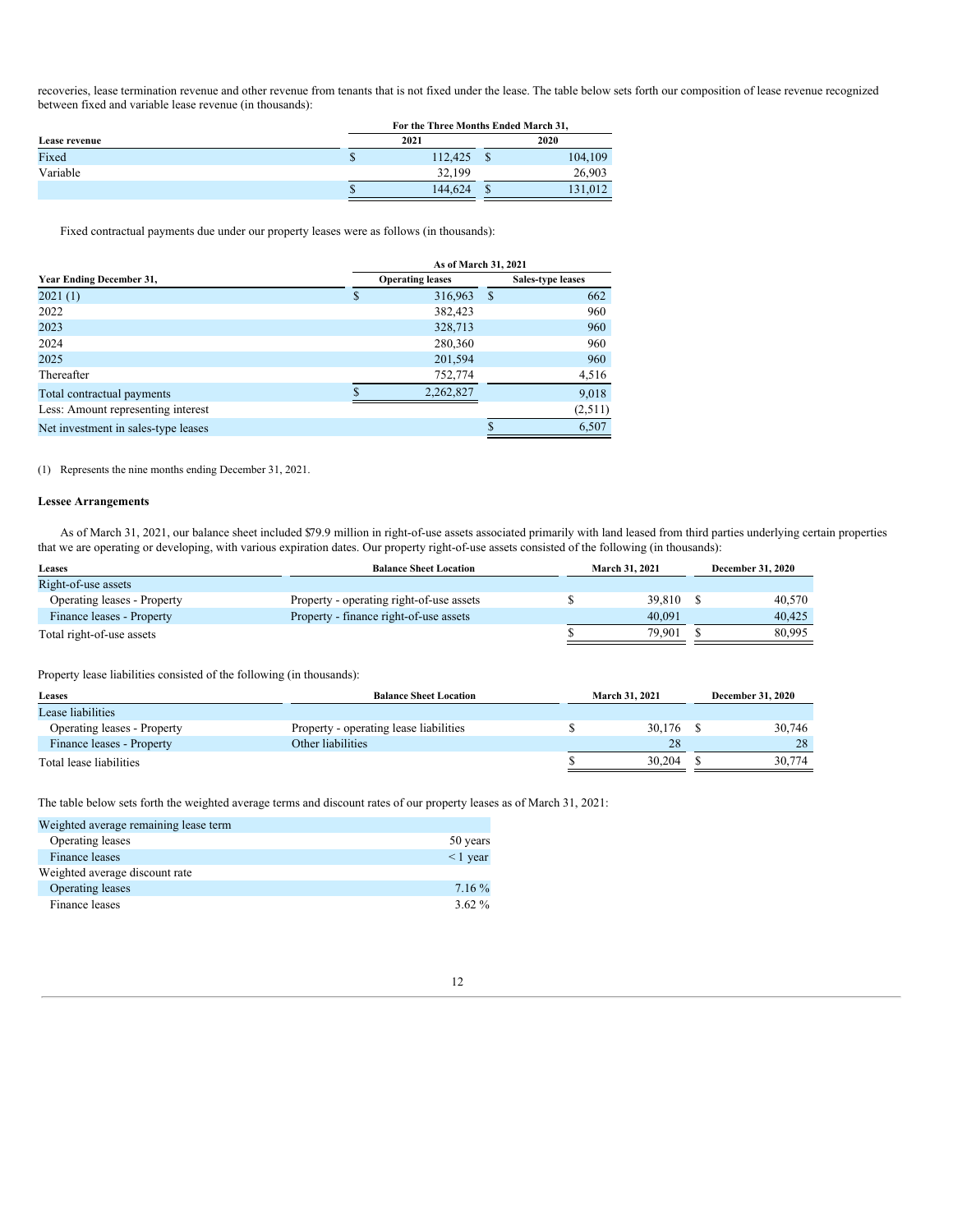The table below presents our total property lease cost (in thousands):

|                                              |                                         | For the Three Months Ended March 31, |      |     |  |  |  |
|----------------------------------------------|-----------------------------------------|--------------------------------------|------|-----|--|--|--|
| Lease cost                                   | <b>Statement of Operations Location</b> | 2021                                 | 2020 |     |  |  |  |
| Operating lease cost                         |                                         |                                      |      |     |  |  |  |
| Property leases - fixed                      | Property operating expenses             | 973                                  |      | 427 |  |  |  |
| Property leases - variable                   | Property operating expenses             | 10                                   |      |     |  |  |  |
| Finance lease cost                           |                                         |                                      |      |     |  |  |  |
| Amortization of property right-of-use assets | Property operating expenses             |                                      |      | Q   |  |  |  |
|                                              |                                         | 992                                  |      | 440 |  |  |  |

The table below presents the effect of property lease payments on our consolidated statements of cash flows (in thousands):

|                                                                         | For the Three Months Ended March 31. |      |  |      |  |
|-------------------------------------------------------------------------|--------------------------------------|------|--|------|--|
| Supplemental cash flow information                                      |                                      | 2021 |  | 2020 |  |
| Cash paid for amounts included in the measurement of lease liabilities: |                                      |      |  |      |  |
| Operating cash flows for operating leases                               |                                      | 782  |  |      |  |

Payments on property leases were due as follows (in thousands):

|                                    | As of March 31, 2021    |            |                       |       |   |            |  |  |  |  |
|------------------------------------|-------------------------|------------|-----------------------|-------|---|------------|--|--|--|--|
| Year Ending December 31,           | <b>Operating leases</b> |            | <b>Finance leases</b> | Total |   |            |  |  |  |  |
| 2021(1)                            | Ф                       | 2,408      | S                     | 14    | S | 2,422      |  |  |  |  |
| 2022                               |                         | 3,297      |                       | 14    |   | 3,311      |  |  |  |  |
| 2023                               |                         | 3,352      |                       | _     |   | 3,352      |  |  |  |  |
| 2024                               |                         | 3,403      |                       |       |   | 3,403      |  |  |  |  |
| 2025                               |                         | 1,749      |                       |       |   | 1,749      |  |  |  |  |
| Thereafter                         |                         | 123,979    |                       |       |   | 123,979    |  |  |  |  |
| Total lease payments               |                         | 138,188    |                       | 28    |   | 138,216    |  |  |  |  |
| Less: Amount representing interest |                         | (108, 012) |                       |       |   | (108, 012) |  |  |  |  |
| Lease liability                    |                         | 30,176     | S                     | 28    |   | 30,204     |  |  |  |  |

(1) Represents the nine months ending December 31, 2021.

# **6. Real Estate Joint Ventures**

### **Consolidated Real Estate Joint Ventures**

The table below sets forth information pertaining to our investments in consolidated real estate joint ventures as of March 31, 2021 (dollars in thousands):

|                              |                      |                          |                        | March 31, 2021 (1) |                               |  |                             |  |                          |  |
|------------------------------|----------------------|--------------------------|------------------------|--------------------|-------------------------------|--|-----------------------------|--|--------------------------|--|
| Entity                       | <b>Date Acquired</b> | <b>Nominal Ownership</b> | Location               |                    | <b>Total</b><br><b>Assets</b> |  | Encumbered<br><b>Assets</b> |  | <b>Total Liabilities</b> |  |
| LW Redstone Company, LLC (2) | 3/23/2010            | 85%                      | Huntsville, Alabama    |                    | 418,577                       |  | 91,802                      |  | 89,723                   |  |
| Stevens Investors, LLC       | 8/11/2015            | 95%                      | Washington, DC         |                    | 161.585                       |  | 160.137                     |  | 87,305                   |  |
| M Square Associates, LLC     | 6/26/2007            | 50%                      | College Park, Maryland |                    | 101.511                       |  | 61,909                      |  | 53,653                   |  |
|                              |                      |                          |                        |                    | 681.673                       |  | 313,848                     |  | 230.681                  |  |

(1) Excludes amounts eliminated in consolidation.

(2) While net cash flow distributions to the partners vary depending on the source of the funds distributed, cash flows are generally distributed as follows: (1) cumulative preferred returns of 13.5% on our partner's \$9.0 million in invested capital; (2) cumulative preferred returns of 13.5% on our invested capital; (3) return of our invested capital; (4) return of our partner's invested capital; and (5) any remaining residual 85% to us and 15% to our partner.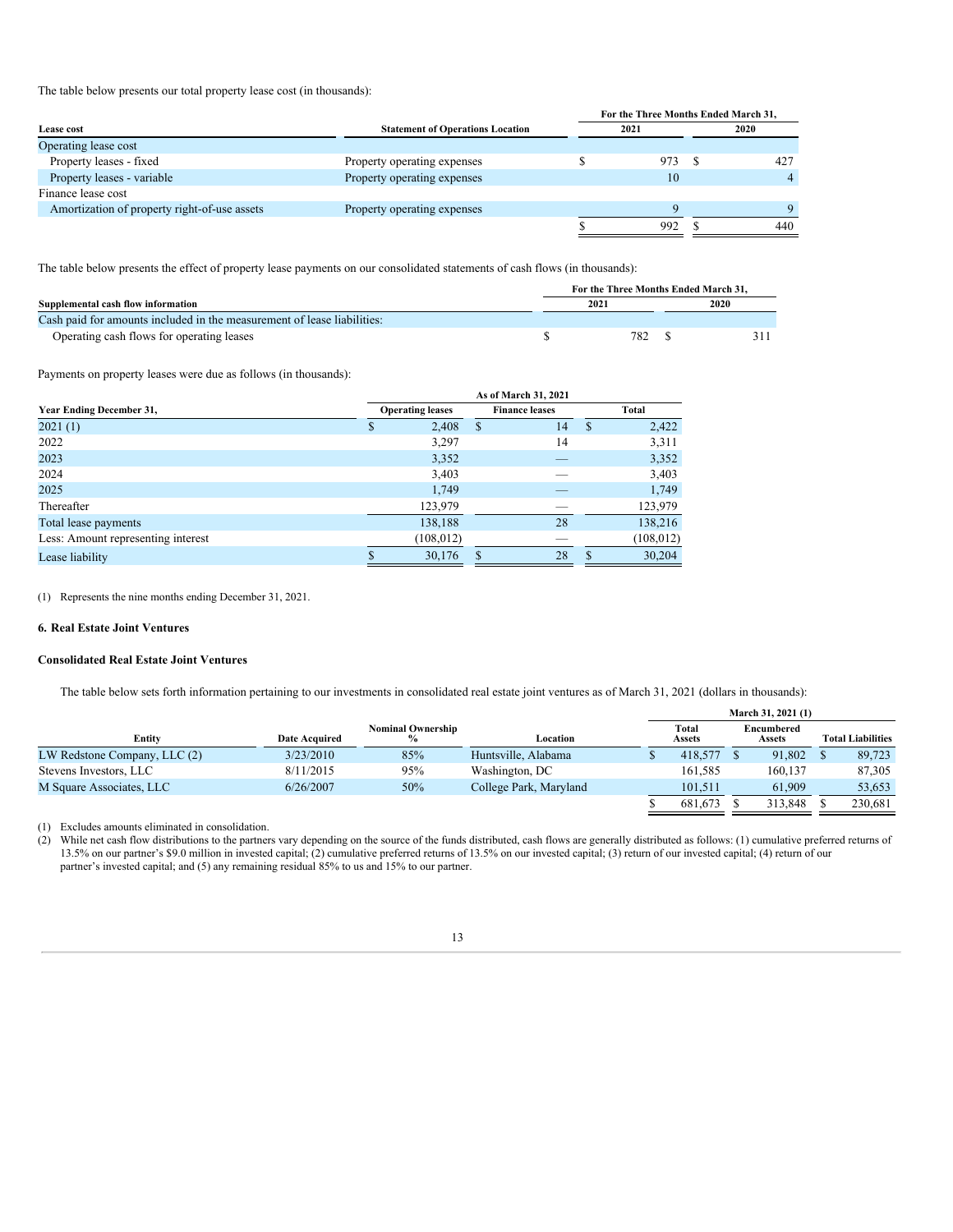# **Unconsolidated Real Estate Joint Ventures**

The table below sets forth information pertaining to our investments in unconsolidated real estate joint ventures accounted for using the equity method of accounting (dollars in thousands):

|                            |                      |                            | Number of         | <b>Carrying Value of Investment (1)</b> |  |                          |
|----------------------------|----------------------|----------------------------|-------------------|-----------------------------------------|--|--------------------------|
| Entity                     | <b>Date Acquired</b> | <b>Nominal Ownership %</b> | <b>Properties</b> | <b>March 31, 2021</b>                   |  | <b>December 31, 2020</b> |
| B RE COPT DC JV II LLC (2) | 10/30/2020           | 10%                        |                   | 15.840                                  |  | 15.988                   |
| BREIT COPT DC JV LLC       | 6/20/2019            | 10%                        |                   | 13.094                                  |  | 13.315                   |
|                            |                      |                            |                   | 28.934                                  |  | 29.303                   |

(1) Included in the line entitled "investment in unconsolidated real estate joint ventures" on our consolidated balance sheets.

(2) Our investment in B RE COPT DC JV II LLC was lower than our share of the joint venture's equity by \$7.4 million as of March 31, 2021 and December 31, 2020 due to a difference between our cost basis and our share of the joint venture's underlying equity in its net assets. We recognize adjustments to our share of the joint venture's earnings and losses resulting from this basis difference in the underlying assets of the joint venture.

# **7. Investing Receivables**

Investing receivables consisted of the following (in thousands):

|                                              |   | March 31,<br>2021 | <b>December 31, 2020</b> |
|----------------------------------------------|---|-------------------|--------------------------|
| Notes receivable from the City of Huntsville | S | 67.870            | 65,564                   |
| Other investing loans receivable             |   | 6.041             | 6,041                    |
| Amortized cost basis                         |   | 73.911            | 71,605                   |
| Allowance for credit losses                  |   | (2,080)           | (2, 851)                 |
| Investing receivables, net                   |   | 71.831            | 68,754                   |

The balances above include accrued interest receivable, net of allowance for credit losses, of \$601,000 as of March 31, 2021 and \$4.8 million as of December 31, 2020.

Our notes receivable from the City of Huntsville funded infrastructure costs in connection with our LW Redstone Company, LLC joint venture (see Note 6) and carry an interest rate of 9.95%. Our other investing loans receivable carry an interest rate of 8.0%.

The fair value of these receivables was approximately \$75 million as of March 31, 2021 and \$73 million as of December 31, 2020.

#### **8. Prepaid Expenses and Other Assets, Net**

Prepaid expenses and other assets, net consisted of the following (in thousands):

|                                                        | March 31.<br>2021 |    | December 31, 2020 |
|--------------------------------------------------------|-------------------|----|-------------------|
| Lease incentives, net                                  | \$<br>35,100      | -8 | 35,642            |
| Construction contract costs in excess of billings, net | 13,046            |    | 10,343            |
| Prepaid expenses                                       | 10,873            |    | 19,690            |
| Furniture, fixtures and equipment, net                 | 10.461            |    | 10,433            |
| Net investment in sales-type leases                    | 6,507             |    | 6,573             |
| Non-real estate equity investments                     | 5,530             |    | 5,509             |
| Restricted cash                                        | 4,141             |    | 3,664             |
| Marketable securities in deferred compensation plan    | 3,019             |    | 3,027             |
| Deferred financing costs, net (1)                      | 2,158             |    | 2,439             |
| Deferred tax asset, net (2)                            | 1,957             |    | 1,989             |
| Other assets                                           | 6,488             |    | 5,274             |
| Prepaid expenses and other assets, net                 | 99,280            |    | 104,583           |

(1) Represents deferred costs, net of accumulated amortization, attributable to our Revolving Credit Facility and interest rate derivatives.

(2) Includes a valuation allowance of \$51,000 as of March 31, 2021 and \$201,000 as of December 31, 2020.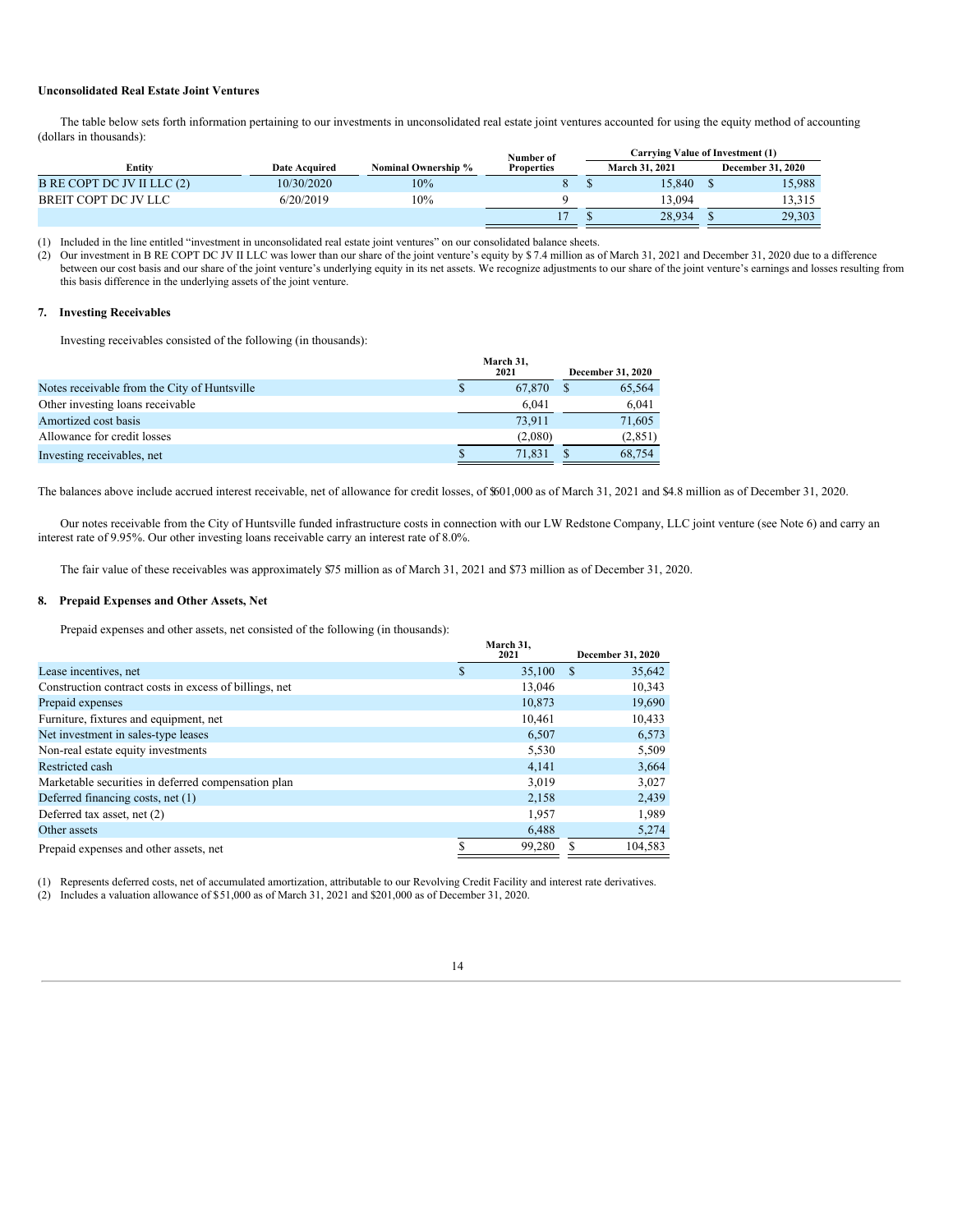## **9. Debt, Net**

Our debt consisted of the following (dollars in thousands):

|                                          | Carrying Value (1) as of |           |   |                   |                              |                           |
|------------------------------------------|--------------------------|-----------|---|-------------------|------------------------------|---------------------------|
|                                          |                          | March 31, |   |                   | March 31, 2021               |                           |
|                                          |                          | 2021      |   | December 31, 2020 | <b>Stated Interest Rates</b> | <b>Scheduled Maturity</b> |
| Mortgage and Other Secured Debt:         |                          |           |   |                   |                              |                           |
| Fixed rate mortgage debt (2)             | S                        | 139.099   | S | 139,991           | $3.82\% - 4.62\% (3)$        | 2023-2026                 |
| Variable rate secured debt (4)           |                          | 119,497   |   | 115,119           | LIBOR + 1.45% to 2.35% (5)   | 2022-2026                 |
| Total mortgage and other secured debt    |                          | 258,596   |   | 255,110           |                              |                           |
| Revolving Credit Facility (6)            |                          |           |   | 143,000           | LIBOR + 0.775% to 1.45%      | March 2023 (6)            |
| Term Loan Facility                       |                          | 398,642   |   | 398,447           | LIBOR + 1.00% to 1.65% (7)   | December 2022             |
| <b>Unsecured Senior Notes</b>            |                          |           |   |                   |                              |                           |
| $3.60\%$ , \$350,000 aggregate principal |                          | 165,105   |   | 348,888           | $3.60\%$ (8)                 | April 2021 (8)            |
| $5.25\%$ , \$250,000 aggregate principal |                          | 103,689   |   | 248,194           | $5.25\%$ (9)                 | April 2021 (9)            |
| 5.00%, \$300,000 aggregate principal     |                          | 298,020   |   | 297,915           | $5.00\%$ (10)                | July 2025                 |
| $2.25\%$ , \$400,000 aggregate principal |                          | 394,719   |   | 394,464           | $2.25\%$ (11)                | March 2026                |
| $2.75\%$ , \$600,000 aggregate principal |                          | 588,268   |   |                   | $2.75\%$ (12)                | April 2031                |
| Unsecured note payable                   |                          | 864       |   | 900               | $0\%$ (13)                   | May 2026                  |
| Total debt, net                          |                          | 2,207,903 |   | 2,086,918         |                              |                           |

(1) The carrying values of our debt other than the Revolving Credit Facility reflect net deferred financing costs of \$ 6.7 million as of March 31, 2021 and \$5.9 million as of December 31, 2020.

(2) Certain of the fixed rate mortgages carry interest rates that, upon assumption, were above or below market rates and therefore were recorded at their fair value based on applicable effective interest rates. The carrying values of these loans reflect net unamortized premiums totaling \$139,000 as of March 31, 2021 and \$155,000 as of December 31, 2020.

(3) The weighted average interest rate on our fixed rate mortgage debt was 4.16% as of March 31, 2021.

(4) Includes a construction loan with \$25.0 million in remaining borrowing capacity as of March 31, 2021.

(5) The weighted average interest rate on our variable rate secured debt was 2.24% as of March 31, 2021.

- (6) The facility matures in March 2023, with the ability for us to further extend such maturity by two six-month periods at our option, provided that there is no default under the facility and we pay an extension fee of 0.075% of the total availability under the facility for each extension period. In connection with this facility, we also have the ability to borrow up to \$500.0 million under new term loans from the facility's lender group provided that there is no default under the facility and subject to the approval of the lenders.
- (7) The interest rate on this loan was 1.12% as of March 31, 2021.

(8) The carrying value of these notes reflects an unamortized discount totaling \$331,000 as of March 31, 2021 and \$781,000 as of December 31, 2020. The effective interest rate under the notes, including amortization of the issuance costs, was 3.70%. Refer to paragraph below for further disclosure.

(9) The carrying value of these notes reflects an unamortized discount totaling \$630,000 as of March 31, 2021 and \$1.6 million as of December 31, 2020. The effective interest rate under the notes, including amortization of the issuance costs, was 5.49%. Refer to paragraph below for further disclosure.

(10) The carrying value of these notes reflects an unamortized discount totaling \$1.7 million as of March 31, 2021 and \$1.8 million as of December 31, 2020. The effective interest rate under the notes, including amortization of the issuance costs, was 5.15%.

(11) The carrying value of these notes reflects an unamortized discount totaling \$4.3 million as of March 31, 2021 and \$4.5 million as of December 31, 2020. The effective interest rate under the notes, including amortization of the issuance costs, was 2.48%.

(12) Refer to paragraph below for further disclosure.

(13) This note carries an interest rate that, upon assumption, was below market rates and it therefore was recorded at its fair value based on applicable effective interest rates. The carrying value of this note reflects an unamortized discount totaling \$147,000 as of March 31, 2021 and \$161,000 as of December 31, 2020.

All debt is owed by the Operating Partnership. While COPT is not directly obligated by any debt, it has guaranteed COPLP's Revolving Credit Facility, Term Loan Facility and Unsecured Senior Notes.

On March 11, 2021, we issued \$600.0 million of 2.75% Senior Notes due 2031 (the "2.75% Notes") at an initial offering price of98.95% of their face value. The proceeds from this issuance, after deducting underwriting discounts, but before other offering expenses, were \$589.8 million. The notes mature on April 15, 2031. We may redeem the notes, in whole at any time or in part from time to time, at our option, at a redemption price equal to the greater of (1) the aggregate principal amount of the notes being redeemed or (2) the sum of the present values of the remaining scheduled payments of principal and interest thereon (not including any portion of such payments of interest accrued as of the date of redemption) discounted to its present value, on a semi-annual basis at an adjusted treasury rate plus a spread of 25 basis points, plus accrued and unpaid interest thereon to the date of redemption. However, if this redemption occurs on or after three months prior to the maturity date, the redemption price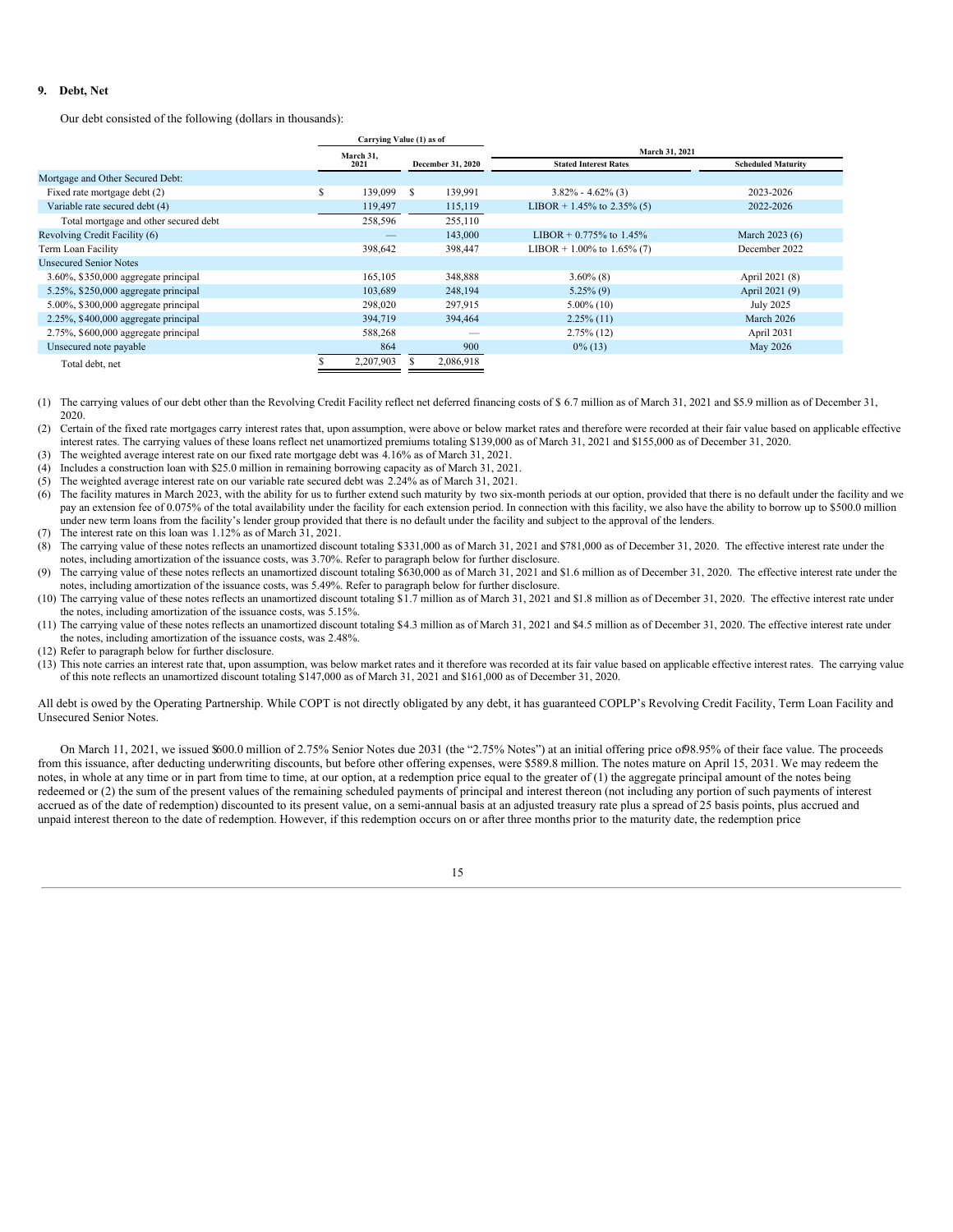will be equal to 100% of the principal amount of the notes being redeemed, plus accrued and unpaid interest thereon to, but not including, the redemption date. These notes are unconditionally guaranteed by COPT. The carrying value of these notes reflects an unamortized discount totaling \$10.1 million as of March 31, 2021. The effective interest rate under the notes, including amortization of discount and issuance costs, was 2.94%.

With regard to our 3.60% Senior Notes due 2023 (the "3.60% Notes") and 5.25% Senior Notes due 2024 (the "5.25% Notes"), we:

- effective March 11, 2021, purchased pursuant to tender offers \$184.4 million of 3.60% Notes for \$196.7 million and \$145.6 million of 5.25% Notes for \$164.7 million, plus accrued interest. In connection with these purchases, we recognized a loss on early extinguishment of debt of \$33.2 million in the three months ended March 31, 2021; and
- on April 12, 2021, redeemed the remaining \$165.6 million of 3.60% Notes for \$176.3 million and \$104.4 million of 5.25% Notes for \$117.7 million, plus accrued interest, and recognized an additional loss on early extinguishment of debt of approximately \$25 million.

Certain of our debt instruments require that we comply with a number of restrictive financial covenants. As of March 31, 2021, we were compliant with these financial covenants.

We capitalized interest costs of \$1.8 million in the three months ended March 31, 2021 and \$3.4 million in the three months ended March 31, 2020.

The following table sets forth information pertaining to the fair value of our debt (in thousands):

|                               |   | March 31, 2021         |                   | <b>December 31, 2020</b> |   |                   |
|-------------------------------|---|------------------------|-------------------|--------------------------|---|-------------------|
|                               |   | <b>Carrying Amount</b> | <b>Fair Value</b> | <b>Carrying Amount</b>   |   | <b>Fair Value</b> |
| Fixed-rate debt               |   |                        |                   |                          |   |                   |
| <b>Unsecured Senior Notes</b> |   | 1.549.801              | 1,583,253         | 1.289.461                | S | 1,334,342         |
| Other fixed-rate debt         |   | 139,963                | 141.465           | 140.891                  |   | 142,838           |
| Variable-rate debt            |   | 518.139                | 517.562           | 656.566                  |   | 654.102           |
|                               | S | 2,207,903              | 2,242,280         | 2,086,918                |   | 2, 131, 282       |

#### **10. Interest Rate Derivatives**

The following table sets forth the key terms and fair values of our interest rate swap derivatives, each of which was designated as a cash flow hedge of interest rate risk (dollars in thousands):

|                           |                   |                            |                       |                        |    | <b>Fair Value at</b> |                      |
|---------------------------|-------------------|----------------------------|-----------------------|------------------------|----|----------------------|----------------------|
| <b>Notional</b><br>Amount | <b>Fixed Rate</b> | <b>Floating Rate Index</b> | <b>Effective Date</b> | <b>Expiration Date</b> |    | March 31.<br>2021    | December 31.<br>2020 |
| \$<br>100,000             | 1.901%            | One-Month LIBOR            | 9/1/2016              | 12/1/2022              | ۰D | $(2,895)$ \$         | (3,394)              |
| \$<br>100,000             | 1.905%            | One-Month LIBOR            | 9/1/2016              | 12/1/2022              |    | (2,901)              | (3,401)              |
| \$<br>50,000              | 1.908%            | One-Month LIBOR            | 9/1/2016              | 12/1/2022              |    | (1, 453)             | (1,704)              |
| \$<br>11,200(1)           | 1.678%            | One-Month LIBOR            | 8/1/2019              | 8/1/2026               |    | (391)                | (733)                |
| \$<br>23,000(2)           | 0.573%            | One-Month LIBOR            | 4/1/2020              | 3/26/2025              |    | 77                   | (290)                |
|                           |                   |                            |                       |                        |    | (7, 563)             | (9,522)              |

(1) The notional amount of this instrument is scheduled to amortize to \$10.0 million.

(2) The notional amount of this instrument is scheduled to amortize to \$22.1 million.

The table below sets forth the fair value of our interest rate derivatives as well as their classification on our consolidated balance sheets (in thousands):

|                                                    |                                         |                   | <b>Fair Value at</b> |                          |
|----------------------------------------------------|-----------------------------------------|-------------------|----------------------|--------------------------|
| <b>Derivatives</b>                                 | <b>Balance Sheet Location</b>           | March 31.<br>2021 |                      | <b>December 31, 2020</b> |
| Interest rate swaps designated as cash flow hedges | Prepaid expenses and other assets, net  |                   |                      | __                       |
| Interest rate swaps designated as cash flow hedges | Interest rate derivatives (liabilities) | (7,640)           |                      | (9,522)                  |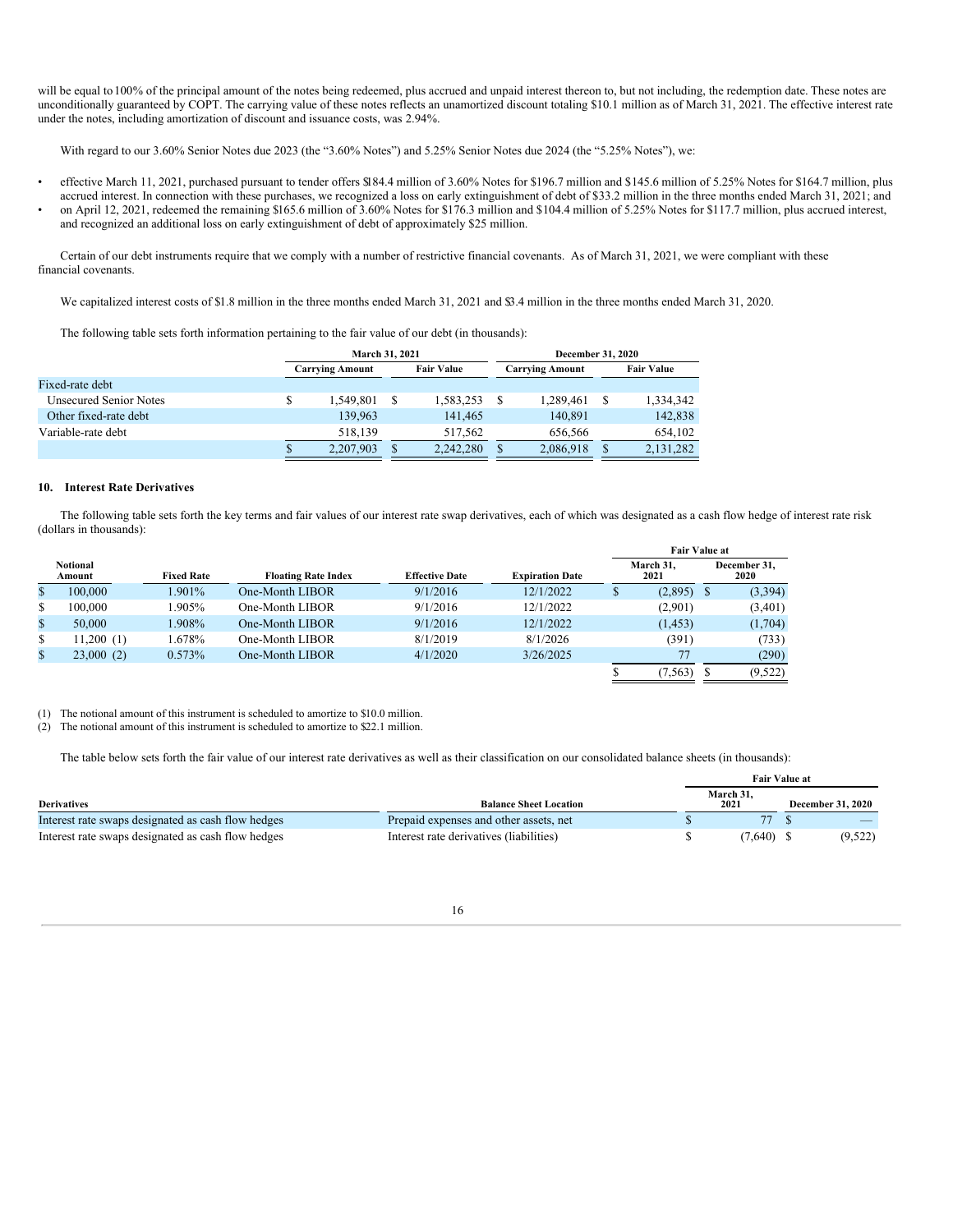The tables below presents the effect of our interest rate derivatives on our consolidated statements of operations and comprehensive income (in thousands):

|                                             | <b>AOCL</b> on Derivatives | Amount of Income (Loss) Recognized in | <b>Amount of Gain (Loss) Reclassified from</b><br><b>AOCL</b> into Interest Expense on Statement of | <b>Operations</b>                    |       |  |
|---------------------------------------------|----------------------------|---------------------------------------|-----------------------------------------------------------------------------------------------------|--------------------------------------|-------|--|
|                                             |                            | For the Three Months Ended March 31,  |                                                                                                     | For the Three Months Ended March 31. |       |  |
| <b>Derivatives in Hedging Relationships</b> | 2021                       | <b>2020</b>                           | 2021                                                                                                |                                      | 2020  |  |
| Interest rate derivatives                   | 784                        | (37.705)                              | $(1,175)$ \$                                                                                        |                                      | (131) |  |

Based on the fair value of our derivatives as of March 31, 2021, we estimate that approximately \$4.7 million of losses will be reclassified from AOCL as an increase to interest expense over the next 12 months.

We have agreements with each of our interest rate derivative counterparties that contain provisions under which, if we default or are capable of being declared in default on defined levels of our indebtedness, we could also be declared in default on our derivative obligations. Failure to comply with the loan covenant provisions could result in our being declared in default on any derivative instrument obligations covered by the agreements. As of March 31, 2021, we were not in default with any of these provisions. As of March 31, 2021, the fair value of interest rate derivatives in a liability position related to these agreements was \$7.7 million, excluding the effects of accrued interest and credit valuation adjustments. As of March 31, 2021, we had not posted any collateral related to these agreements. If we breach any of these provisions, we could be required to settle our obligations under the agreements at their termination value, which was \$8.1 million as of March 31, 2021.

#### **11. Redeemable Noncontrolling Interests**

Our partners in two real estate joint ventures, LW Redstone Company, LLC and Stevens Investors, LLC, have the right to require us to acquire their respective interests at fair value; accordingly, we classify the fair value of our partners' interests as redeemable noncontrolling interests in the mezzanine section of our consolidated balance sheets. The table below sets forth the activity for these redeemable noncontrolling interests (in thousands):

|                                                     | For the Three Months Ended March 31, |           |
|-----------------------------------------------------|--------------------------------------|-----------|
|                                                     | 2021                                 | 2020      |
| Beginning balance                                   | 25.430                               | 29,431    |
| Distributions to noncontrolling interests           | (399)                                | (11, 578) |
| Net income attributable to noncontrolling interests | 412                                  | 958       |
| Adjustment to arrive at fair value of interests     | 482                                  | 4.101     |
| Ending balance                                      | 25,925                               | 22.912    |

We determine the fair value of the interests based on unobservable inputs after considering the assumptions that market participants would make in pricing the interest. We apply a discount rate to the estimated future cash flows allocable to our partners from the properties underlying the respective joint ventures. Estimated cash flows used in such analyses are based on our plans for the properties and our views of market and economic conditions, and consider items such as current and future rental rates, occupancy projections and estimated operating and development expenditures.

# **12. Equity**

#### **Common Shares**

As of March 31, 2021, we had remaining capacity under our at-the-market stock offering program equal to an aggregate gross sales price of \$00 million in common share sales.

During the three months ended March 31, 2021, certain COPLP limited partners converted8,054 common units in COPLP for an equal number of common shares.

We declared dividends per common share of \$0.275 in the three months ended March 31, 2021 and 2020.

See Note 16 for disclosure of COPT common share and COPLP common unit activity pertaining to our share-based compensation plans.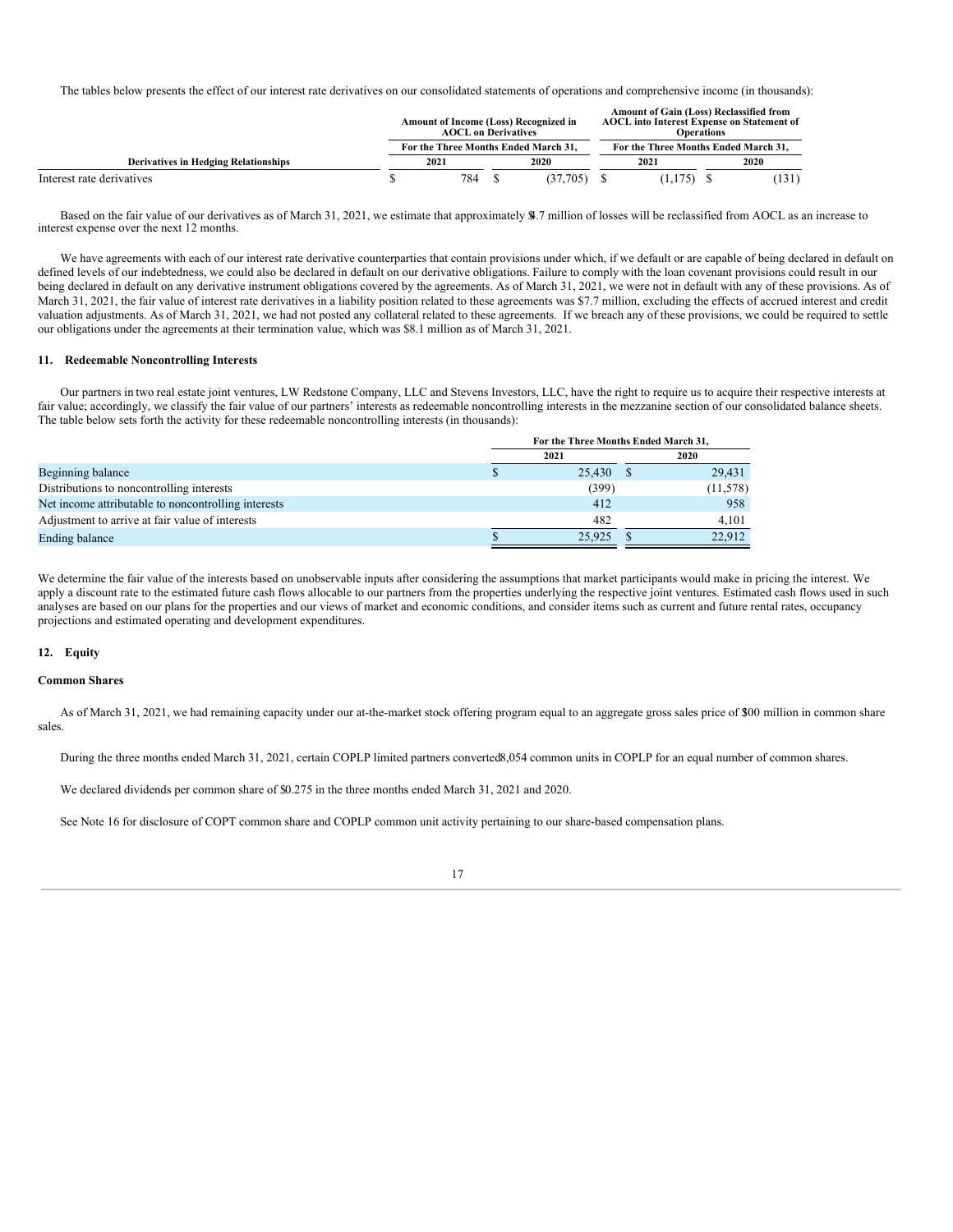# **13. Credit Losses, Financial Assets and Other Instruments**

The table below sets forth the activity for the allowance for credit losses (in thousands):

|                        |                              | For the Three Months Ended March 31, 2021 |                  |       |
|------------------------|------------------------------|-------------------------------------------|------------------|-------|
|                        | <b>Investing Receivables</b> | <b>Tenant Notes</b><br>Receivable (1)     | Other Assets (2) | Total |
| December 31, 2020      | 2.851                        | 1.203                                     | 643              | 4,697 |
| Credit loss recoveries | (771)                        |                                           | (129)            | (907) |
| March 31, 2021         | 2.080                        | 1.196                                     | 514              | 3.790 |

(1) Included in the line entitled "accounts receivable, net" on our consolidated balance sheets.

(2) The balance as of March 31, 2021 and December 31, 2020 included \$40,000 and \$257,000, respectively, in the line entitled "accounts receivable, net" and \$474,000 and \$386,000, respectively, in the line entitled "prepaid expenses and other assets, net" on our consolidated balance sheets.

The following table presents the amortized cost basis of our investing receivables, tenant notes receivable and sales-type lease receivables by credit risk classification, by origination year as of March 31, 2021 (in thousands):

|                               |              |                  |      |                |               | <b>Origination Year</b> |             |       |               |       |          |        |
|-------------------------------|--------------|------------------|------|----------------|---------------|-------------------------|-------------|-------|---------------|-------|----------|--------|
|                               |              | 2016 and Earlier |      | 2017           |               | 2018                    |             | 2019  |               | 2020  |          | Total  |
| Investing receivables:        |              |                  |      |                |               |                         |             |       |               |       |          |        |
| Credit risk classification:   |              |                  |      |                |               |                         |             |       |               |       |          |        |
| Investment grade              | $\mathbb{S}$ | 65,884           | - \$ | 994            | <sup>\$</sup> |                         | \$          |       | <sup>\$</sup> | 992   | S        | 67,870 |
| Non-investment grade          |              |                  |      |                |               |                         |             | 6,041 |               |       |          | 6,041  |
| Total                         |              | 65,884           |      | 994            |               |                         |             | 6,041 |               | 992   |          | 73,911 |
| Tenant notes receivable:      |              |                  |      |                |               |                         |             |       |               |       |          |        |
| Credit risk classification:   |              |                  |      |                |               |                         |             |       |               |       |          |        |
| Investment grade              | \$           |                  | S.   | $\overline{7}$ | $\mathcal{S}$ | 997                     | $\mathbf S$ | 80    | <b>S</b>      | 326   | <b>S</b> | 1,410  |
| Non-investment grade          |              | 97               |      | 150            |               | 156                     |             | 1,790 |               | 1,825 |          | 4,018  |
| Total                         |              | 97               |      | 157            | \$            | 1,153                   | \$          | 1,870 |               | 2,151 |          | 5,428  |
| Sales-type lease receivables: |              |                  |      |                |               |                         |             |       |               |       |          |        |
| Credit risk classification:   |              |                  |      |                |               |                         |             |       |               |       |          |        |
| Investment grade              | \$           |                  |      |                | $\mathbf S$   |                         |             |       |               | 6,507 | \$       | 6,507  |

Our investment grade credit risk classification represents entities with investment grade credit ratings from ratings agencies (such as Standard & Poor's Ratings Services, Moody's Investors Service, Inc. or Fitch Ratings Ltd.), meaning that they are considered to have at least an adequate capacity to meet their financial commitments, with credit risk ranging from minimal to moderate. Our non-investment grade credit risk classification represents entities with either no credit agency credit ratings or ratings deemed to be sub-investment grade; we believe that there is significantly more credit risk associated with this classification. The credit risk classifications of our investing receivables and tenant notes receivable were last updated in March 2021.

An insignificant portion of the investing and tenant notes receivables set forth above was past due, which we define as being delinquent by more than three months from the due date.

Notes receivable on nonaccrual status as of March 31, 2021 and December 31, 2020 were not significant. We did not recognize any interest income on notes receivable on nonaccrual status during the three months ended March 31, 2021 and 2020.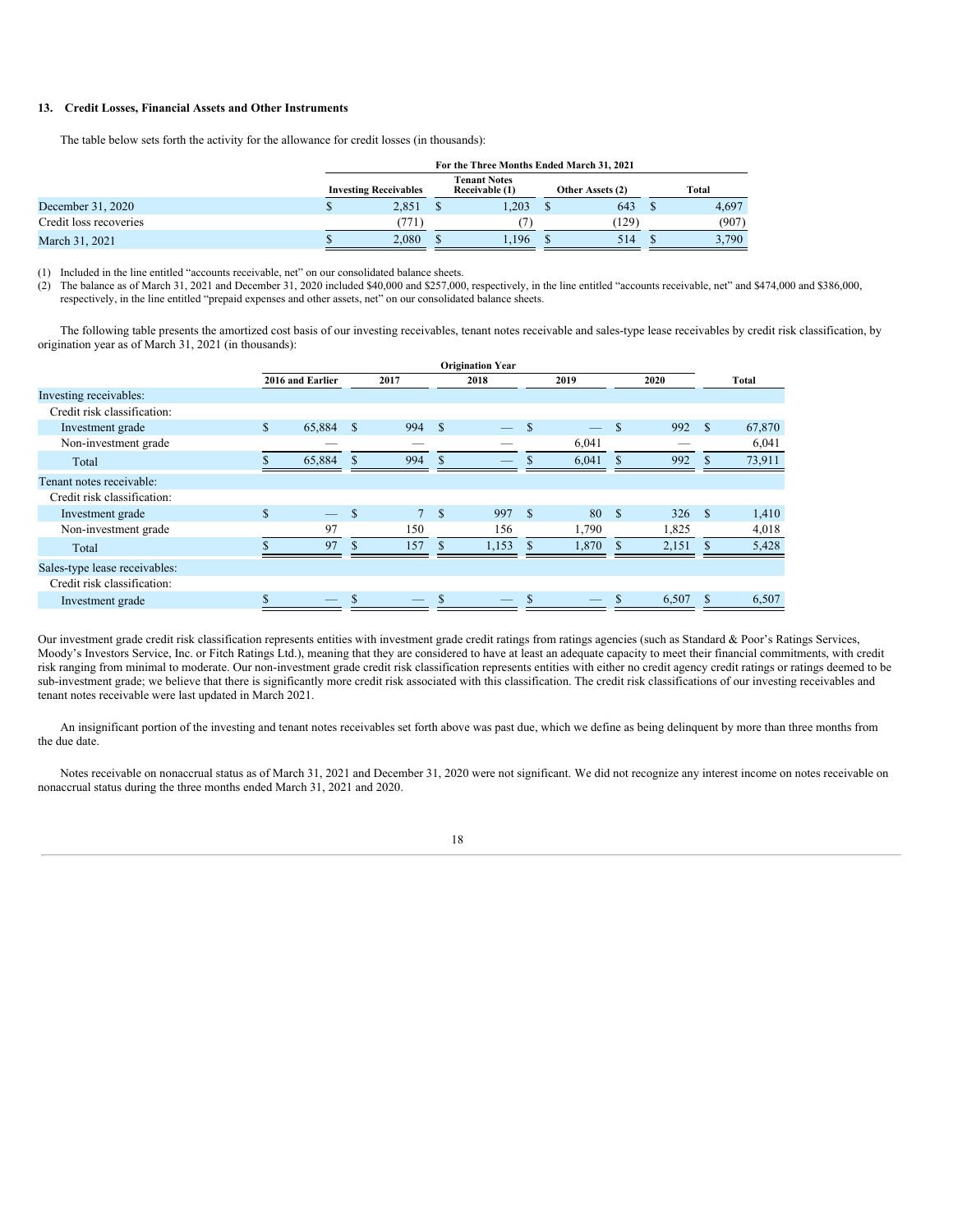# **14. Information by Business Segment**

We have the following reportable segments: Defense/IT Locations; Regional Office; Wholesale Data Center; and Other. We also report on Defense/IT Locations subsegments, which include the following: Fort George G. Meade and the Baltimore/Washington Corridor ("Fort Meade/BW Corridor"); Northern Virginia Defense/IT Locations; Lackland Air Force Base (in San Antonio); locations serving the U.S. Navy ("Navy Support Locations"), which included properties proximate to the Washington Navy Yard, the Naval Air Station Patuxent River in Maryland and the Naval Surface Warfare Center Dahlgren Division in Virginia; Redstone Arsenal (in Huntsville); and data center shells (properties leased to tenants to be operated as data centers in which the tenants fund the costs for the power, fiber connectivity and data center infrastructure).

We measure the performance of our segments through the measure we define as net operating income from real estate operations ("NOI from real estate operations"), which includes: real estate revenues and property operating expenses; and the net of revenues and property operating expenses of real estate operations owned through unconsolidated real estate joint ventures ("UJVs") that is allocable to our ownership interest ("UJV NOI allocable to COPT"). Amounts reported for segment assets represent long-lived assets associated with consolidated operating properties (including the carrying value of properties, right-of-use assets, net of related lease liabilities, intangible assets, deferred leasing costs, deferred rents receivable and lease incentives) and the carrying value of investments in UJVs owning operating properties. Amounts reported as additions to long-lived assets represent additions to existing consolidated operating properties, excluding transfers from non-operating properties, which we report separately.

The table below reports segment financial information for our reportable segments (in thousands):

|                                            |    |                              |               |                                    |               |                                             |               | <b>Defense/Information Technology Locations</b> |               |                     |      |                              |              |                                  |               |                    |               |                                       |                    |                |             |
|--------------------------------------------|----|------------------------------|---------------|------------------------------------|---------------|---------------------------------------------|---------------|-------------------------------------------------|---------------|---------------------|------|------------------------------|--------------|----------------------------------|---------------|--------------------|---------------|---------------------------------------|--------------------|----------------|-------------|
|                                            |    | Fort<br>Meade/BW<br>Corridor |               | Northern<br>Virginia<br>Defense/IT |               | Lackland<br><b>Air Force</b><br><b>Base</b> |               | <b>Navy</b><br><b>Support</b><br>Locations      |               | Redstone<br>Arsenal |      | Data Center<br><b>Shells</b> |              | Total<br>Defense/IT<br>Locations |               | Regional<br>Office |               | Operating<br>Wholesale<br>Data Center |                    | Other          | Total       |
| Three Months Ended March 31,<br>2021       |    |                              |               |                                    |               |                                             |               |                                                 |               |                     |      |                              |              |                                  |               |                    |               |                                       |                    |                |             |
| Revenues from real estate operations \$    |    | 66,446                       | -S            | 15,211                             | <sup>\$</sup> | 12,555                                      | - S           | 8,398                                           | -S            | 8,253               | - S  | 8,787                        | <sup>S</sup> | 119,650                          | -S            | 16,677             | - \$          | 8,090                                 | -S                 | 747            | 145,164     |
| Property operating expenses                |    | (24, 671)                    |               | (5,876)                            |               | (6,874)                                     |               | (3, 433)                                        |               | (2,554)             |      | (1,082)                      |              | (44, 490)                        |               | (7,664)            |               | (4, 421)                              |                    | (399)          | (56, 974)   |
| UJV NOI allocable to COPT                  |    |                              |               |                                    |               |                                             |               |                                                 |               |                     |      | 917                          |              | 917                              |               |                    |               |                                       |                    |                | 917         |
| NOI from real estate operations            |    | 41,775                       | -S            | 9,335                              | S             | 5,681                                       | -S            | 4,965                                           |               | 5,699               |      | 8,622                        | S            | 76,077                           | S             | 9,013              | S             | 3,669                                 | S                  | 348            | 89,107      |
| Additions to long-lived assets             |    | 6,881                        | \$            | 285                                |               |                                             |               | 552                                             | S             | 258                 | -S   |                              |              | 7,976                            | \$            | 4,022              | <sup>\$</sup> | 228                                   | S                  | $\overline{4}$ | 12,230      |
| Transfers from non-operating<br>properties | S. | 356                          | -S            | 88                                 | £.            | 51                                          | <sup>\$</sup> |                                                 |               | 12,917              | -S   | 985                          | \$.          | 14,397                           | S             | 357                | -8            |                                       |                    |                | 14,754      |
| Segment assets at March 31, 2021           |    | \$1,270,467                  | \$.           | 388,863                            | $\mathbf{s}$  | 141,044                                     | <sup>\$</sup> | 176,506                                         | <sup>\$</sup> | 293.107             | \$.  | 419.957                      |              | \$2,689,944                      | $\mathcal{S}$ | 488.117            | $\mathbf{s}$  | 199,245                               | $\mathbf{\hat{s}}$ | 3,496          | \$3,380,802 |
| Three Months Ended March 31,<br>2020       |    |                              |               |                                    |               |                                             |               |                                                 |               |                     |      |                              |              |                                  |               |                    |               |                                       |                    |                |             |
| Revenues from real estate operations \$    |    | 64,438                       | <sup>\$</sup> | 13,678                             | <sup>\$</sup> | 12,076                                      | -S            | 8,341                                           | <sup>\$</sup> | 4,676               | - \$ | 5,577                        | <b>S</b>     | 108,786                          | <sup>S</sup>  | 15,460             | -S            | 7,172                                 | <sup>\$</sup>      | 698            | 132,116     |
| Property operating expenses                |    | (21, 222)                    |               | (5,185)                            |               | (6,795)                                     |               | (3,285)                                         |               | (1, 847)            |      | (657)                        |              | (38,991)                         |               | (7,537)            |               | (3,233)                               |                    | (238)          | (49,999)    |
| UJV NOI allocable to COPT                  |    |                              |               |                                    |               |                                             |               |                                                 |               |                     |      | 1,713                        |              | 1,713                            |               |                    |               |                                       |                    |                | 1,713       |
| NOI from real estate operations            |    | 43,216                       | -S            | 8,493                              |               | 5,281                                       |               | 5,056                                           |               | 2,829               |      | 6,633                        |              | 71,508                           | S             | 7,923              |               | 3,939                                 | \$.                | 460            | 83,830      |
| Additions to long-lived assets             |    | 7,675                        | <sup>\$</sup> | 2,691                              | <sup>\$</sup> |                                             | <b>S</b>      | 1,758                                           | <sup>\$</sup> | 170                 | -S   |                              |              | 12,294                           | <sup>\$</sup> | 3,357              | -S            | 878                                   | <sup>\$</sup>      | 65             | 16,594      |
| Transfers from non-operating<br>properties | S  | 538                          | <sup>\$</sup> | 256                                | <b>S</b>      | 15                                          | -S            |                                                 |               | 1.136               | -S   | 56,232                       |              | 58,177                           | £.            |                    |               |                                       |                    |                | 58,177      |
| Segment assets at March 31, 2020           |    | \$1,275,601                  |               | 395,108                            | \$            | 145,363                                     | \$            | 183,054                                         | <sup>S</sup>  | 138,797             | -S   | 334,102                      |              | \$2,472,025                      | S.            | 390,352            |               | 200.891                               |                    | 3.677          | \$3,066,945 |
|                                            |    |                              |               |                                    |               |                                             |               |                                                 |               |                     |      |                              |              |                                  |               |                    |               |                                       |                    |                |             |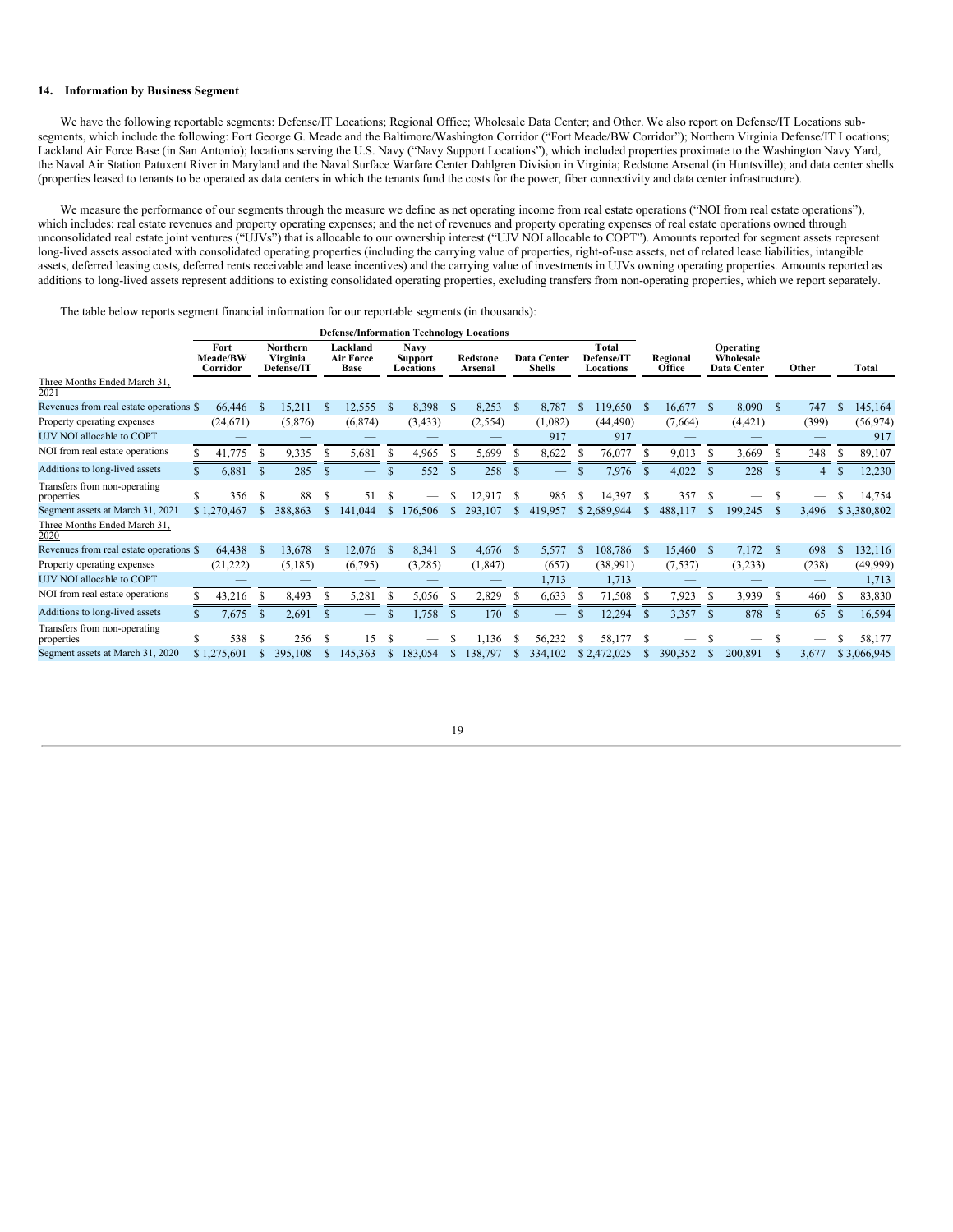The following table reconciles our segment revenues to total revenues as reported on our consolidated statements of operations (in thousands):

| 2021    | 2020                                 |
|---------|--------------------------------------|
| 145,164 | 132,116                              |
| 16.558  | 13.681                               |
| 161.722 | 145,797                              |
|         | For the Three Months Ended March 31. |

The following table reconciles UJV NOI allocable to COPT to equity in income of unconsolidated entities as reported on our consolidated statements of operations (in thousands):

|                                                                                                                    |        | For the Three Months Ended March 31, |
|--------------------------------------------------------------------------------------------------------------------|--------|--------------------------------------|
|                                                                                                                    | 2021   | 2020                                 |
| UJV NOI allocable to COPT                                                                                          | 917 \$ | 1.713                                |
| Less: Income from UJV allocable to COPT attributable to depreciation and amortization expense and interest expense | (693)  | (1,270)                              |
| Add: Equity in loss of unconsolidated non-real estate entities                                                     |        | (2)                                  |
| Equity in income of unconsolidated entities                                                                        | 222    | 441                                  |

As previously discussed, we provide real estate services such as property management, development and construction services primarily for our properties but also for third parties. The primary manner in which we evaluate the operating performance of our service activities is through a measure we define as net operating income from service operations ("NOI from service operations"), which is based on the net of revenues and expenses from these activities. Construction contract and other service revenues and expenses consist primarily of subcontracted costs that are reimbursed to us by the customer along with a management fee. The operating margins from these activities are small relative to the revenue. We believe NOI from service operations is a useful measure in assessing both our level of activity and our profitability in conducting such operations. The table below sets forth the computation of our NOI from service operations (in thousands):

|                                                  |          | For the Three Months Ended March 31. |
|--------------------------------------------------|----------|--------------------------------------|
|                                                  | 2021     | 2020                                 |
| Construction contract and other service revenues | 16.558   | 13.681                               |
| Construction contract and other service expenses | (15.793) | (13, 121)                            |
| NOI from service operations                      | 765      | 560                                  |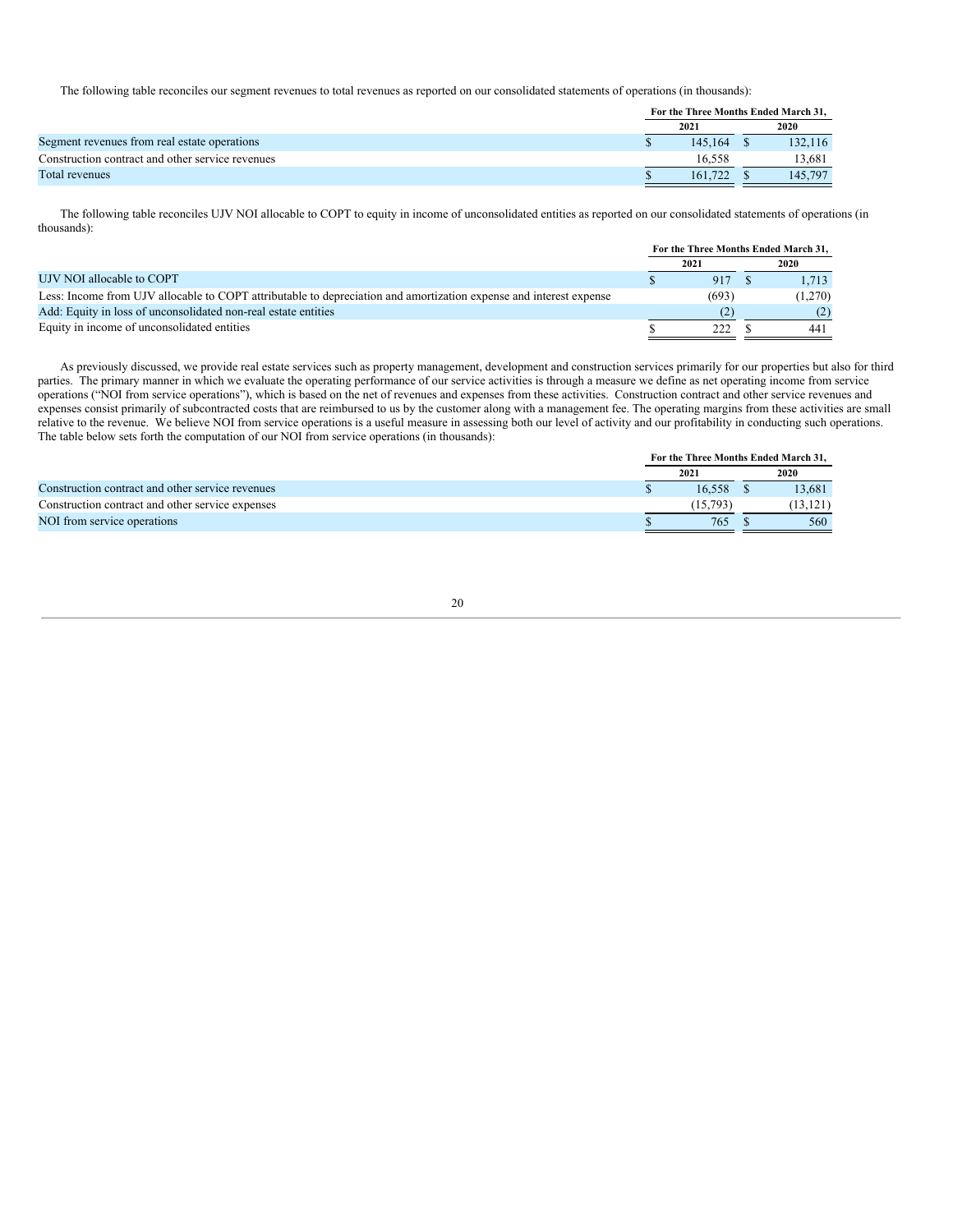The following table reconciles our NOI from real estate operations for reportable segments and NOI from service operations to net income as reported on our consolidated statements of operations (in thousands):

|                                                                                   | For the Three Months Ended March 31, |               |           |
|-----------------------------------------------------------------------------------|--------------------------------------|---------------|-----------|
|                                                                                   | 2021                                 |               | 2020      |
| NOI from real estate operations                                                   | 89,107                               | <sup>\$</sup> | 83,830    |
| NOI from service operations                                                       | 765                                  |               | 560       |
| Interest and other income                                                         | 1,865                                |               | 1,205     |
| Credit loss recoveries (expense)                                                  | 907                                  |               | (689)     |
| Gain on sales of real estate                                                      | (490)                                |               |           |
| Equity in income of unconsolidated entities                                       | 222                                  |               | 441       |
| Income tax expense                                                                | (32)                                 |               | (49)      |
| Depreciation and other amortization associated with real estate operations        | (37, 321)                            |               | (32, 596) |
| General, administrative and leasing expenses                                      | (8, 406)                             |               | (7, 486)  |
| Business development expenses and land carry costs                                | (1,094)                              |               | (1,118)   |
| Interest expense                                                                  | (17,519)                             |               | (16, 840) |
| UJV NOI allocable to COPT included in equity in income of unconsolidated entities | (917)                                |               | (1,713)   |
| Loss on early extinguishment of debt                                              | (33, 166)                            |               |           |
| Net (loss) income                                                                 | (6,079)                              |               | 25,550    |

The following table reconciles our segment assets to our consolidated total assets (in thousands):

|                                                                   | March 31.<br>2021 | March 31,<br>2020 |
|-------------------------------------------------------------------|-------------------|-------------------|
| Segment assets                                                    | 3,380,802         | 3,066,945         |
| Operating properties lease liabilities included in segment assets | 30.151            | 17,365            |
| Non-operating property assets                                     | 492,230           | 658,978           |
| Other assets                                                      | 209.765           | 311.169           |
| Total consolidated assets                                         | 4.112.948         | 4,054,457         |

The accounting policies of the segments are the same as those used to prepare our consolidated financial statements. In the segment reporting presented above, we did not allocate interest expense, depreciation and amortization, impairment losses, gain on sales of real estate, loss on early extinguishment of debt and equity in income of unconsolidated entities not included in NOI to our real estate segments since they are not included in the measure of segment profit reviewed by management. We also did not allocate general, administrative and leasing expenses, business development expenses and land carry costs, interest and other income, credit loss recoveries (expense), income taxes and noncontrolling interests because these items represent general corporate or non-operating property items not attributable to segments.

# **15. Construction Contract and Other Service Revenues**

We disaggregate our construction contract and other service revenues by compensation arrangement and by service type as we believe it best depicts the nature, timing and uncertainty of our revenue. The table below reports construction contract and other service revenues by compensation arrangement (in thousands):

|                                | For the Three Months Ended March<br>31, |     |        |  |
|--------------------------------|-----------------------------------------|-----|--------|--|
|                                | 2021                                    |     | 2020   |  |
| Construction contract revenue: |                                         |     |        |  |
| Cost-plus fee                  | \$<br>12,486                            | - S | 3,309  |  |
| Guaranteed maximum price       | 2,101                                   |     | 5,044  |  |
| Firm fixed price               | 1.471                                   |     | 5,072  |  |
| Other                          | 500                                     |     | 256    |  |
|                                | 16.558                                  |     | 13,681 |  |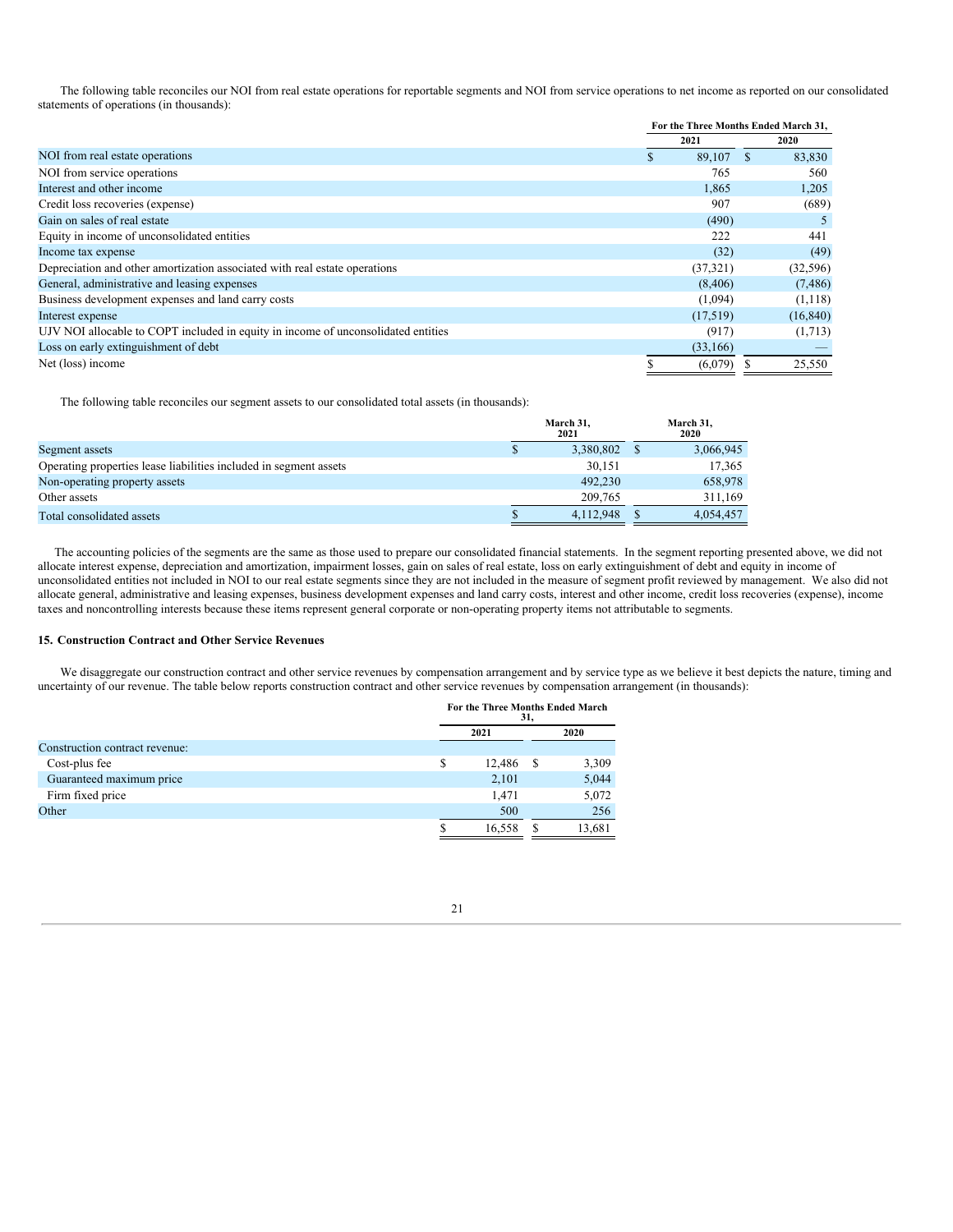The table below reports construction contract and other service revenues by service type (in thousands):

|                                |      | For the Three Months Ended March<br>31, |    |        |  |
|--------------------------------|------|-----------------------------------------|----|--------|--|
|                                | 2021 |                                         |    | 2020   |  |
| Construction contract revenue: |      |                                         |    |        |  |
| Construction                   | S    | 15,756                                  | -S | 12,883 |  |
| Design                         |      | 302                                     |    | 542    |  |
| Other                          |      | 500                                     |    | 256    |  |
|                                |      | 16.558                                  |    | 13.681 |  |

We recognized an insignificant amount of revenue in the three months ended March 31, 2021 and 2020 from performance obligations satisfied (or partially satisfied) in previous periods.

Accounts receivable related to our construction contract services is included in accounts receivable, net on our consolidated balance sheets. The beginning and ending balances of accounts receivable related to our construction contracts were as follows (in thousands):

|                   | For the Three Months Ended March 31. |        |  |             |  |
|-------------------|--------------------------------------|--------|--|-------------|--|
|                   | 2021                                 |        |  | <b>2020</b> |  |
| Beginning balance |                                      | 13.997 |  | 12,378      |  |
| Ending balance    |                                      | 7,283  |  | 10,852      |  |

Contract assets, which we refer to herein as construction contract costs in excess of billings, net, are included in prepaid expenses and other assets, net reported on our consolidated balance sheets. The beginning and ending balances of our contract assets were as follows (in thousands):

|                   | For the Three Months Ended March 31. |  |        |  |  |
|-------------------|--------------------------------------|--|--------|--|--|
|                   | 2021                                 |  | 2020   |  |  |
| Beginning balance | 10.343                               |  | 17,223 |  |  |
| Ending balance    | 3.046                                |  | 7,463  |  |  |

Contract liabilities are included in other liabilities reported on our consolidated balance sheets. Changes in contract liabilities were as follows (in thousands):

|                                                                  |  | For the Three Months Ended March 31. |      |       |  |  |
|------------------------------------------------------------------|--|--------------------------------------|------|-------|--|--|
|                                                                  |  | 2021                                 | 2020 |       |  |  |
| Beginning balance                                                |  | 4.610                                |      | 1.184 |  |  |
| Ending balance                                                   |  | 6.193                                |      | 1.417 |  |  |
| Portion of beginning balance recognized in revenue during period |  | 547                                  |      | 646   |  |  |

Revenue allocated to the remaining performance obligations under existing contracts as of March 31, 2021 that will be recognized as revenue in future periods was \$76.6 million, approximately \$74 million of which we expect to recognize during the remainder of 2021.

We have no deferred incremental costs incurred to obtain or fulfill our construction contracts or other service revenues and had no significant credit loss expense on construction contracts receivable or unbilled construction revenue in the three months ended March 31, 2021 and 2020.

# **16. Share-Based Compensation**

### **Restricted Shares**

During the three months ended March 31, 2021, certain employees and a non-employee member of our Board of Trustees ("Trustee") were granted a total of139,646 restricted common shares with an aggregate grant date fair value of \$3.6 million (weighted average of \$26.00 per share). Restricted shares granted to employees vest based on increments and over periods of time set forth under the terms of the respective awards provided that the employee remains employed by us. Restricted shares granted to nonemployee Trustees vest on the first anniversary of the grant date, provided that the Trustee remains in his or her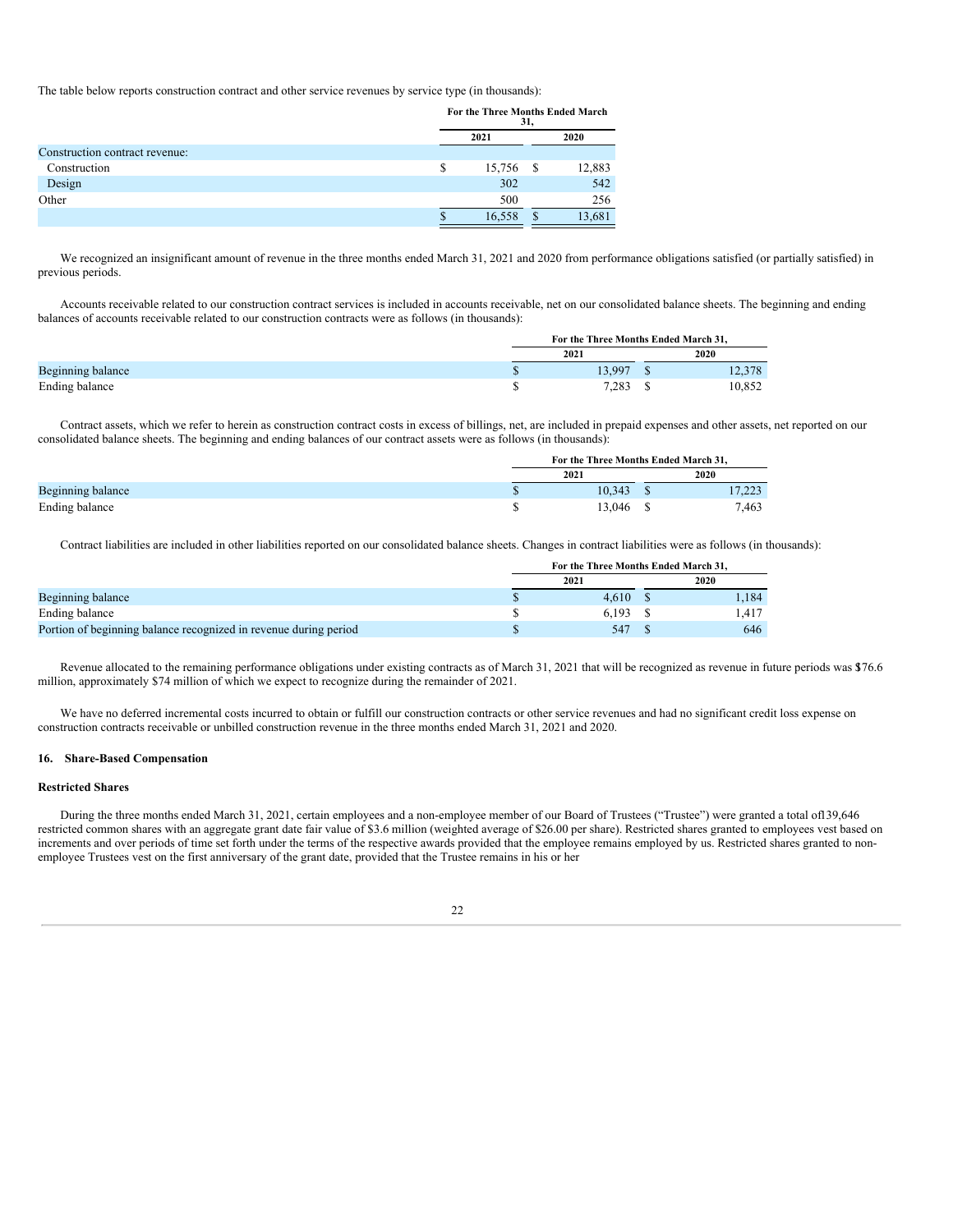position. During the three months ended March 31, 2021, forfeiture restrictions lapsed on 131,573 previously issued common shares; these shares had a weighted average grant date fair value of \$25.82 per share, and the aggregate intrinsic value of the shares on the vesting dates was \$3.4 million.

# **Performance Share Awards ("PSUs")**

We issued 93,824 common shares on February 3, 2021 to executives in settlement of PSUs granted in 2018, representing 00% of the target awards for those PSUs.

### **Profit Interest Units in COPLP ("PIUs")**

We granted two forms of PIUs: time-based PIUs ("TB-PIUs"); and performance-based PIUs ("PB-PIUs"). TB-PIUs are subject to forfeiture restrictions until the end of the requisite service period, at which time the TB-PIUs automatically convert into vested PIUs. PB-PIUs are subject to a market condition in that the number of earned awards are determined at the end of the performance period (as described further below) and then settled in vested PIUs. Vested PIUs carry substantially the same rights to redemption and distributions as non-PIU common units.

#### TB-PIUs

During the three months ended March 31, 2021, we granted80,319 TB-PIUs with an aggregate grant date fair value of \$2.1 million (\$26.00 per TB-PIU) to senior management team members. These TB-PIUs vest in equal annual increments over a three-year period beginning on the first anniversary of the date of grant provided that the employee remains employed by us. Prior to vesting, TB-PIUs carry substantially the same rights to distributions as non-PIU common units but carry no redemption rights. During the three months ended March 31, 2021, forfeiture restrictions lapsed on 32,619 previously issued TB-PIUs; these TB-PIUs had a grant date fair value of \$25.55 per unit, and the aggregate intrinsic value of the TB-PIUs on the vesting date was \$848,000.

#### PB-PIUs

On January 1, 2021, we granted certain senior management team members227,544 PB-PIUs with a three-year performance period concluding on the earlier of December 31, 2023 or the date of: (1) termination by us without cause, death or disability of the employee or constructive discharge of the employee (collectively, "qualified termination"); or (2) a sale event. The number of earned awards at the end of the performance period will be determined based on the percentile rank of COPT's total shareholder return ("TSR") relative to a peer group of companies, as set forth in the following schedule:

| <b>Percentile Rank</b> | <b>Earned PB-PIUs Payout %</b> |
|------------------------|--------------------------------|
| 75th or greater        | 100% of PB-PIUs granted        |
| 50th (target)          | 50% of PB-PIUs granted         |
| 25 <sub>th</sub>       | 25% of PB-PIUs granted         |
| Below 25th             | 0% of PB-PIUs granted          |

If the percentile rank exceeds the 25th percentile and is betweentwo of the percentile ranks set forth in the table above, then the percentage of the earned awards will be interpolated between the ranges set forth in the table above to reflect any performance between the listed percentiles. If COPT's TSR during the measurement period is negative, the maximum number of earned awards will be limited to the target level payout percentage. During the performance period, PB-PIUs carry rights to distributions equal to 10% of the distribution rights of non-PIU common units but carry no redemption rights.

At the end of the performance period, we will settle the award by issuing vested PIUs equal to: the number of earned awards; and the excess, if any, of (1) the aggregate distributions that would have been paid with respect to vested PIUs issued in settlement of the earned awards through the date of settlement had such vested PIUs been issued on the grant date over (2) the aggregate distributions made on the PB-PIUs during the performance period, divided by the price of our common shares on the settlement date. If a performance period ends due to a sale event or qualified termination, the number of earned awards is prorated based on the portion of the three-year performance period that has elapsed. If employment is terminated by the employee or by us for cause, all PB-PIUs are forfeited.

These PB-PIU grants had an aggregate grant date fair value of \$3.4 million (\$30.03 per target-level award associated with the grants) which is being recognized over the performance period. The grant date fair value was computed using a Monte Carlo model that included the following assumptions: baseline common share value of \$26.08; expected volatility for common shares of 34.7%; and a risk-free interest rate of0.18%.

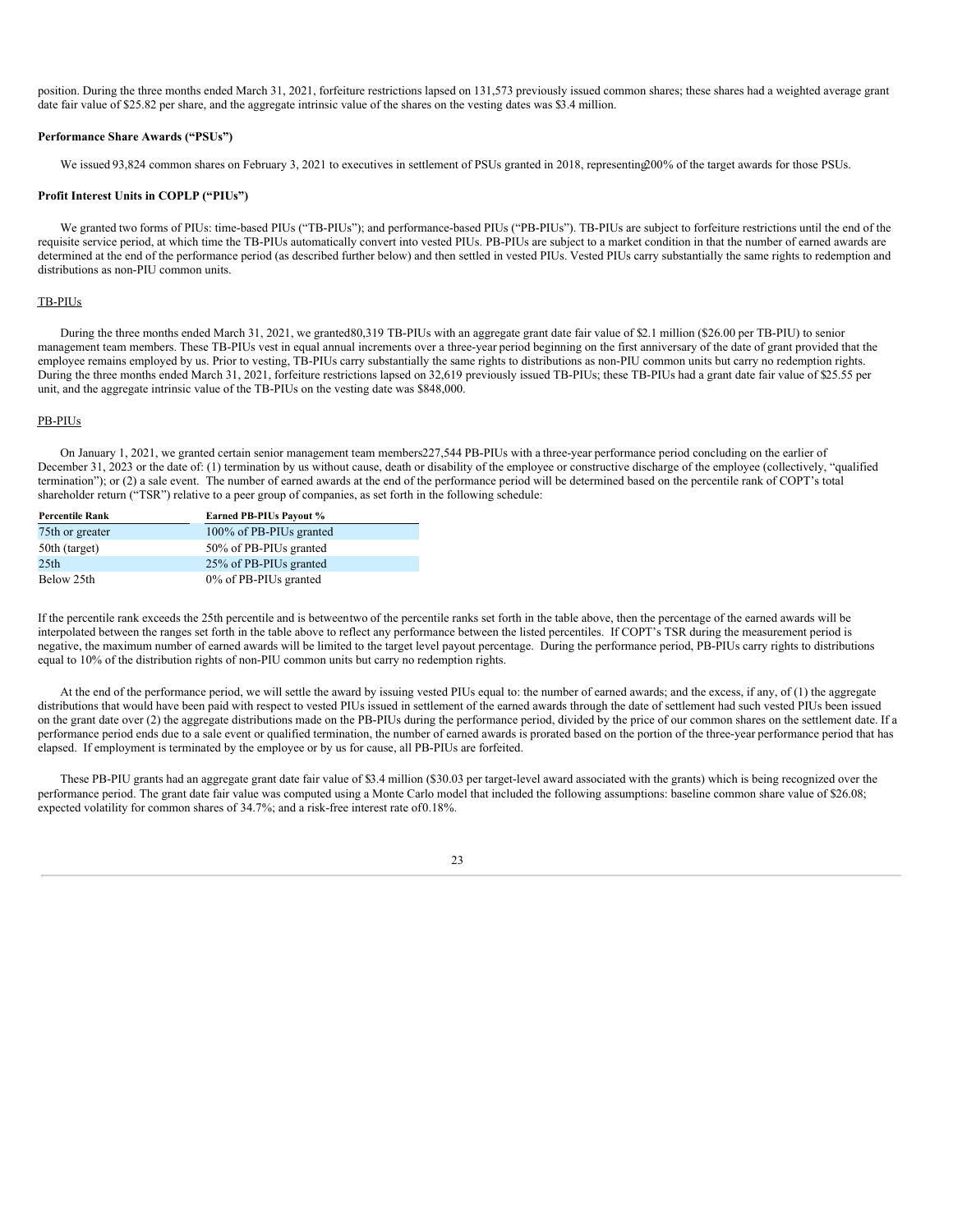# **17. Earnings Per Share ("EPS")**

We present both basic and diluted EPS. We compute basic EPS by dividing net income available to common shareholders allocable to unrestricted common shares under the two-class method by the weighted average number of unrestricted common shares outstanding during the period. Our computation of diluted EPS is similar except that:

- the denominator is increased to include: (1) the weighted average number of potential additional common shares that would have been outstanding if securities that are convertible into common shares were converted; and (2) the effect of dilutive potential common shares outstanding during the period attributable to redeemable noncontrolling interests and share-based compensation awards using the if-converted or treasury stock methods; and
- the numerator is adjusted to add back any changes in income or loss that would result from the assumed conversion into common shares that we add to the denominator.

Summaries of the numerator and denominator for purposes of basic and diluted EPS calculations are set forth below (in thousands, except per share data):

|                                                                                  | For the Three Months Ended March 31, |              |  |         |
|----------------------------------------------------------------------------------|--------------------------------------|--------------|--|---------|
|                                                                                  | 2021                                 |              |  | 2020    |
| Numerator:                                                                       |                                      |              |  |         |
| Net (loss) income attributable to COPT                                           | S                                    | $(6,669)$ \$ |  | 24,054  |
| Income attributable to share-based compensation awards                           |                                      | (170)        |  | (105)   |
| Numerator for basic EPS on net income attributable to COPT common shareholders   |                                      | (6, 839)     |  | 23,949  |
| Income attributable to share-based compensation awards                           |                                      |              |  |         |
| Numerator for diluted EPS on net income attributable to COPT common shareholders |                                      | (6, 839)     |  | 23,957  |
| Denominator (all weighted averages):                                             |                                      |              |  |         |
| Denominator for basic EPS (common shares)                                        |                                      | 111,888      |  | 111,724 |
| Dilutive effect of share-based compensation awards                               |                                      |              |  | 239     |
| Denominator for diluted EPS (common shares)                                      |                                      | 111,888      |  | 111,963 |
| <b>Basic EPS</b>                                                                 |                                      | (0.06)       |  | 0.21    |
| Diluted EPS                                                                      |                                      | (0.06)       |  | 0.21    |

Our diluted EPS computations do not include the effects of the following securities since the conversions of such securities would increase diluted EPS for the respective periods (in thousands):

|                                                   | Denominator | Weighted Average Shares Excluded from |
|---------------------------------------------------|-------------|---------------------------------------|
|                                                   |             | For the Three Months Ended March 31,  |
|                                                   | 2021        | 2020                                  |
| Conversion of common units                        | 1.246       | 1,226                                 |
| Conversion of redeemable noncontrolling interests | 940         | 1.011                                 |
| Conversion of Series I Preferred Units            |             | 176                                   |

The following securities were also excluded from the computation of diluted EPS because their effect was antidilutive:

• weighted average restricted shares and deferred share awards for the three months ended March 31, 2021 and 2020 of419,000 and 440,000, respectively;

- weighted average unvested TB-PIUs for the three months ended March 31, 2021 and 2020 of131,000 and 75,000, respectively; and
- weighted average unvested PB-PIUs for the three months ended March 31, 2021 of228,000.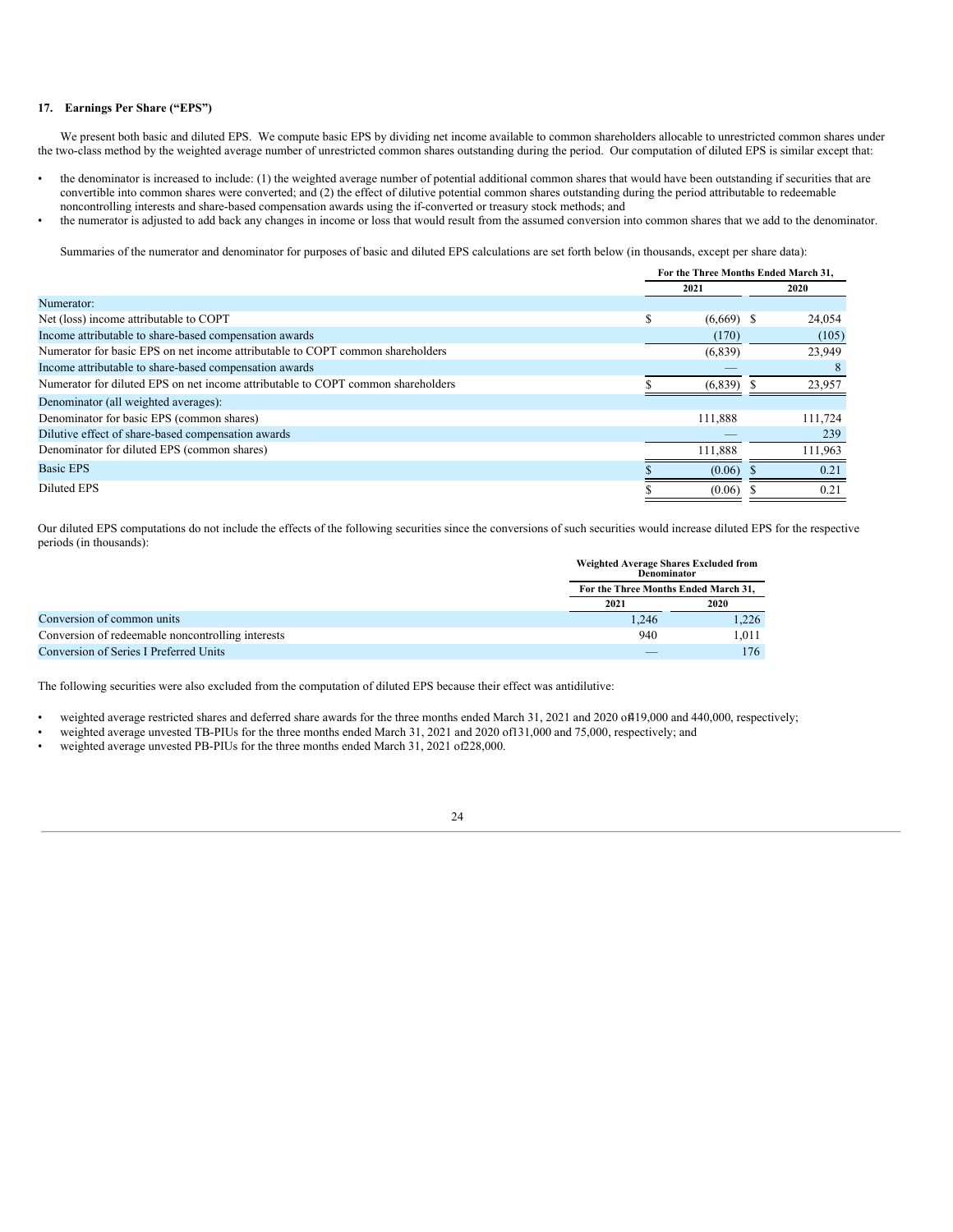#### **18. Commitments and Contingencies**

### **Litigation and Claims**

In the normal course of business, we are subject to legal actions and other claims. We record losses for specific legal proceedings and claims when we determine that a loss is probable and the amount of loss can be reasonably estimated. As of March 31, 2021, management believes that it is reasonably possible that we could recognize a loss of up to \$3.2 million for certain municipal tax claims; while we do not believe this loss would materially affect our financial position or liquidity, it could be material to our results of operations. Management believes that it is also reasonably possible that we could incur losses pursuant to other claims but do not believe such losses would materially affect our financial position, liquidity or results of operations. Our assessment of the potential outcomes of these matters involves significant judgment and is subject to change based on future developments.

#### **Environmental**

We are subject to various Federal, state and local environmental regulations related to our property ownership and operation. We have performed environmental assessments of our properties, the results of which have not revealed any environmental liability that we believe would have a materially adverse effect on our financial position, operations or liquidity.

In connection with a lease and subsequent sale in 2008 and 2010 ofthree properties in Dayton, New Jersey, we agreed to provide certain environmental indemnifications limited to \$19 million in the aggregate. We have insurance coverage in place to mitigate much of any potential future losses that may result from these indemnification agreements.

### **Tax Incremental Financing Obligation**

Anne Arundel County, Maryland issued tax incremental financing bonds to third-party investors in order to finance public improvements needed in connection with our project known as the National Business Park. These bonds had a remaining principal balance of approximately \$33 million as of March 31, 2021. The real estate taxes on increases in assessed values post-bond issuance of properties in development districts encompassing the National Business Park are transferred to a special fund pledged to the repayment of the bonds. While we are obligated to fund, through a special tax, any future shortfalls between debt service of the bonds and real estate taxes available to repay the bonds, as of March 31, 2021, we do not expect any such future fundings will be required.

# **Effects of COVID-19**

As of the date of this filing, spread of the coronavirus, or COVID-19, continues world- and nation-wide, and is expected to continue at least until vaccinations have been administered to most of the population. Some businesses continue to be hindered to varying extents by the effects of restrictive measures instituted to control spread, operational challenges resulting from social distancing requirements/expectations and/or a reluctance by much of the population to engage in certain activities while the pandemic is still active. In addition, there continues to be significant uncertainty regarding the duration and extent of the pandemic due to such factors such as the resurgence of the virus, emergence of variants in some areas and pace of vaccination efforts. While the pandemic has impacted the operations of much of the commercial real estate industry, we believe that we have been less susceptible to such impact due to our portfolio's significant concentration in Defense/IT Locations. As a result, we believe that we have not been significantly affected by the pandemic.

COVID-19, along with measures instituted to prevent spread, may adversely affect us in many ways, including, but not limited to:

- disruption of our tenants' operations, which could adversely affect their ability, or willingness, to sustain their businesses and/or fulfill their lease obligations;
- our ability to maintain occupancy in our properties and obtain new leases for unoccupied and new development space at favorable terms or at all;
- shortages in supply of products or services from our and our tenants' vendors that are needed for us and our tenants to operate effectively, and which could lead to increased costs for such products and services;
- access to debt and equity capital on attractive terms or at all. Severe disruption and instability in the global financial markets or deteriorations in credit and financing conditions may affect our or our tenants' ability to access capital necessary to fund operations, refinance debt or fund planned investments on a timely basis, and may adversely affect the valuation of financial assets and liabilities;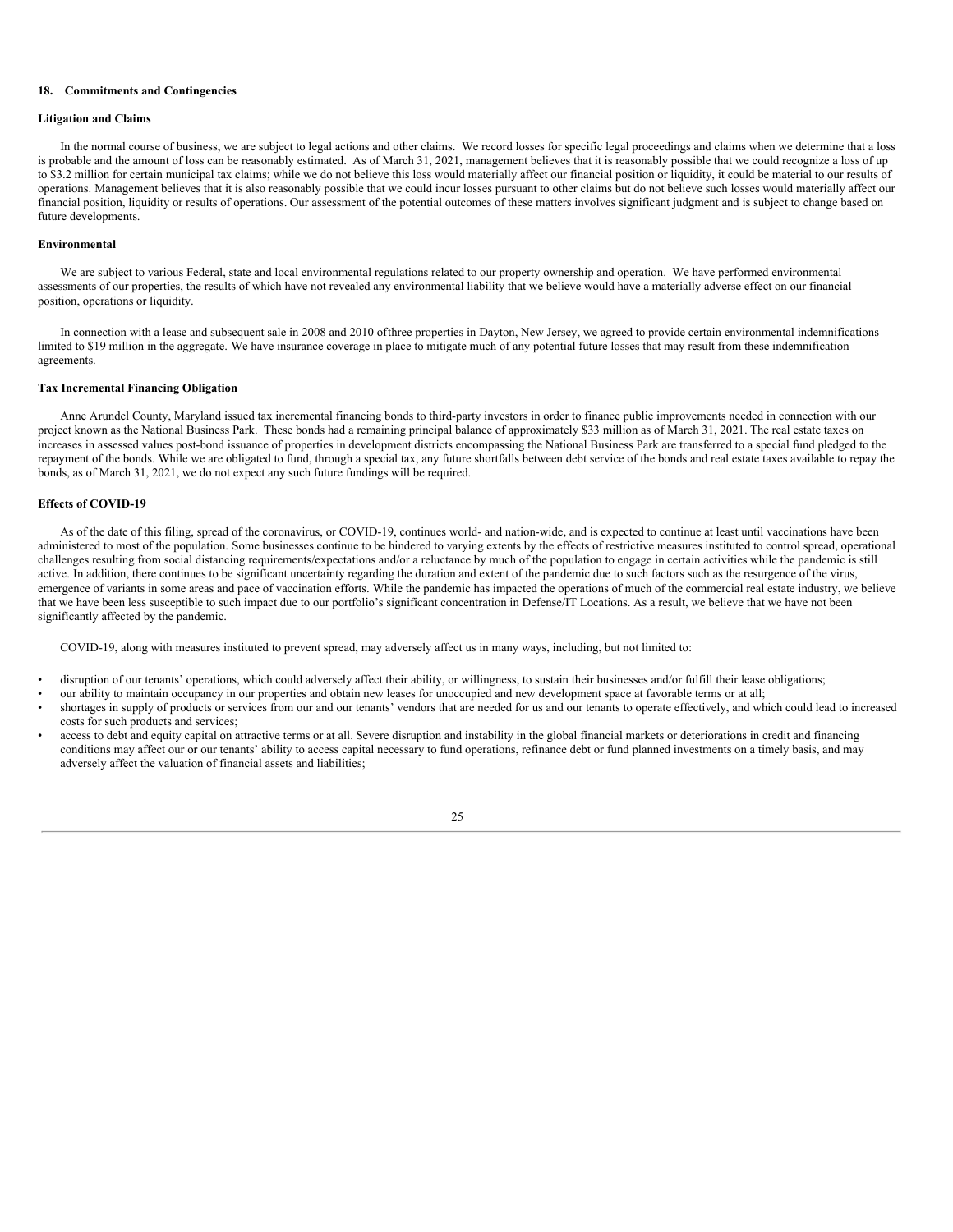- our and our tenants' ability to continue or complete planned development, including the potential for delays in the supply of materials or labor necessary for development; and
- an increase in the pace of businesses implementing remote work arrangements over the long-term, which would adversely effect demand for office space.

<span id="page-25-0"></span>The extent of the effect on our operations, financial condition and cash flows will be dependent on future developments, including the duration of the pandemic and any future resurgence or variants thereof, the prevalence, strength and duration of restrictive measures and the resulting effects on our tenants, potential future tenants, the commercial real real estate industry and the broader economy, all of which are uncertain and difficult to predict.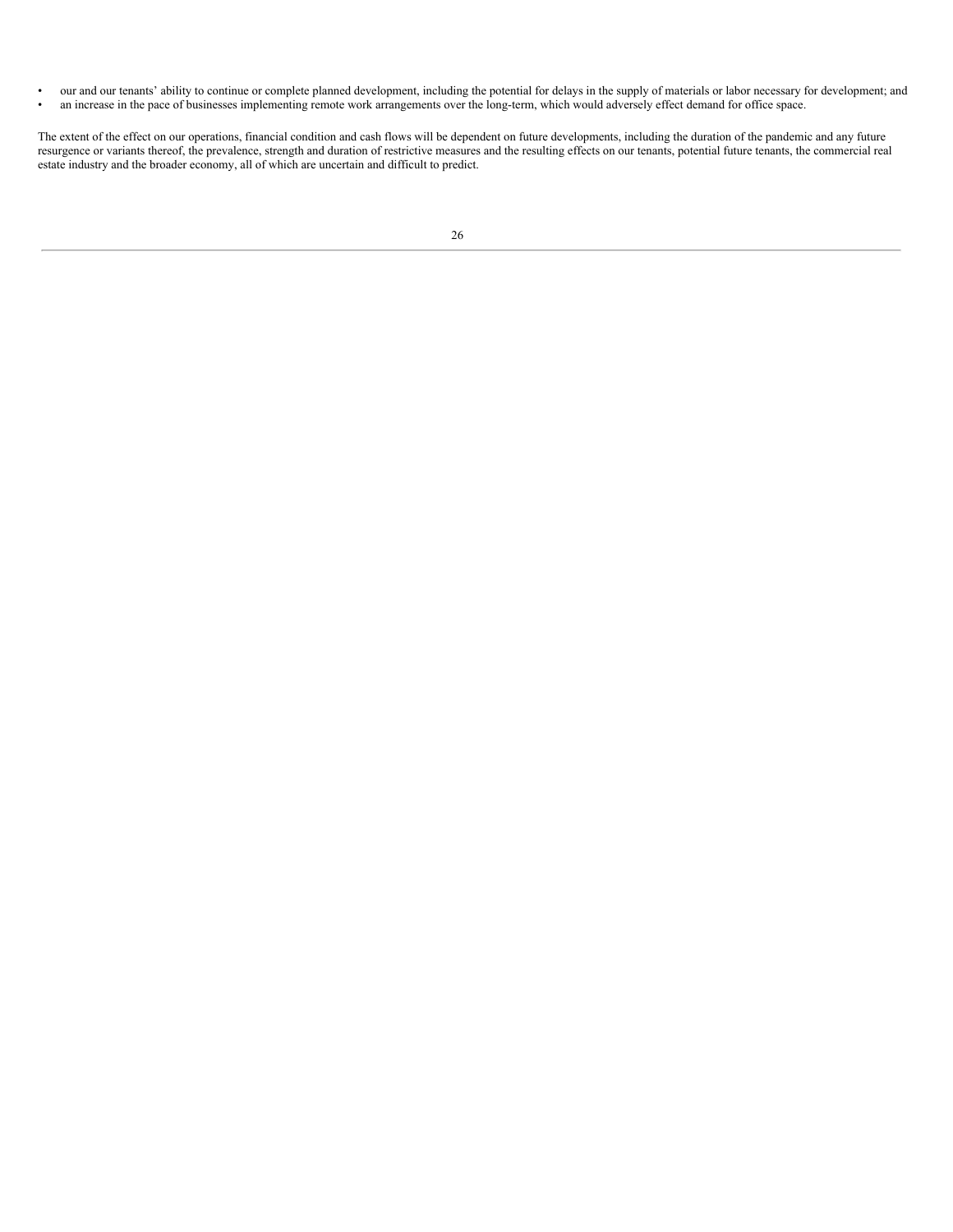#### **Item 2. Management's Discussion and Analysis of Financial Condition and Results of Operations**

# **Overview**

During the three months ended March 31, 2021, we:

- finished the period with our office and data center shell portfolio 93.8% occupied and 94.7% leased:
	- placed into service 46,000 square feet in one newly-developed office property that was 100.0% leased as of March 31, 2021; and
- refinanced certain unsecured senior notes issuances with a new unsecured senior note issuance effective March 11, 2021 by:
- issuing \$600.0 million of 2.75% Notes at an initial offering price of 98.95% of their face value. The proceeds from this issuance, after deducting underwriting discounts but before other offering expenses, were \$589.8 million;
	- purchasing pursuant to tender offers \$184.4 million of 3.60% Notes for \$196.7 million and \$145.6 million of 5.25% Notes for \$164.7 million, plus accrued interest. In connection with these purchases, we recognized a loss on early extinguishment of debt of \$33.2 million in the three months ended March 31, 2021; and
	- initiating the redemption of the remaining \$165.6 million of 3.60% Notes and \$104.4 million of 5.25% Notes, which was completed on April 12, 2021 for \$294.0 million, plus accrued interest, resulting in recognition of an additional loss on early extinguishment of debt of approximately \$25 million.

We initially used the remaining proceeds from the 2.75% Notes issuance on March 11, 2021 to repay borrowings under our Revolving Credit Facility and for general corporate purposes. We subsequently used primarily borrowings under our Revolving Credit Facility to fund the redemption of the remaining 3.60% Notes and 5.25% Notes on April 12, 2021.

With regard to our operating portfolio square footage, occupancy and leasing statistics included below and elsewhere in this Quarterly Report on Form 10-Q, amounts disclosed include information pertaining to properties owned through unconsolidated real estate joint ventures.

We discuss significant factors contributing to changes in our net income in the section below entitled "Results of Operations." In addition, the section below entitled "Liquidity and Capital Resources" includes discussions of, among other things:

- how we expect to generate cash for short and long-term capital needs; and
- our commitments and contingencies.

You should refer to our consolidated financial statements and the notes thereto as you read this section.

This section contains "forward-looking" statements, as defined in the Private Securities Litigation Reform Act of 1995, that are based on our current expectations, estimates and projections about future events and financial trends affecting the financial condition and operations of our business. Forward-looking statements can be identified by the use of words such as "may," "will," "should," "could," "believe," "anticipate," "expect," "estimate," "plan" or other comparable terminology. Forward-looking statements are inherently subject to risks and uncertainties, many of which we cannot predict with accuracy and some of which we might not even anticipate. Although we believe that the expectations, estimates and projections reflected in such forward-looking statements are based on reasonable assumptions at the time made, we can give no assurance that these expectations, estimates and projections will be achieved. Future events and actual results may differ materially from those discussed in the forward-looking statements. Important factors that may affect these expectations, estimates and projections include, but are not limited to:

- general economic and business conditions, which will, among other things, affect office property and data center demand and rents, tenant creditworthiness, interest rates, financing availability and property values;
- adverse changes in the real estate markets, including, among other things, increased competition with other companies;
- risks and uncertainties regarding the impact of the COVID-19 pandemic, and similar pandemics, along with restrictive measures instituted to prevent spread, on our business, the real estate industry and national, regional and local economic conditions;
- governmental actions and initiatives, including risks associated with the impact of a prolonged government shutdown or budgetary reductions or impasses, such as a reduction in rental revenues, non-renewal of leases and/or reduced or delayed demand for additional space by our strategic customers;
- our ability to borrow on favorable terms;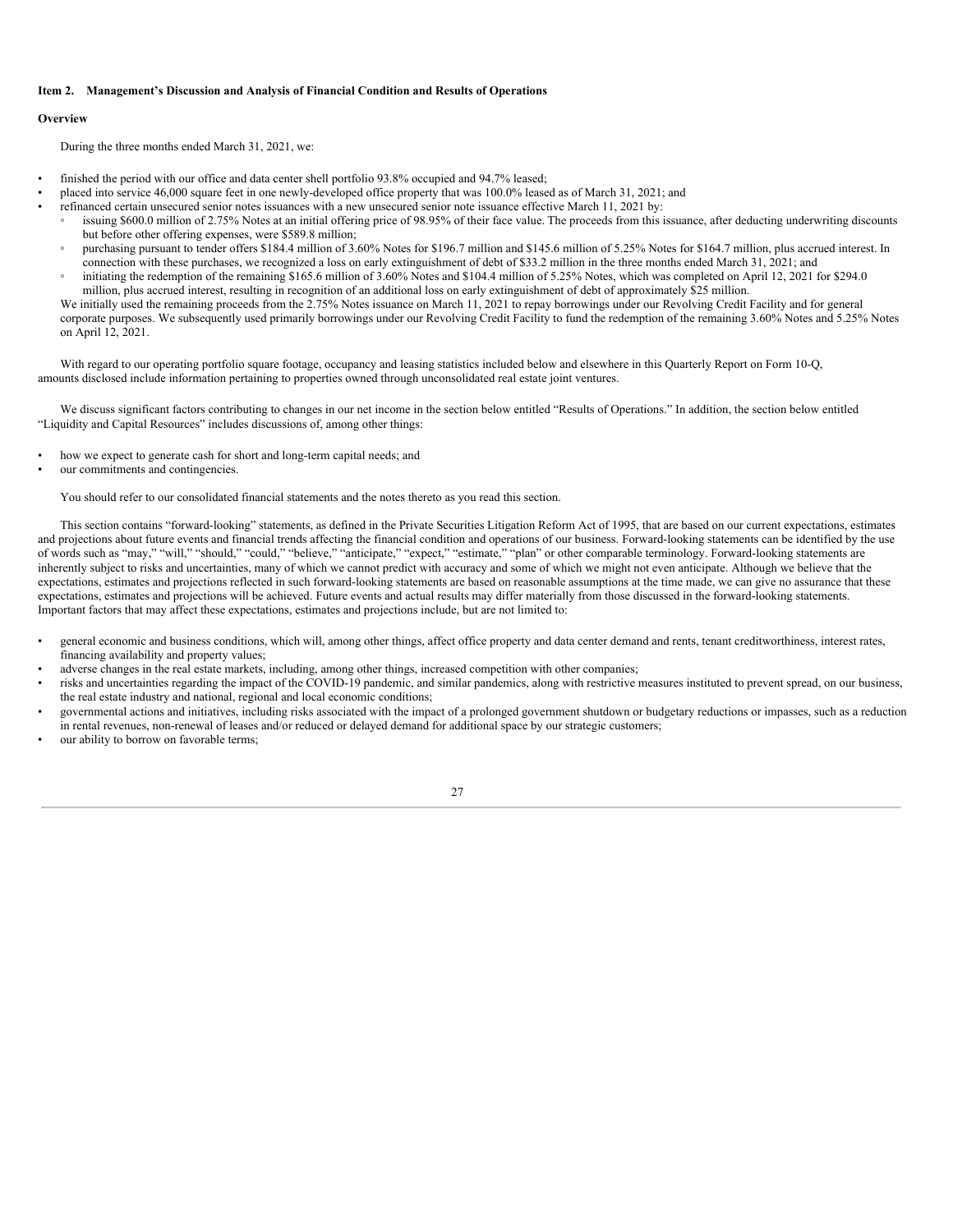- risks of real estate acquisition and development activities, including, among other things, risks that development projects may not be completed on schedule, that tenants may not take occupancy or pay rent or that development or operating costs may be greater than anticipated;
- risks of investing through joint venture structures, including risks that our joint venture partners may not fulfill their financial obligations as investors or may take actions that are inconsistent with our objectives;
- changes in our plans for properties or views of market economic conditions or failure to obtain development rights, either of which could result in recognition of significant impairment losses;
- our ability to satisfy and operate effectively under Federal income tax rules relating to real estate investment trusts and partnerships;
- possible adverse changes in tax laws;
- the dilutive effects of issuing additional common shares;
- our ability to achieve projected results;
- security breaches relating to cyber attacks, cyber intrusions or other factors; and
- environmental requirements.

We undertake no obligation to publicly update or supplement forward-looking statements.

#### **Effects of COVID-19**

As of the date of this filing, spread of the coronavirus, or COVID-19, continues world- and nation-wide, and is expected to continue at least until vaccinations have been administered to most of the population. Some businesses continue to be hindered to varying extents by the effects of restrictive measures instituted to control spread, operational challenges resulting from social distancing requirements/expectations and/or a reluctance by much of the population to engage in certain activities while the pandemic is still active. In addition, there continues to be significant uncertainty regarding the duration and extent of the pandemic due to such factors such as the resurgence of the virus, emergence of variants in some areas and pace of vaccination efforts.

While the pandemic has impacted the operations of much of the commercial real estate industry, we believe that we have been less susceptible to such impact due to our portfolio's significant concentration in Defense/IT Locations. As a result, we believe that our results of operations have not been significantly affected by the pandemic. For the three months ended March 31, 2021, our:

- Same Properties NOI from real estate operations decreased \$922,000 relative to the three months ended March 31, 2020. This decrease included the effect of a \$542,000 decrease in parking revenue attributable primarily to the pandemic; and
- lease revenue collections were not significantly affected by the pandemic. After agreeing to deferred payment arrangements for approximately \$2.6 million in lease receivables last year, we did not agree to significant additional arrangements in the current period.

While we do not currently expect that the pandemic will significantly affect our future results of operations, financial condition or cash flows, we believe that the impact will be dependent on future developments, including the duration of the pandemic, the prevalence, strength and duration of restrictive measures and the resulting effects on our tenants, potential future tenants, the commercial real estate industry and the broader economy, all of which are uncertain and difficult to predict. Nevertheless, we believe at this time that there is more inherent risk associated with the operations of our Regional Office properties than our Defense/IT Locations.

While we do not believe that our development leasing and ability to renew leases scheduled to expire have been significantly affected by the pandemic, we do believe that the impact of the restrictive measures and the economic uncertainty caused by the pandemic has impacted our timing and volume of vacant space leasing, and may continue to do so in the future.

The pandemic enhances the risk of us being able to stay on pace to complete development and begin operations on schedule due to the potential for delays from: jurisdictional permitting and inspections; factories' ability to provide materials; and possible labor quarantines. These types of issues have not significantly affected us to date but could in the future, depending on pandemic related developments.

We do not expect that we will be required to incur significant additional capital expenditures on existing properties as a result of the pandemic.

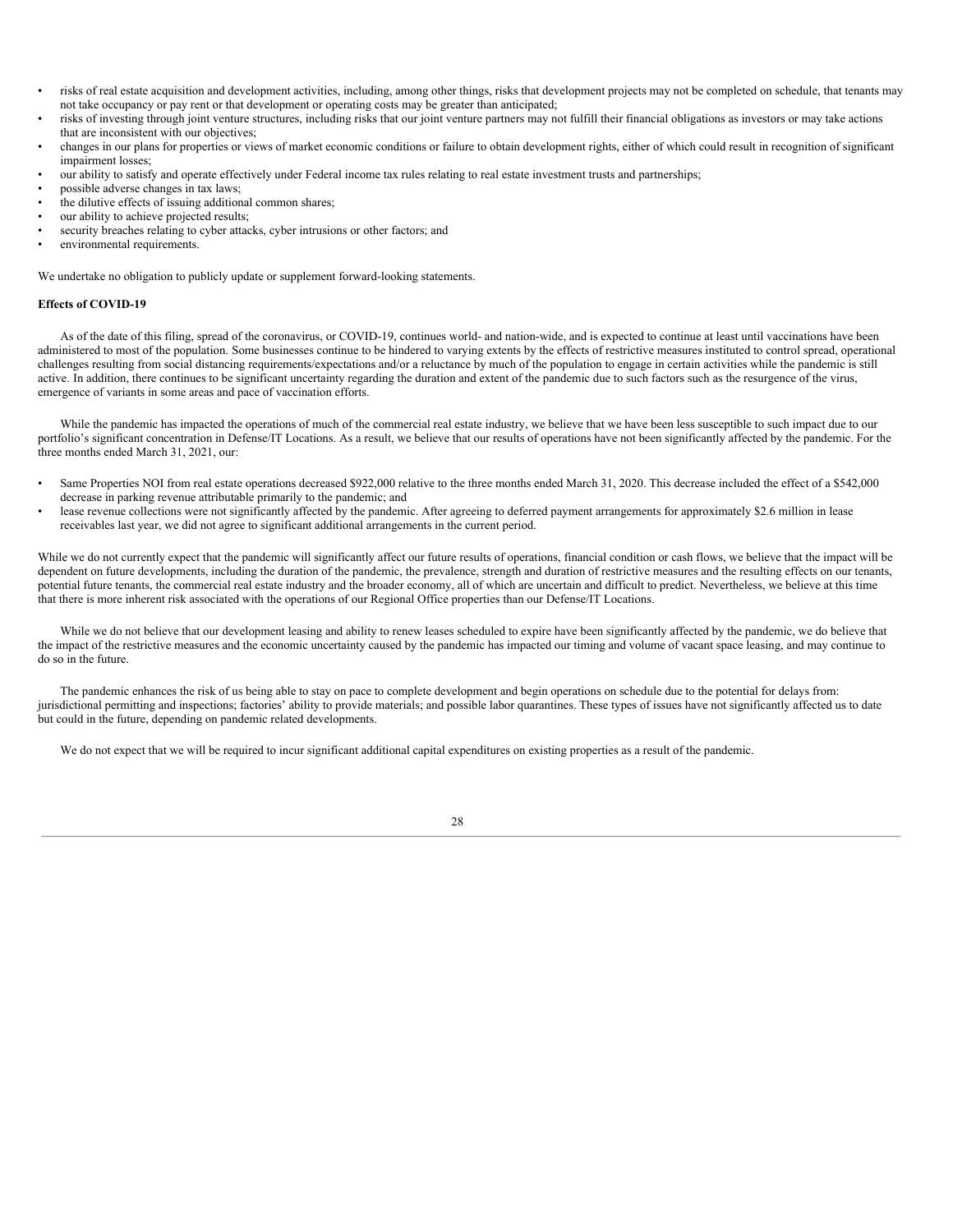# **Occupancy and Leasing**

# Office and Data Center Shell Portfolio

The tables below set forth occupancy information pertaining to our portfolio of office and data center shell properties:

|                                                                          | March 31, 2021   |            | December 31, 2020 |  |
|--------------------------------------------------------------------------|------------------|------------|-------------------|--|
| Occupancy rates at period end                                            |                  |            |                   |  |
| Total                                                                    |                  | 93.8%      | 94.1 %            |  |
| Defense/IT Locations:                                                    |                  |            |                   |  |
| Fort Meade/BW Corridor                                                   |                  | $90.4\%$   | $91.0\%$          |  |
| Northern Virginia Defense/IT                                             | 88.1 %<br>87.6 % |            |                   |  |
| Lackland Air Force Base                                                  |                  | $100.0 \%$ | $100.0\%$         |  |
| Navy Support Locations                                                   |                  | $96.9\%$   | $97.2\%$          |  |
| Redstone Arsenal                                                         |                  | 99.6 %     | 99.4 %            |  |
| Data Center Shells                                                       |                  | $100.0 \%$ | 100.0%            |  |
| <b>Total Defense/IT Locations</b>                                        |                  | $94.2\%$   | $94.5\%$          |  |
| Regional Office                                                          |                  | $92.9\%$   | 92.5 %            |  |
| Other                                                                    |                  | 68.4 %     | 68.4 %            |  |
| Average contractual annual rental rate per square foot at period end (1) | <sup>\$</sup>    | 31.50<br>S | 31.50             |  |

#### (1) Includes estimated expense reimbursements.

|                                   | Rentable<br><b>Square Feet</b> | Occupied<br><b>Square Feet</b> |
|-----------------------------------|--------------------------------|--------------------------------|
|                                   |                                | (in thousands)                 |
| December 31, 2020                 | 20,959                         | 19,722                         |
| Vacated upon lease expiration (1) |                                | (169)                          |
| Occupancy for new leases          |                                | 114                            |
| Developed or redeveloped          | 46                             | 46                             |
| Other changes                     |                                |                                |
| March 31, 2021                    | 21,006                         | 19,713                         |

#### (1) Includes lease terminations and space reductions occurring in connection with lease renewals.

During the three months ended March 31, 2021, we completed 258,000 square feet of leasing, including: renewed leases on 154,000 square feet, representing 51.8% of the square footage of our lease expirations (including the effect of early renewals); 93,000 square feet of vacant space; and 11,000 square feet of development space.

#### Wholesale Data Center

Our 19.25 megawatt wholesale data center was 86.7% leased as of March 31, 2021 and December 31, 2020. An 11.25 megawatt lease that expired in August 2020 remains in place until renewed by both parties or terminated by either party.

# **Results of Operations**

We evaluate the operating performance of our properties using NOI from real estate operations, our segment performance measure, which includes: real estate revenues and property operating expenses; and the net of revenues and property operating expenses of real estate operations owned through unconsolidated real estate joint ventures ("UJVs") that is allocable to our ownership interest ("UJV NOI allocable to COPT"). We view our NOI from real estate operations as comprising the following primary categories:

office and data center shell properties:

- stably owned and 100% operational throughout the current and prior year reporting periods being compared. We define these as changes from "Same Properties";
- developed or redeveloped and placed into service that were not 100% operational throughout the current and prior year reporting periods; and
- disposed; and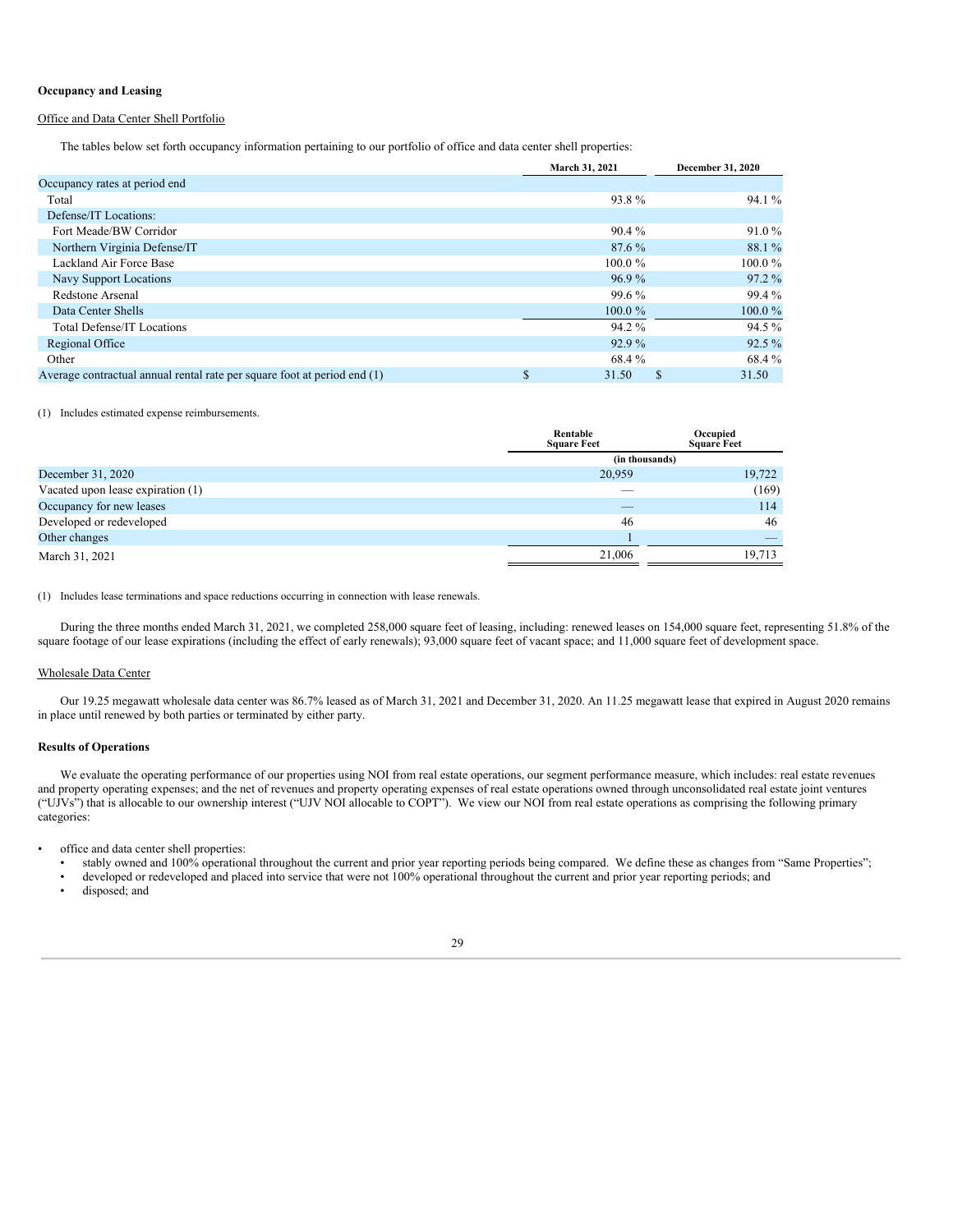### our wholesale data center.

In addition to owning properties, we provide construction management and other services. The primary manner in which we evaluate the operating performance of our construction management and other service activities is through a measure we define as NOI from service operations, which is based on the net of the revenues and expenses from these activities. The revenues and expenses from these activities consist primarily of subcontracted costs that are reimbursed to us by customers along with a management fee. The operating margins from these activities are small relative to the revenue. We believe NOI from service operations is a useful measure in assessing both our level of activity and our profitability in conducting such operations.

Since both of the measures discussed above exclude certain items includable in net income, reliance on these measures has limitations; management compensates for these limitations by using the measures simply as supplemental measures that are considered alongside other GAAP and non-GAAP measures. A reconciliation of NOI from real estate operations and NOI from service operations to net income reported on our consolidated statements of operations is provided in Note 14 to our consolidated financial statements.

# Comparison of Statements of Operations for the Three Months Ended March 31, 2021 and 2020

|                                                                      | For the Three Months Ended March 31, |           |               |                |               |           |
|----------------------------------------------------------------------|--------------------------------------|-----------|---------------|----------------|---------------|-----------|
|                                                                      |                                      | 2021      | 2020          |                | Variance      |           |
|                                                                      |                                      |           |               | (in thousands) |               |           |
| Revenues                                                             |                                      |           |               |                |               |           |
| Revenues from real estate operations                                 | \$                                   | 145,164   | <sup>\$</sup> | 132,116        | $\mathbb{S}$  | 13,048    |
| Construction contract and other service revenues                     |                                      | 16,558    |               | 13,681         |               | 2,877     |
| Total revenues                                                       |                                      | 161,722   |               | 145,797        |               | 15,925    |
| Operating expenses                                                   |                                      |           |               |                |               |           |
| Property operating expenses                                          |                                      | 56,974    |               | 49,999         |               | 6,975     |
| Depreciation and amortization associated with real estate operations |                                      | 37,321    |               | 32,596         |               | 4,725     |
| Construction contract and other service expenses                     |                                      | 15,793    |               | 13,121         |               | 2,672     |
| General, administrative and leasing expenses                         |                                      | 8,406     |               | 7,486          |               | 920       |
| Business development expenses and land carry costs                   |                                      | 1,094     |               | 1,118          |               | (24)      |
| Total operating expenses                                             |                                      | 119,588   |               | 104,320        |               | 15,268    |
| Interest expense                                                     |                                      | (17,519)  |               | (16, 840)      |               | (679)     |
| Interest and other income                                            |                                      | 1,865     |               | 1,205          |               | 660       |
| Credit loss recoveries (expense)                                     |                                      | 907       |               | (689)          |               | 1,596     |
| Gain on sales of real estate                                         |                                      | (490)     |               | 5              |               | (495)     |
| Loss on early extinguishment of debt                                 |                                      | (33, 166) |               |                |               | (33, 166) |
| Equity in income of unconsolidated entities                          |                                      | 222       |               | 441            |               | (219)     |
| Income tax expense                                                   |                                      | (32)      |               | (49)           |               | 17        |
| Net (loss) income                                                    |                                      | (6,079)   | -S            | 25,550         | <sup>\$</sup> | (31,629)  |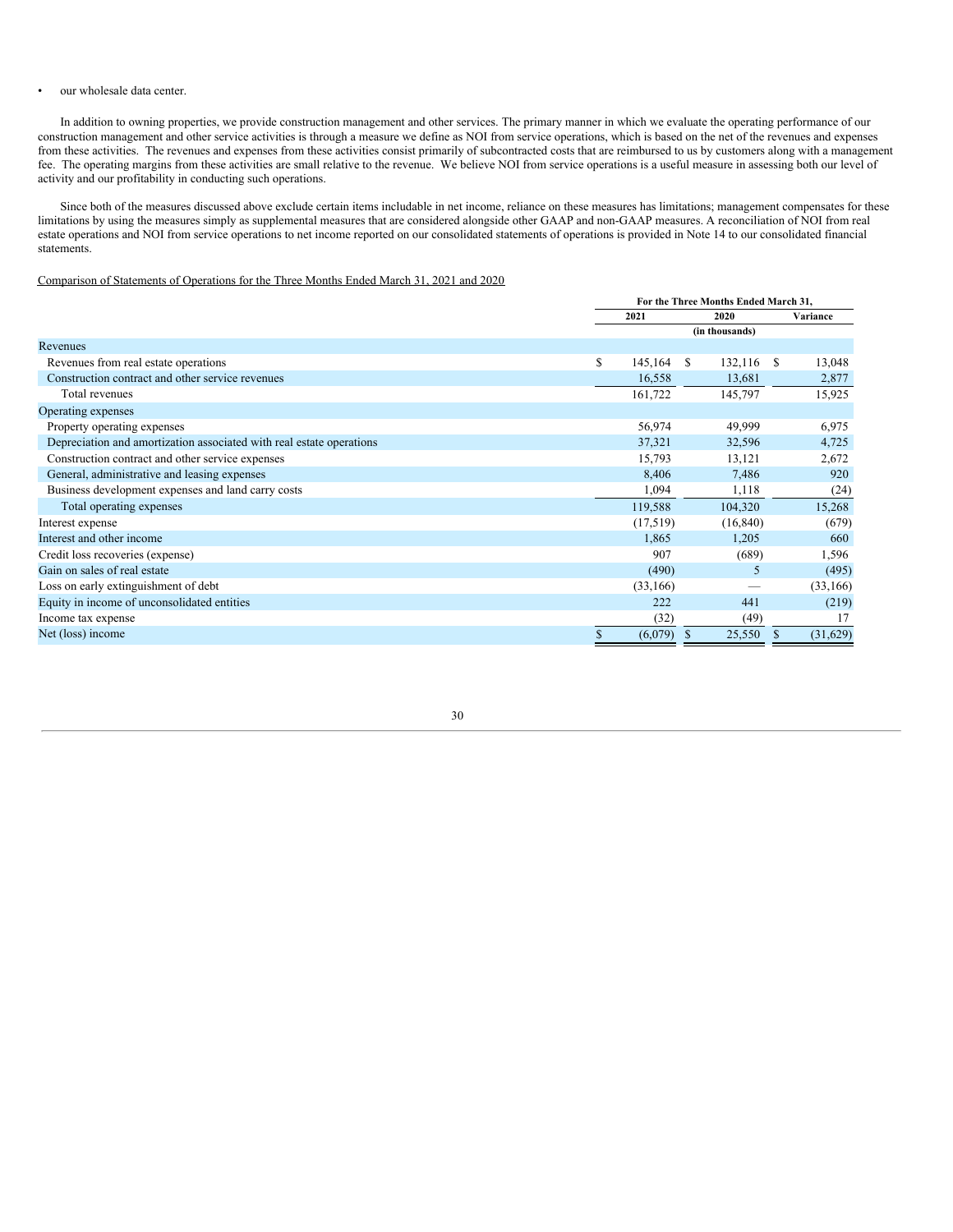# *NOI from Real Estate Operations*

|                                                                                                | For the Three Months Ended March 31. |           |               |                                                     |                         |           |  |  |
|------------------------------------------------------------------------------------------------|--------------------------------------|-----------|---------------|-----------------------------------------------------|-------------------------|-----------|--|--|
|                                                                                                |                                      | Variance  |               |                                                     |                         |           |  |  |
|                                                                                                |                                      |           |               | (Dollars in thousands, except per square foot data) |                         |           |  |  |
| Revenues                                                                                       |                                      |           |               |                                                     |                         |           |  |  |
| Same Properties revenues                                                                       |                                      |           |               |                                                     |                         |           |  |  |
| Lease revenue, excluding net lease termination revenue and provision for collectability losses | $\mathbb{S}$                         | 124,010   | $\$$          | 121,617                                             | \$                      | 2,393     |  |  |
| Lease termination revenue, net                                                                 |                                      | 1,362     |               | 38                                                  |                         | 1,324     |  |  |
| Provision for collectability losses included in lease revenue                                  |                                      | (124)     |               | (108)                                               |                         | (16)      |  |  |
| Other property revenue                                                                         |                                      | 507       |               | 1,098                                               |                         | (591)     |  |  |
| Same Properties total revenues                                                                 |                                      | 125,755   |               | 122,645                                             |                         | 3,110     |  |  |
| Developed and redeveloped properties placed in service                                         |                                      | 11,318    |               | 996                                                 |                         | 10,322    |  |  |
| Wholesale data center                                                                          |                                      | 8,090     |               | 7,172                                               |                         | 918       |  |  |
| Dispositions                                                                                   |                                      | (81)      |               | 1,299                                               |                         | (1,380)   |  |  |
| Other                                                                                          |                                      | 82        |               | $\overline{4}$                                      |                         | 78        |  |  |
|                                                                                                |                                      | 145,164   |               | 132,116                                             |                         | 13,048    |  |  |
| Property operating expenses                                                                    |                                      |           |               |                                                     |                         |           |  |  |
| Same Properties                                                                                |                                      | (50, 421) |               | (46,395)                                            |                         | (4,026)   |  |  |
| Developed and redeveloped properties placed in service                                         |                                      | (2,089)   |               | (231)                                               |                         | (1, 858)  |  |  |
| Wholesale data center                                                                          |                                      | (4, 421)  |               | (3,233)                                             |                         | (1,188)   |  |  |
| Dispositions                                                                                   |                                      |           |               | (135)                                               |                         | 135       |  |  |
| Other                                                                                          |                                      | (43)      |               | (5)                                                 |                         | (38)      |  |  |
|                                                                                                |                                      | (56, 974) |               | (49,999)                                            |                         | (6,975)   |  |  |
|                                                                                                |                                      |           |               |                                                     |                         |           |  |  |
| UJV NOI allocable to COPT                                                                      |                                      |           |               |                                                     |                         |           |  |  |
| Same Properties                                                                                |                                      | 499       |               | 505                                                 |                         | (6)       |  |  |
| Dispositions                                                                                   |                                      |           |               | 1,208                                               |                         | (1,208)   |  |  |
| Retained interest in newly-formed UJV                                                          |                                      | 418       |               |                                                     |                         | 418       |  |  |
|                                                                                                |                                      | 917       |               | 1,713                                               |                         | (796)     |  |  |
|                                                                                                |                                      |           |               |                                                     |                         |           |  |  |
| NOI from real estate operations                                                                |                                      |           |               |                                                     |                         |           |  |  |
| <b>Same Properties</b>                                                                         |                                      | 75,833    |               | 76,755                                              |                         | (922)     |  |  |
| Developed and redeveloped properties placed in service                                         |                                      | 9,229     |               | 765                                                 |                         | 8,464     |  |  |
| Wholesale data center                                                                          |                                      | 3,669     |               | 3,939                                               |                         | (270)     |  |  |
| Dispositions, net of retained interest in newly-formed UJV                                     |                                      | 337       |               | 2,372                                               |                         | (2,035)   |  |  |
| Other                                                                                          |                                      | 39        |               | (1)                                                 |                         | 40        |  |  |
|                                                                                                | $\mathbb{S}$                         | 89,107    | $\mathbb S$   | 83,830                                              | $\overline{\mathbb{S}}$ | 5,277     |  |  |
|                                                                                                |                                      |           |               |                                                     |                         |           |  |  |
| Same Properties NOI from real estate operations by segment                                     |                                      |           |               |                                                     |                         |           |  |  |
| Defense/IT Locations                                                                           | $\mathbb{S}$                         | 67,814    | \$            | 68,371                                              | \$                      | (557)     |  |  |
| Regional Office                                                                                |                                      | 7,715     |               | 7,923                                               |                         | (208)     |  |  |
| Other                                                                                          |                                      | 304       |               | 461                                                 |                         | (157)     |  |  |
|                                                                                                | $\mathbb{S}$                         | 75,833    | $\mathbb S$   | 76,755                                              | $\frac{1}{2}$           | (922)     |  |  |
|                                                                                                |                                      |           |               |                                                     |                         |           |  |  |
| Same Properties rent statistics                                                                |                                      |           |               |                                                     |                         |           |  |  |
| Average occupancy rate                                                                         |                                      | 92.7%     |               | 92.8%                                               |                         | $(0.1\%)$ |  |  |
| Average straight-line rent per occupied square foot (1)                                        | $\mathbb{S}$                         | 6.40      | $\mathsf{\$}$ | 6.41                                                | \$                      | (0.01)    |  |  |

(1) Includes minimum base rents, net of abatements, and lease incentives on a straight-line basis for the periods set forth above.

Our Same Properties pool consisted of 161 properties, comprising 84.7% of our office and data center shell portfolio's square footage as of March 31, 2021. This pool of properties changed from the pool used for purposes of comparing 2020 and 2019 in our 2020 Annual Report on Form 10-K due to the addition of eight properties placed in service and 100% operational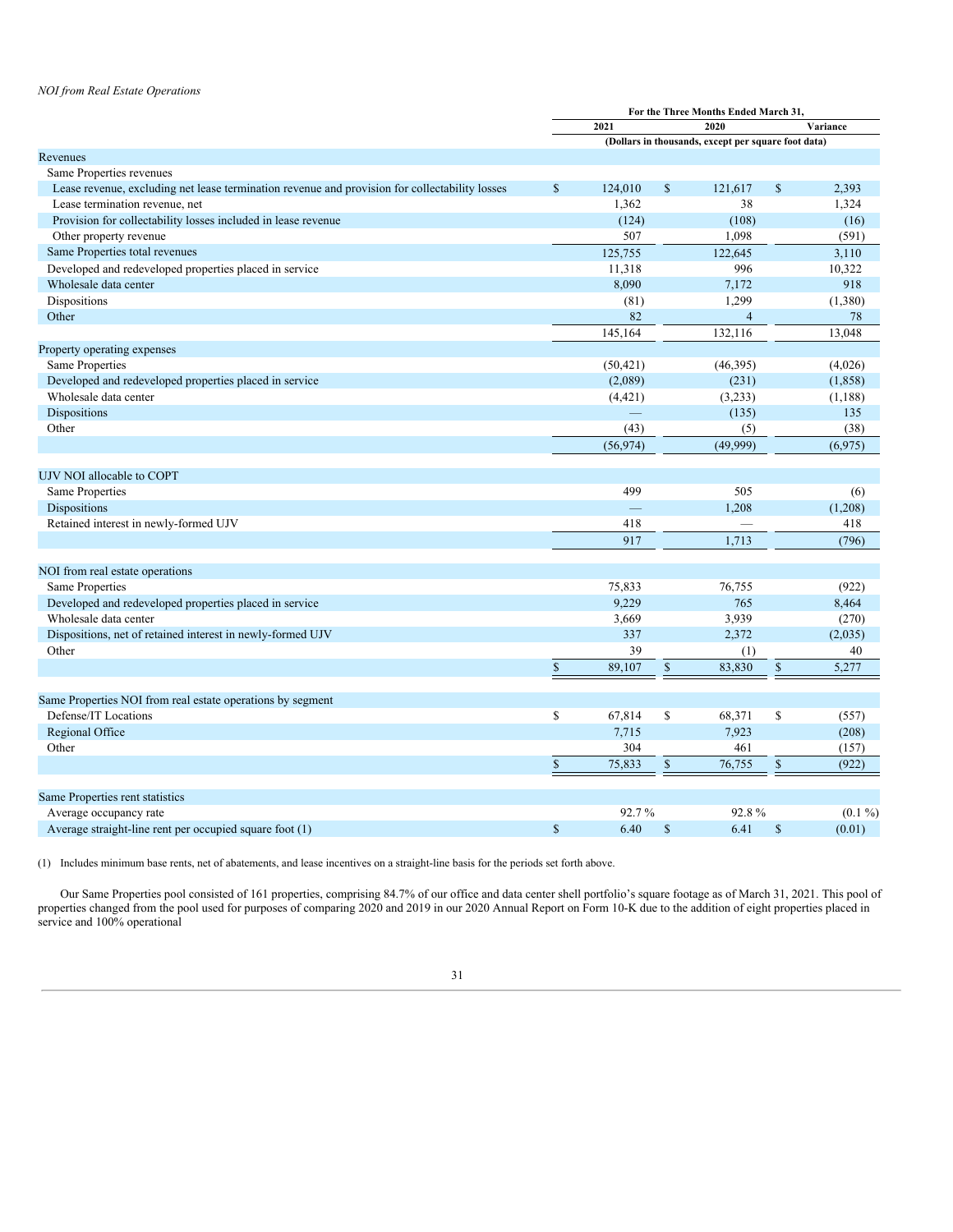#### on or before January 1, 2020 and nine properties owned through an unconsolidated real estate joint venture that was formed in 2019.

Regarding the changes in NOI from real estate operations reported above:

- our Same Properties pool reflects a net decrease due primarily to increased operating expenses (net of related recoveries) due mostly to higher snow removal costs, as well as lower parking revenue attributable primarily to the pandemic, partially offset by higher lease termination fees;
- developed and redeveloped properties placed in service reflects the effect of 13 properties placed in service in 2020 and 2021; and
- dispositions, net of retained interest in newly-formed UJV reflects the effect of our decrease in ownership of eight data center shells occurring in 2020.

#### *NOI from Service Operations*

|                                                  |  | For the Three Months Ended March 31. |  |                |  |         |  |  |  |  |
|--------------------------------------------------|--|--------------------------------------|--|----------------|--|---------|--|--|--|--|
|                                                  |  | Variance                             |  |                |  |         |  |  |  |  |
|                                                  |  |                                      |  | (in thousands) |  |         |  |  |  |  |
| Construction contract and other service revenues |  | 16.558                               |  | 13.681         |  | 2,877   |  |  |  |  |
| Construction contract and other service expenses |  | (15.793)                             |  | (13.121)       |  | (2,672) |  |  |  |  |
| NOI from service operations                      |  | 765                                  |  | 560            |  | 205     |  |  |  |  |

Construction contract and other service revenue and expenses increased due primarily to a higher volume of construction activity in connection with several of our tenants. Construction contract activity is inherently subject to significant variability depending on the volume and nature of projects undertaken by us primarily on behalf of tenants. Service operations are an ancillary component of our overall operations that typically contribute an insignificant amount of income relative to our real estate operations.

#### *Loss on extinguishment of debt*

The loss on early extinguishment of debt recognized in the current period was attributable to our purchase of 3.60% Notes and 5.25% Notes pursuant to tender offers.

# Funds from Operations

Funds from operations ("FFO") is defined as net income computed using GAAP, excluding gains on sales and impairment losses of real estate (net of associated income tax) and real estate-related depreciation and amortization. FFO also includes adjustments to net income for the effects of the items noted above pertaining to UJVs that were allocable to our ownership interest in the UJVs. We believe that we use the National Association of Real Estate Investment Trusts ("Nareit") definition of FFO, although others may interpret the definition differently and, accordingly, our presentation of FFO may differ from those of other REITs. We believe that FFO is useful to management and investors as a supplemental measure of operating performance because, by excluding gains on sales and impairment losses of real estate and investments in unconsolidated real estate joint ventures (net of associated income tax), and real estate-related depreciation and amortization, FFO can help one compare our operating performance between periods. In addition, since most equity REITs provide FFO information to the investment community, we believe that FFO is useful to investors as a supplemental measure for comparing our results to those of other equity REITs. We believe that net income is the most directly comparable GAAP measure to FFO.

Since FFO excludes certain items includable in net income, reliance on the measure has limitations; management compensates for these limitations by using the measure simply as a supplemental measure that is weighed in balance with other GAAP and non-GAAP measures. FFO is not necessarily an indication of our cash flow available to fund cash needs. Additionally, it should not be used as an alternative to net income when evaluating our financial performance or to cash flow from operating, investing and financing activities when evaluating our liquidity or ability to make cash distributions or pay debt service.

Basic FFO available to common share and common unit holders ("Basic FFO") is FFO adjusted to subtract (1) preferred share dividends, (2) income attributable to noncontrolling interests through ownership of preferred units in the Operating Partnership or interests in other consolidated entities not owned by us, (3) depreciation and amortization allocable to noncontrolling interests in other consolidated entities and (4) Basic FFO allocable to share-based compensation awards. With these adjustments, Basic FFO represents FFO available to common shareholders and common unitholders. Common units in

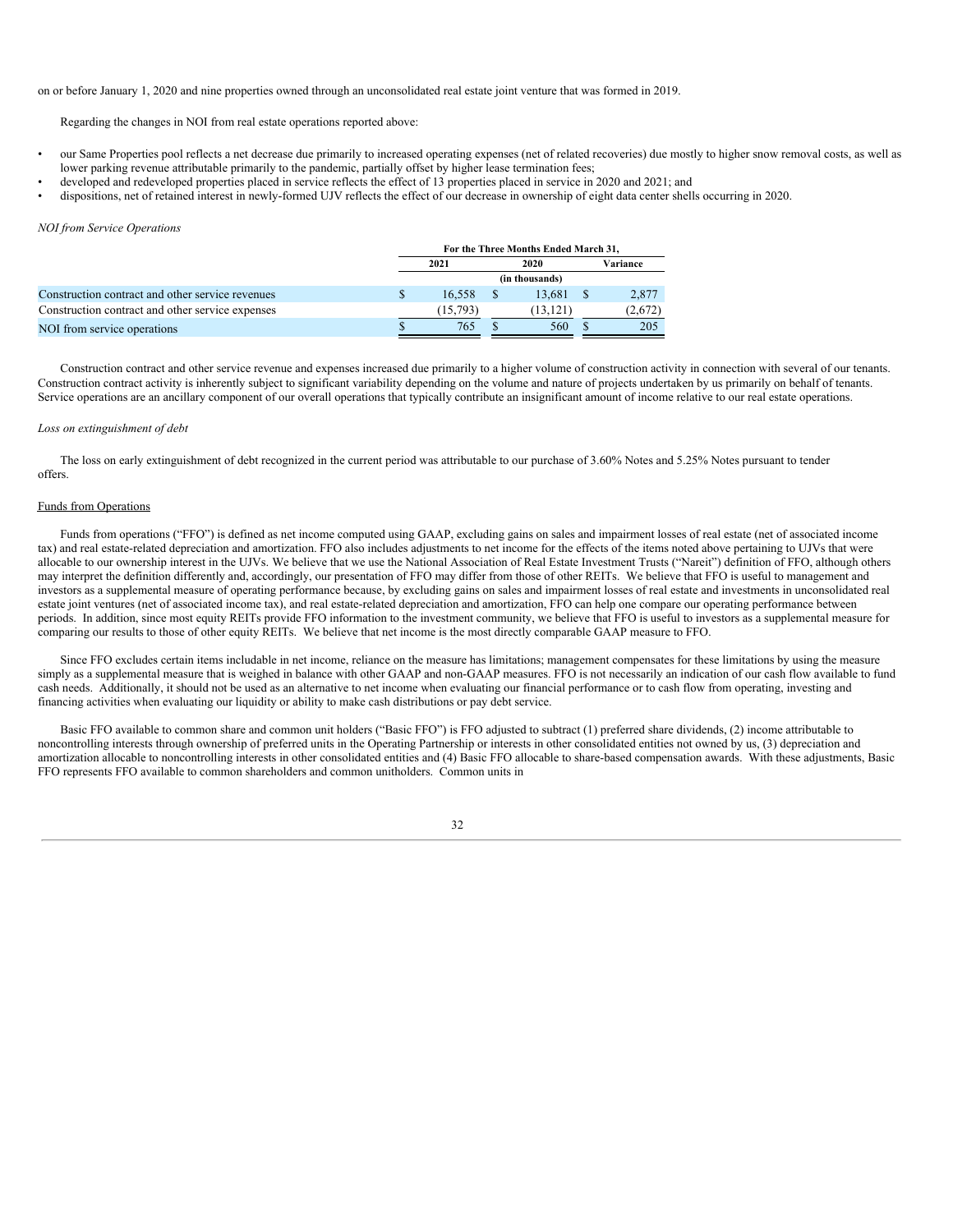the Operating Partnership are substantially similar to our common shares and are exchangeable into common shares, subject to certain conditions. We believe that Basic FFO is useful to investors due to the close correlation of common units to common shares. We believe that net income is the most directly comparable GAAP measure to Basic FFO. Basic FFO has essentially the same limitations as FFO; management compensates for these limitations in essentially the same manner as described above for FFO.

Diluted FFO available to common share and common unit holders ("Diluted FFO") is Basic FFO adjusted to add back any changes in Basic FFO that would result from the assumed conversion of securities that are convertible or exchangeable into common shares. We believe that Diluted FFO is useful to investors because it is the numerator used to compute Diluted FFO per share, discussed below. We believe that net income is the most directly comparable GAAP measure to Diluted FFO. Since Diluted FFO excludes certain items includable in the numerator to diluted EPS, reliance on the measure has limitations; management compensates for these limitations by using the measure simply as a supplemental measure that is weighed in the balance with other GAAP and non-GAAP measures. Diluted FFO is not necessarily an indication of our cash flow available to fund cash needs. Additionally, it should not be used as an alternative to net income when evaluating our financial performance or to cash flow from operating, investing and financing activities when evaluating our liquidity or ability to make cash distributions or pay debt service.

Diluted FFO available to common share and common unit holders, as adjusted for comparability is defined as Diluted FFO adjusted to exclude: operating property acquisition costs; gain or loss on early extinguishment of debt; FFO associated with properties securing non-recourse debt on which we have defaulted and which we have extinguished, or expect to extinguish, via conveyance of such properties, including property NOI, interest expense and gains on debt extinguishment (discussed further below); loss on interest rate derivatives; demolition costs on redevelopment and nonrecurring improvements; executive transition costs; issuance costs associated with redeemed preferred shares; allocations of FFO to holders on noncontrolling interests resulting from capital events; and certain other expenses that we believe are not closely correlated with our operating performance. This measure also includes adjustments for the effects of the items noted above pertaining to UJVs that were allocable to our ownership interest in the UJVs. We believe this to be a useful supplemental measure alongside Diluted FFO as it excludes gains and losses from certain investing and financing activities and certain other items that we believe are not closely correlated to (or associated with) our operating performance. We believe that net income is the most directly comparable GAAP measure to this non-GAAP measure. This measure has essentially the same limitations as Diluted FFO, as well as the further limitation of not reflecting the effects of the excluded items; we compensate for these limitations in essentially the same manner as described above for Diluted FFO.

Diluted FFO per share is (1) Diluted FFO divided by (2) the sum of the (a) weighted average common shares outstanding during a period, (b) weighted average common units outstanding during a period and (c) weighted average number of potential additional common shares that would have been outstanding during a period if other securities that are convertible or exchangeable into common shares were converted or exchanged. We believe that Diluted FFO per share is useful to investors because it provides investors with a further context for evaluating our FFO results in the same manner that investors use earnings per share ("EPS") in evaluating net income available to common shareholders. In addition, since most equity REITs provide Diluted FFO per share information to the investment community, we believe that Diluted FFO per share is a useful supplemental measure for comparing us to other equity REITs. We believe that diluted EPS is the most directly comparable GAAP measure to Diluted FFO per share. Diluted FFO per share has most of the same limitations as Diluted FFO (described above); management compensates for these limitations in essentially the same manner as described above for Diluted FFO.

Diluted FFO per share, as adjusted for comparability is (1) Diluted FFO, as adjusted for comparability divided by (2) the sum of the (a) weighted average common shares outstanding during a period, (b) weighted average common units outstanding during a period and (c) weighted average number of potential additional common shares that would have been outstanding during a period if other securities that are convertible or exchangeable into common shares were converted or exchanged. We believe that this measure is useful to investors because it provides investors with a further context for evaluating our FFO results. We believe this to be a useful supplemental measure alongside Diluted FFO per share as it excludes gains and losses from certain investing and financing activities and certain other items that we believe are not closely correlated to (or associated with) our operating performance. We believe that diluted EPS is the most directly comparable GAAP measure to this per share measure. This measure has most of the same limitations as Diluted FFO (described above) as well as the further limitation of not reflecting the effects of the excluded items; we compensate for these limitations in essentially the same manner as described above for Diluted FFO.

The computations for all of the above measures on a diluted basis assume the conversion of common units in COPLP but do not assume the conversion of other securities that are convertible into common shares if the conversion of those securities would increase per share measures in a given period.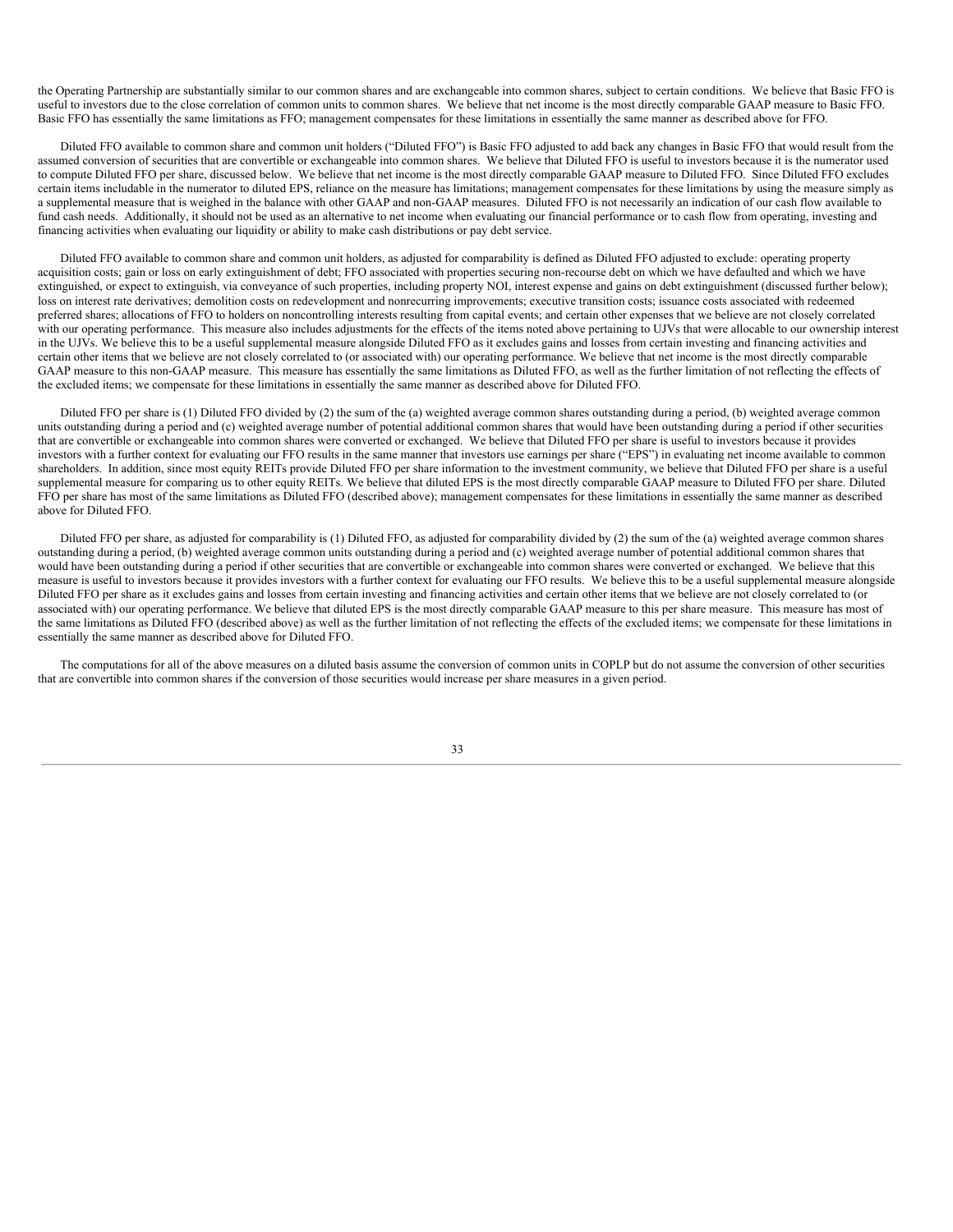The table below sets forth the computation of the above stated measures, and provides reconciliations to our GAAP measures associated with such measures:

|                                                                                              |              | For the Three Months Ended March 31,                        |               |          |  |
|----------------------------------------------------------------------------------------------|--------------|-------------------------------------------------------------|---------------|----------|--|
|                                                                                              |              | 2021                                                        |               | 2020     |  |
|                                                                                              |              | (Dollars and shares in thousands,<br>except per share data) |               |          |  |
| Net (loss) income                                                                            | \$           | $(6,079)$ \$                                                |               | 25,550   |  |
| Real estate-related depreciation and amortization                                            |              | 37,321                                                      |               | 32,596   |  |
| Depreciation and amortization on UJV allocable to COPT                                       |              | 454                                                         |               | 818      |  |
| Gain on sales of real estate                                                                 |              | 490                                                         |               | (5)      |  |
| <b>FFO</b>                                                                                   |              | 32,186                                                      |               | 58,959   |  |
| FFO allocable to other noncontrolling interests                                              |              | (1,027)                                                     |               | (12,015) |  |
| Basic FFO allocable to share-based compensation awards                                       |              | (162)                                                       |               | (193)    |  |
| Noncontrolling interests-preferred units in the Operating Partnership                        |              |                                                             |               | (77)     |  |
| Basic FFO available to common share and common unit holders                                  |              | 30,997                                                      |               | 46,674   |  |
| Redeemable noncontrolling interests                                                          |              |                                                             |               | 32       |  |
| Diluted FFO available to common share and common unit holders                                |              | 30.997                                                      |               | 46,706   |  |
| Diluted FFO comparability adjustments for redeemable noncontrolling interests                |              | 458                                                         |               |          |  |
| Diluted FFO comparability adjustments allocable to share-based compensation awards           |              | (167)                                                       |               | (50)     |  |
| Loss on early extinguishment of debt                                                         |              | 33,166                                                      |               |          |  |
| Demolition costs on redevelopment and nonrecurring improvements                              |              | ÷.                                                          |               | 43       |  |
| Dilutive preferred units in the Operating Partnership                                        |              |                                                             |               | 77       |  |
| FFO allocation to other noncontrolling interests resulting from capital event                |              |                                                             |               | 11,090   |  |
| Diluted FFO available to common share and common unit holders, as adjusted for comparability | $\mathbb{S}$ | 64,454                                                      | $\mathcal{S}$ | 57,866   |  |
|                                                                                              |              |                                                             |               |          |  |
| Weighted average common shares                                                               |              | 111,888                                                     |               | 111,724  |  |
| Conversion of weighted average common units                                                  |              | 1,246                                                       |               | 1,226    |  |
| Weighted average common shares/units - Basic FFO per share                                   |              | 113,134                                                     |               | 112,950  |  |
| Dilutive effect of share-based compensation awards                                           |              | 261                                                         |               | 239      |  |
| Redeemable noncontrolling interests                                                          |              |                                                             |               | 110      |  |
| Weighted average common shares/units - Diluted FFO per share                                 |              | 113,395                                                     |               | 113,299  |  |
| Redeemable noncontrolling interests                                                          |              | 940                                                         |               |          |  |
| Dilutive convertible preferred units                                                         |              |                                                             |               | 176      |  |
| Weighted average common shares/units - Diluted FFO per share, as adjusted for comparability  |              | 114,335                                                     |               | 113,475  |  |
|                                                                                              |              |                                                             |               |          |  |
| Diluted FFO per share                                                                        | $\mathbb{S}$ | 0.27                                                        | \$            | 0.41     |  |
| Diluted FFO per share, as adjusted for comparability                                         | $\mathbf S$  | 0.56                                                        | \$            | 0.51     |  |
|                                                                                              |              |                                                             |               |          |  |
| Denominator for diluted EPS                                                                  |              | 111,888                                                     |               | 111,963  |  |
| Weighted average common units                                                                |              | 1,246                                                       |               | 1,226    |  |
| Redeemable noncontrolling interests                                                          |              |                                                             |               | 110      |  |
| Anti-dilutive EPS effect of share-based compensation awards                                  |              | 261                                                         |               |          |  |
| Denominator for diluted FFO per share                                                        |              | 113,395                                                     |               | 113,299  |  |
| Redeemable noncontrolling interests                                                          |              | 940                                                         |               |          |  |
| Dilutive convertible preferred units                                                         |              |                                                             |               | 176      |  |
| Denominator for diluted FFO per share, as adjusted for comparability                         |              | 114.335                                                     |               | 113,475  |  |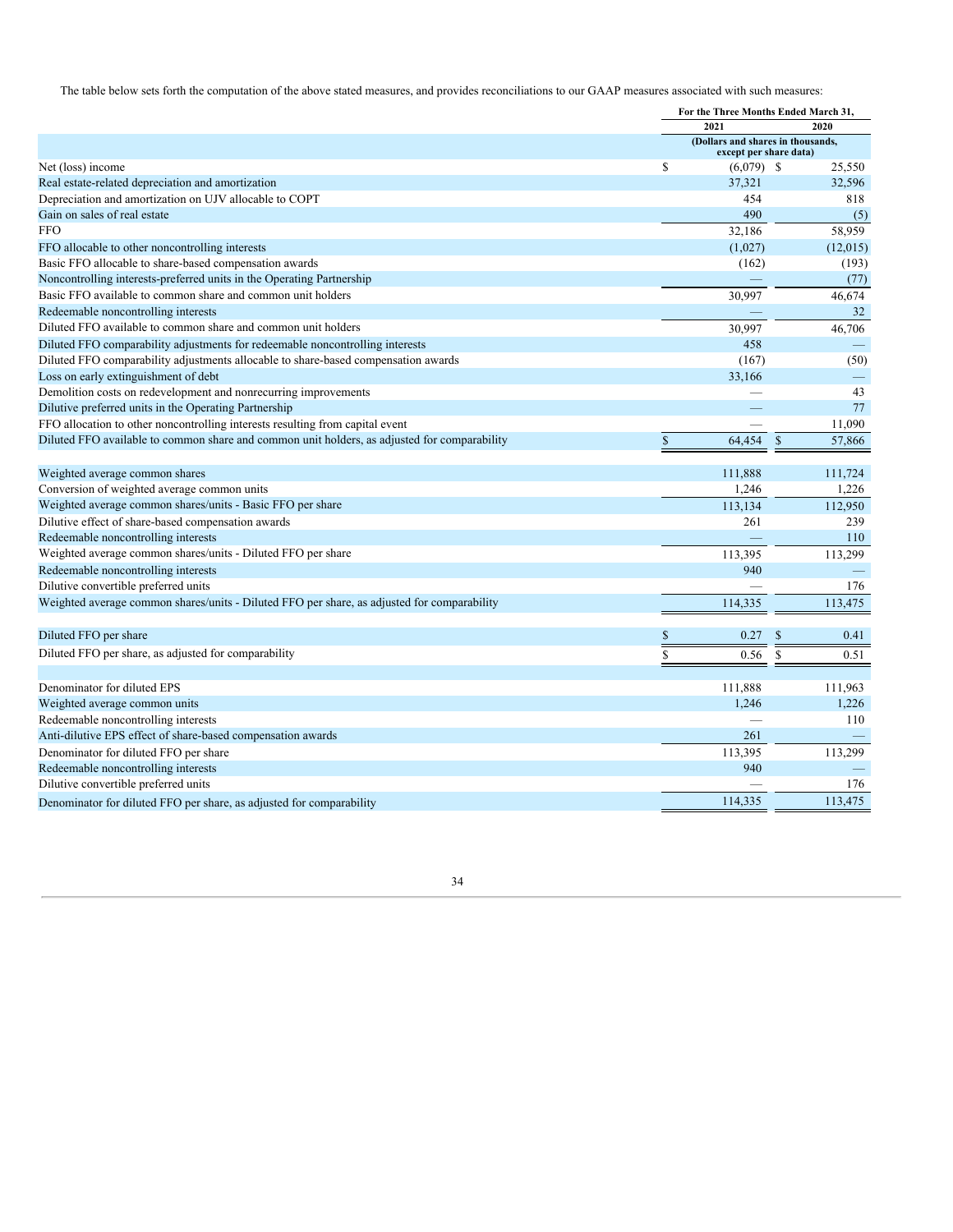## Property Additions

The table below sets forth the major components of our additions to properties for the three months ended March 31, 2021 (in thousands):

| Development                                     | 40.041 |
|-------------------------------------------------|--------|
| Tenant improvements on operating properties (1) | 5.843  |
| Capital improvements on operating properties    | 3.627  |
|                                                 | 49.511 |

(1) Tenant improvement costs incurred on newly-developed properties are classified in this table as development and redevelopment.

#### Cash Flows

Net cash flow from operating activities decreased \$21.5 million when comparing the three months ended March 31, 2021 and 2020 due primarily to: increased cash paid for interest expense due to the timing of our purchase of 3.60% Notes and 5.25% Notes, at which time accrued interest was paid; increased cash paid for property operating expenses resulting primarily from higher snow removal costs in the current period and the growth of our property portfolio; and the timing of cash flow from third-party construction projects. While our property portfolio was larger in the current period, our revenues received from real estate operations did not change significantly due primarily to delayed lease payments (most of which were subsequently received) from the USG at several properties and scheduled free rent periods for certain leases on newly-developed properties and renewals of existing space.

Net cash flow used in investing activities decreased \$41.6 million when comparing the three months ended March 31, 2021 and 2020 due primarily to decreased cash outlays for development and redevelopment of properties and for tenant improvements on operating properties.

Net cash flow provided by financing activities in the three months ended March 31, 2021 was \$50.4 million, and included the following:

- net proceeds from debt borrowings of \$87.9 million, which included the net increase from our issuance of the 2.75% Notes and the purchase of the 3.60% Notes and 5.25% Notes (and related early extinguishment costs); offset in part by
- dividends to common shareholders of \$30.9 million.

Net cash flow provided by financing activities in the three months ended March 31, 2020 was \$197.0 million, and included the following:

- net proceeds from debt borrowings of \$245.6 million; offset in part by
- dividends to common shareholders of \$30.8 million.

# **Supplemental Guarantor Information**

As of March 31, 2021, COPLP had several series of unsecured senior notes outstanding that were issued in transactions registered with the SEC under the Securities Act of 1933, as amended. These notes are COPLP's direct, senior unsecured and unsubordinated obligations and rank equally in right of payment with all of COPLP's existing and future senior unsecured and unsubordinated indebtedness. However, these notes are effectively subordinated in right of payment to COPLP's existing and future secured indebtedness. The notes are also effectively subordinated in right of payment to all existing and future liabilities and other indebtedness, whether secured or unsecured, of COPLP's subsidiaries. COPT fully and unconditionally guarantees COPLP's obligations under these notes. COPT's guarantees of these notes are senior unsecured obligations that rank equally in right of payment with other senior unsecured obligations of, or guarantees by, COPT. COPT itself does not hold any indebtedness, and its only material asset is its investment in COPLP.

In March 2020, the SEC adopted amendments to Rule 3-10 of Regulation S-X and adopted Rule 13-01 of Regulation S-X to simplify disclosure requirements related to certain registered securities that became effective on January 4, 2021. As a result of these amendments, subsidiary issuers of obligations guaranteed by the parent are not required to provide separate financial statements, provided that the subsidiary obligor is consolidated into the parent company's consolidated financial statements, the parent guarantee is "full and unconditional" and the alternative disclosure required by Rule 13-01 is provided, which includes narrative disclosure and, subject to certain exceptions, summarized financial information. Accordingly, we no longer present separate consolidated financial statements for the Operating Partnership. Furthermore, as permitted under Rule 13-01(a)(4)(vi),

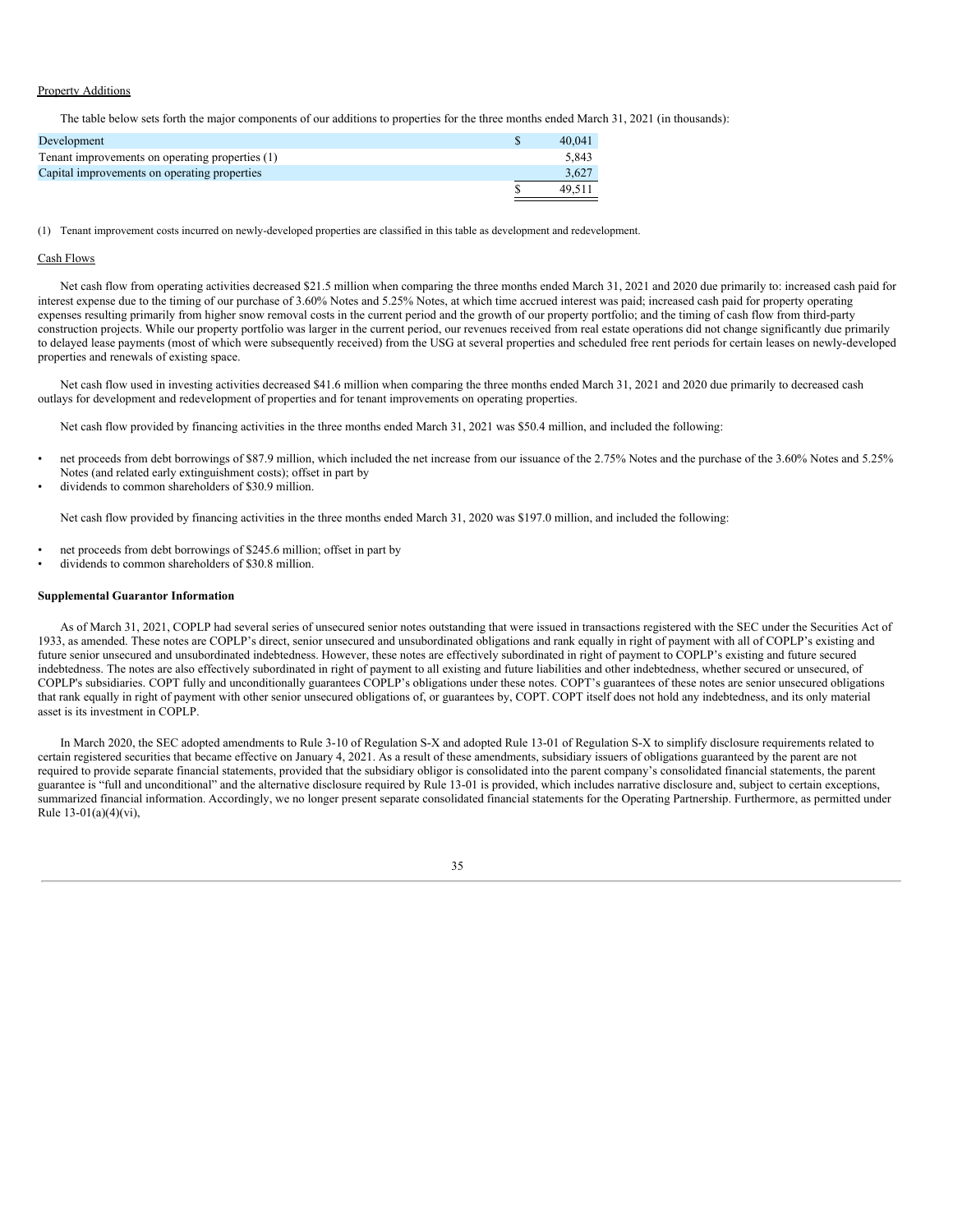we have excluded summarized financial information for the Operating Partnership since: the assets, liabilities, and results of operations of the Company and the Operating Partnership are not materially different than the corresponding amounts presented in the consolidated financial statements of the Company; and we believe that inclusion of such summarized financial information would be repetitive and not provide incremental value to investors.

#### **Liquidity and Capital Resources**

Our primary cash requirements are for operating expenses, debt service, development of new properties, improvements to existing properties and dividends to our shareholders. We expect to continue to use cash flow provided by operations as the primary source to meet our short-term capital needs, including property operating expenses, general and administrative expenses, interest expense, scheduled principal amortization of debt, dividends to our shareholders, distributions to COPLP's unitholders and improvements to existing properties. As of March 31, 2021, we had \$36.1 million in cash and cash equivalents.

Our senior unsecured debt is currently rated investment grade by the three major rating agencies. We aim to maintain an investment grade rating to enable us to use debt comprised of unsecured, primarily fixed-rate debt (including the effect of interest rate swaps) from public markets and banks. We also use secured nonrecourse debt from institutional lenders and banks primarily for joint venture financings. In addition, we periodically raise equity when we access the public equity markets by issuing common and/or preferred shares.

We use our Revolving Credit Facility to initially finance much of our investing activities. We subsequently pay down the facility using cash available from operations and proceeds from long-term borrowings, equity issuances and sales of interests in properties. The lenders' aggregate commitment under the facility is \$800.0 million, with the ability for us to increase the lenders' aggregate commitment to \$1.25 billion, provided that there is no default under the facility and subject to the approval of the lenders. The facility matures in March 2023, and may be extended by two six-month periods at our option, provided that there is no default under the facility and we pay an extension fee of 0.075% of the total availability under the facility for each extension period. As of March 31, 2021, the maximum borrowing capacity under this facility totaled \$800.0 million, all of which was available.

We have a program in place under which we may offer and sell common shares in at-the-market stock offerings having an aggregate gross sales price of up to \$300 million. Under this program, we may also, at our discretion, sell common shares under forward equity sales agreements. The use of a forward equity sales agreement would enable us to lock in a price on a sale of common shares when the agreement is executed but defer receiving the proceeds from the sale until a later date.

We believe that our liquidity and capital resources are adequate for our near-term and longer-term requirements without necessitating property sales. However, we may dispose of interests in properties opportunistically or when market conditions otherwise warrant. In addition, we believe that we have the ability to raise additional equity by selling interests in data center shells through joint ventures.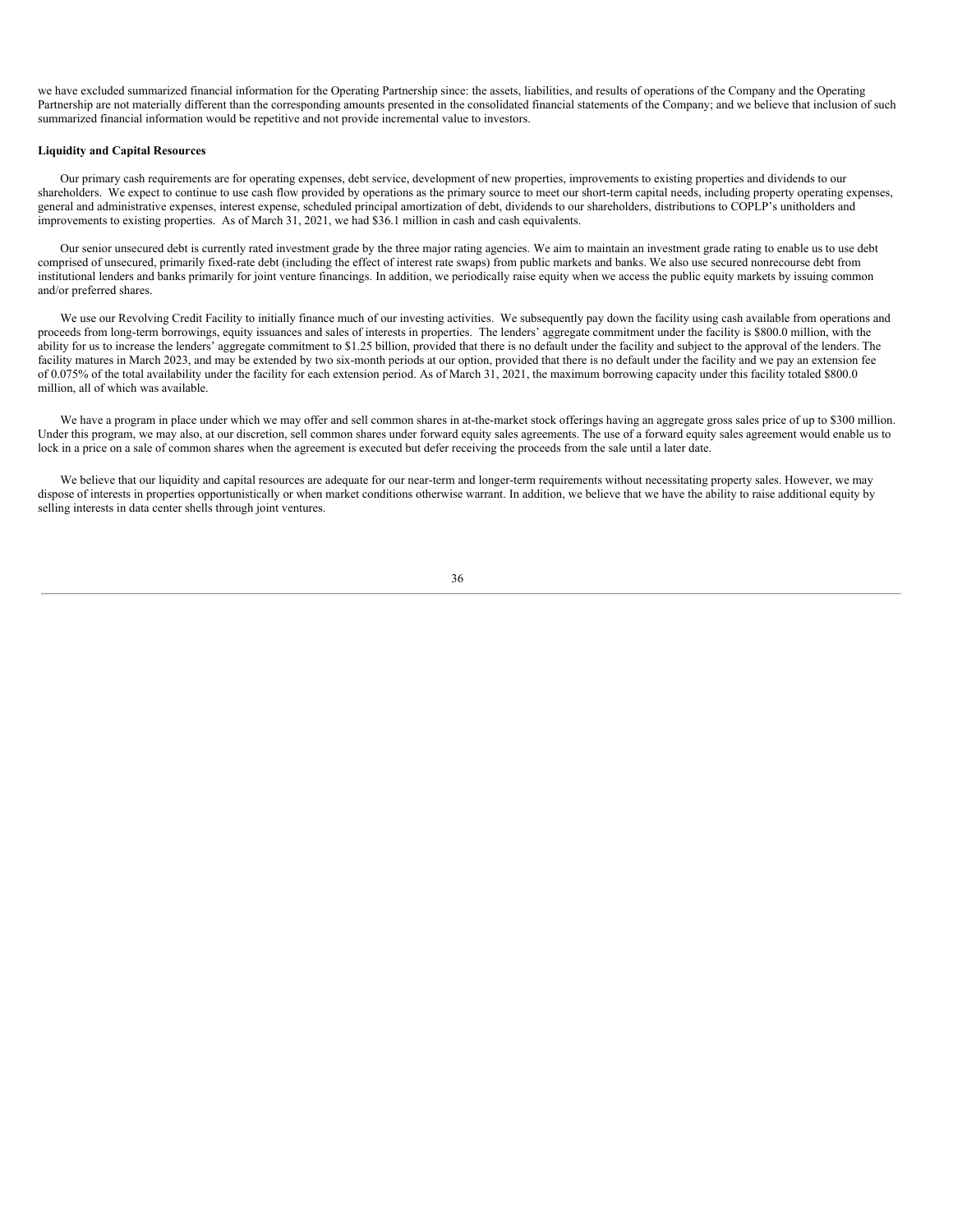Our contractual obligations as of March 31, 2021 included the following (in thousands):

|                                                      | For the Periods Ending December 31, |         |   |            |  |           |  |                          |    |         |      |                          |   |           |
|------------------------------------------------------|-------------------------------------|---------|---|------------|--|-----------|--|--------------------------|----|---------|------|--------------------------|---|-----------|
|                                                      |                                     | 2021    |   | 2022       |  | 2023      |  | 2024                     |    | 2025    |      | Thereafter               |   | Total     |
| Contractual obligations (1)                          |                                     |         |   |            |  |           |  |                          |    |         |      |                          |   |           |
| Debt(2)                                              |                                     |         |   |            |  |           |  |                          |    |         |      |                          |   |           |
| Balloon payments due upon maturity                   |                                     | 269,961 | S | 487,022 \$ |  | 63,578 \$ |  | 27,649                   | -S | 322,100 | - \$ | 1,045,623                | S | 2,215,933 |
| Scheduled principal payments (3)                     |                                     | 2,993   |   | 4.498      |  | 3,552     |  | 2,334                    |    | 1,617   |      | 677                      |   | 15,671    |
| Interest on debt $(3)(4)$                            |                                     | 40.531  |   | 52,476     |  | 44,746    |  | 43,018                   |    | 34,670  |      | 89,853                   |   | 305,294   |
| Development and redevelopment obligations $(5)(6)$   |                                     | 114,925 |   | 6,304      |  | 356       |  |                          |    |         |      |                          |   | 121,585   |
| Third-party construction cost obligations $(6)(7)$   |                                     | 26,430  |   |            |  | __        |  | $\overline{\phantom{a}}$ |    |         |      | $\overline{\phantom{a}}$ |   | 26,430    |
| Tenant and other building improvements $(3)(6)$      |                                     | 23,099  |   | 24,898     |  | 8,263     |  |                          |    |         |      |                          |   | 56,260    |
| Property finance leases (principal and interest) (3) |                                     | 14      |   | 14         |  | $-$       |  |                          |    |         |      |                          |   | 28        |
| Property operating leases (3)                        |                                     | 2,408   |   | 3,297      |  | 3,352     |  | 3,403                    |    | 1,749   |      | 123,979                  |   | 138,188   |
| Total contractual cash obligations                   |                                     | 480,361 |   | 578,509    |  | 123,847   |  | 76,404                   |    | 360,136 |      | 1,260,132                |   | 2,879,389 |

(1) The contractual obligations set forth in this table exclude contracts for property operations and certain other contracts entered into in the normal course of business. Also excluded are accruals and payables incurred and interest rate derivative liabilities, which are reflected in our reported liabilities (although debt and lease liabilities are included on the table).

(2) Represents scheduled principal amortization payments and maturities only and therefore excludes net debt discounts and deferred financing costs of \$23.7 million. Maturities included \$270.0 million in 2021 pertaining to our remaining 3.60% Notes and 5.25% Notes that were redeemed on April 12, 2021 using borrowings under our Revolving Credit Facility.

(3) We expect to pay these items using cash flow from operations.

(4) Represents interest costs for our outstanding debt as of March 31, 2021 for the terms of such debt. For variable rate debt, the amounts reflected above used March 31, 2021 interest rates on variable rate debt in computing interest costs for the terms of such debt. We expect to pay these items using cash flow from operations.

(5) Represents contractual obligations pertaining to new development and redevelopment activities.

(6) Due to the long-term nature of certain development and construction contracts and leases included in these lines, the amounts reported in the table represent our estimate of the timing for the related obligations being payable.

(7) Represents contractual obligations pertaining to projects for which we are acting as construction manager on behalf of unrelated parties who are our clients. We expect to be reimbursed in full for these costs by our clients.

We expect to spend approximately \$225 million on development costs and approximately \$75 million on improvements and leasing costs for operating properties (including the commitments set forth in the table above) during the remainder of 2021. We expect to fund the development costs initially using primarily borrowings under our Revolving Credit Facility. We expect to fund improvements to existing operating properties using cash flow from operating activities.

Certain of our debt instruments require that we comply with a number of restrictive financial covenants, including maximum leverage ratio, unencumbered leverage ratio, minimum net worth, minimum fixed charge coverage, minimum unencumbered interest coverage ratio, minimum debt service and maximum secured indebtedness ratio. As of March 31, 2021, we were compliant with these covenants.

#### Off-Balance Sheet Arrangements

We had no material off-balance sheet arrangements during the three months ended March 31, 2021.

#### **Inflation**

Most of our tenants are obligated to pay their share of a property's operating expenses to the extent such expenses exceed amounts established in their leases, which are based on historical expense levels. Some of our tenants are obligated to pay their full share of a building's operating expenses. These arrangements somewhat reduce our exposure to increases in such costs resulting from inflation.

#### **Recent Accounting Pronouncements**

<span id="page-36-0"></span>See Note 2 to our consolidated financial statements for information regarding recent accounting pronouncements.

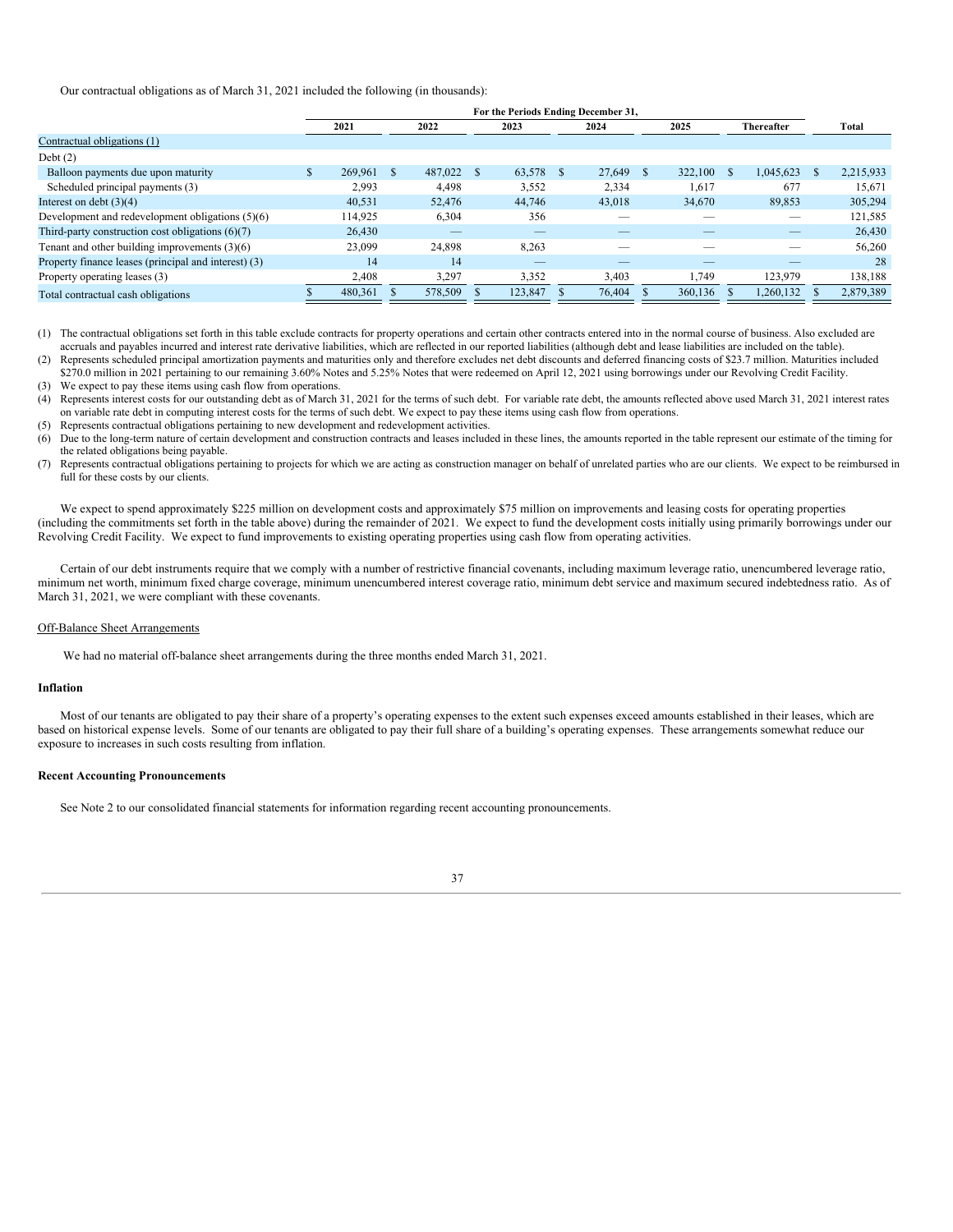#### **Item 3. Quantitative and Qualitative Disclosures about Market Risk**

We are exposed to certain market risks, one of the most predominant of which is a change in interest rates. Increases in interest rates can result in increased interest expense under our Revolving Credit Facility and other variable rate debt. Increases in interest rates can also result in increased interest expense when our fixed rate debt matures and needs to be refinanced.

The following table sets forth as of March 31, 2021 our debt obligations and weighted average interest rates on debt maturing each year (dollars in thousands):

|                                    | For the Periods Ending December 31, |          |  |         |  |         |  |        |  |         |            |          |
|------------------------------------|-------------------------------------|----------|--|---------|--|---------|--|--------|--|---------|------------|----------|
|                                    |                                     | 2021     |  | 2022    |  | 2023    |  | 2024   |  | 2025    | Thereafter | Total    |
| Debt:                              |                                     |          |  |         |  |         |  |        |  |         |            |          |
| Fixed rate debt (1)                |                                     | 272,874  |  | 4.033   |  | 66,590  |  | 29.443 |  | 301.302 | 1.036.140  | .710.382 |
| Weighted average interest rate     |                                     | 4.24%    |  | 3.98%   |  | 4.22%   |  | 4.42%  |  | 4.99%   | 2.59%      | 3.38%    |
| Variable rate debt                 |                                     | 80       |  | 487,487 |  | 540     |  | 540    |  | 22,415  | 10.160     | 521.222  |
| Weighted average interest rate (2) |                                     | $1.57\%$ |  | .36%    |  | $.62\%$ |  | 1.62%  |  | .66%    | $.57\%$    | .38%     |

(1) Represents principal maturities only and therefore excludes net discounts and deferred financing costs of \$23.7 million. Maturities included \$270.0 million in 2021 pertaining to our remaining 3.60% Notes and 5.25% Notes that were redeemed on April 12, 2021 using borrowings under our Revolving Credit Facility.

(2) The amounts reflected above used interest rates as of March 31, 2021 for variable rate debt.

The fair value of our debt was \$2.2 billion as of March 31, 2021. If interest rates had been 1% lower, the fair value of our fixed-rate debt would have increased by approximately \$89 million as of March 31, 2021.

See Note 10 to our consolidated financial statements for information pertaining to interest rate swap contracts in place as of March 31, 2021 and their respective fair values.

Based on our variable-rate debt balances, including the effect of interest rate swap contracts, our interest expense would have increased by \$874,000 in the three months ended March 31, 2021 if the applicable LIBOR rate was 1% higher.

### <span id="page-37-0"></span>**Item 4. Controls and Procedures**

#### (a) Evaluation of Disclosure Controls and Procedures

Our management, with the participation of our Chief Executive Officer and Chief Financial Officer, evaluated the effectiveness of our disclosure controls and procedures (as defined in Rule 13a-15(e) under the Exchange Act) as of March 31, 2021. Based on this evaluation, our Chief Executive Officer and Chief Financial Officer concluded that our disclosure controls and procedures as of March 31, 2021 were functioning effectively to provide reasonable assurance that the information required to be disclosed in reports filed or submitted under the Securities Exchange Act of 1934 is (i) recorded, processed, summarized and reported within the time periods specified in the SEC's rules and forms, and (ii) accumulated and communicated to our management, including our principal executive and principal financial officers, or persons performing similar functions, as appropriate to allow timely decisions regarding required disclosure.

#### (b) Change in Internal Control over Financial Reporting

No change in our internal control over financial reporting occurred during the most recent fiscal quarter that has materially affected, or is reasonably likely to materially affect, our internal control over financial reporting.

# <span id="page-37-1"></span>**PART II: OTHER INFORMATION**

### <span id="page-37-2"></span>**Item 1. Legal Proceedings**

<span id="page-37-3"></span>We are not currently involved in any material litigation nor, to our knowledge, is any material litigation currently threatened against us (other than routine litigation arising in the ordinary course of business, substantially all of which is expected to be covered by liability insurance).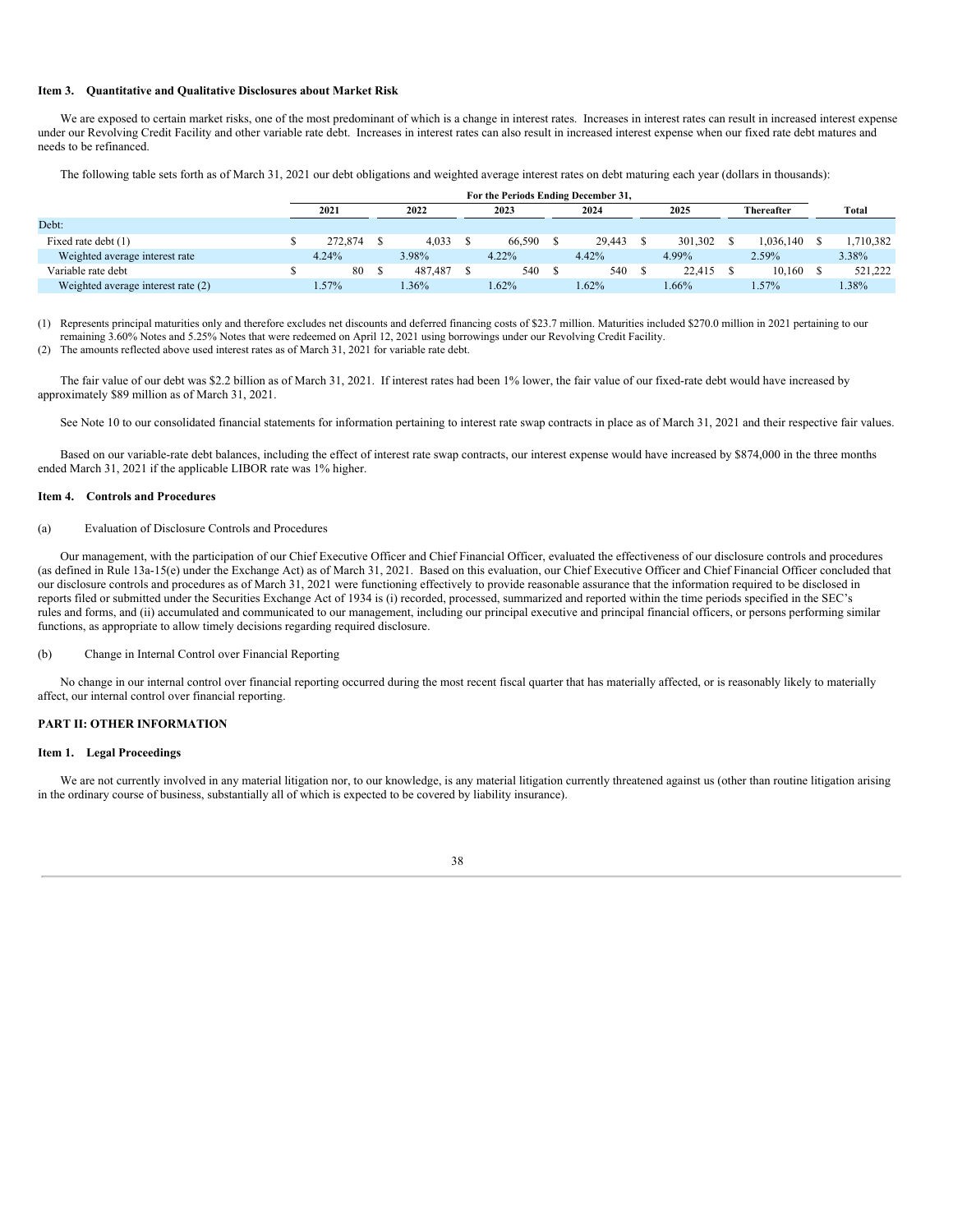# **Item 1A. Risk Factors**

There have been no material changes to the risk factors included in our 2020 Annual Report on Form 10-K.

# <span id="page-38-0"></span>**Item 2. Unregistered Sales of Equity Securities and Use of Proceeds**

(a) During the three months ended March 31, 2021, we issued 8,054 common shares in exchange for 8,054 COPLP common units in accordance with COPLP's Third Amended and Restated Limited Partnership Agreement, as amended. The issuance of these common shares was effected in reliance upon the exemption from registration under Section 4(a)(2) of the Securities Act of 1933, as amended.

(b) Not applicable

(c) Not applicable

# <span id="page-38-1"></span>**Item 3. Defaults Upon Senior Securities**

- (a) Not applicable
- (b) Not applicable

# <span id="page-38-2"></span>**Item 4. Mine Safety Disclosures**

Not applicable

# <span id="page-38-3"></span>**Item 5. Other Information**

<span id="page-38-4"></span>None.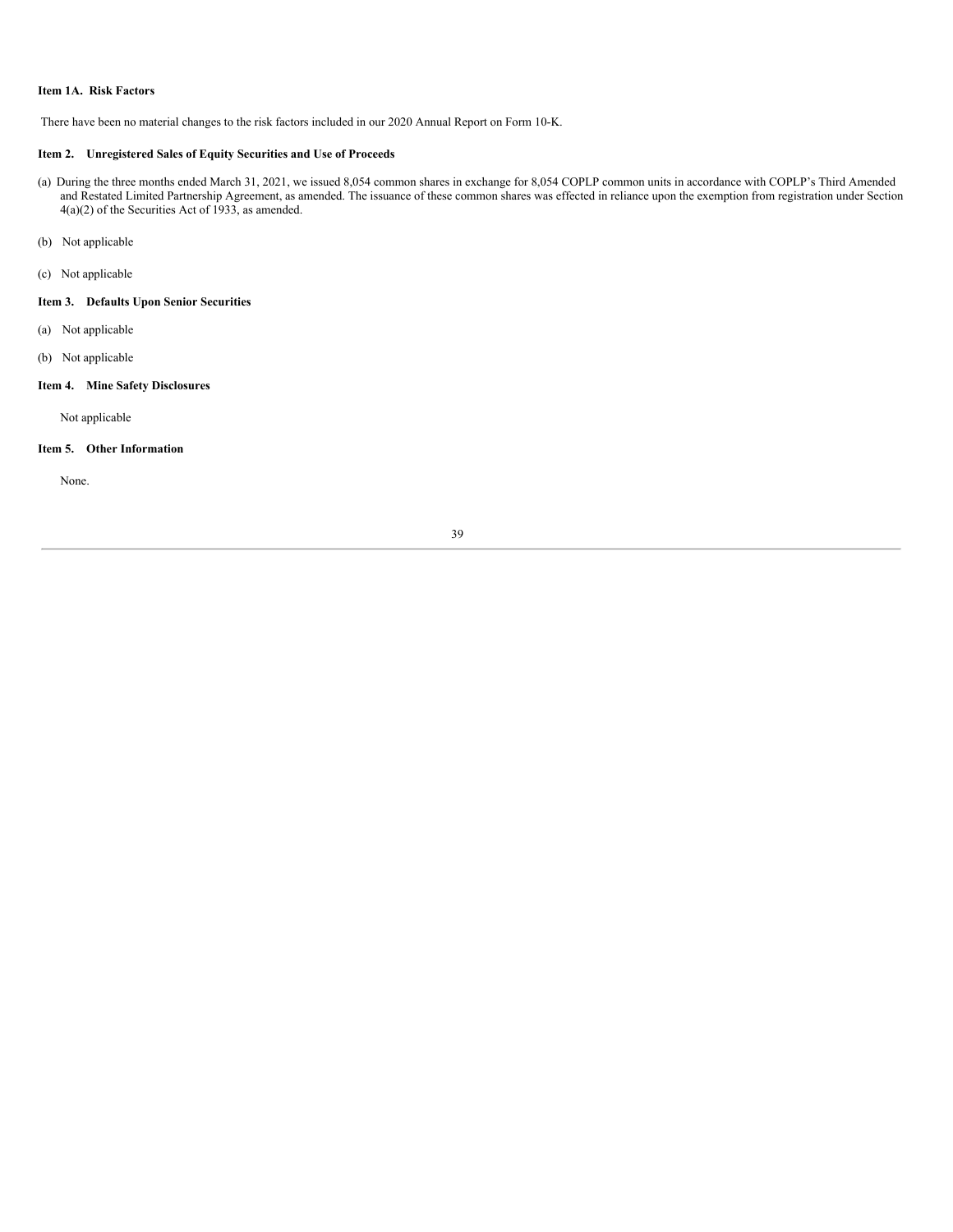# **Item 6. Exhibits**

(a) Exhibits:

<span id="page-39-0"></span>

| <b>EXHIBIT</b><br>NO. | <b>DESCRIPTION</b>                                                                                                                                                                                                                                                                                                                                                                                                                                                                                                                                                                       |
|-----------------------|------------------------------------------------------------------------------------------------------------------------------------------------------------------------------------------------------------------------------------------------------------------------------------------------------------------------------------------------------------------------------------------------------------------------------------------------------------------------------------------------------------------------------------------------------------------------------------------|
| 10.1                  | Second Supplemental Indenture, by and among Corporate Office Properties, L.P., as issuer, Corporate Office Properties Trust, as guarantor, and<br>U.S. Bank National Association, as trustee (filed with the Company's Current Report on Form 8-K dated March 11, 2021 and incorporated herein by<br>reference).                                                                                                                                                                                                                                                                         |
| 22.1                  | List of Subsidiary Issuers and Guaranteed Securities (filed herewith).                                                                                                                                                                                                                                                                                                                                                                                                                                                                                                                   |
| 31.1                  | Certification of the Chief Executive Officer of Corporate Office Properties Trust required by Rule 13a-14(a) under the Securities Exchange Act of<br>1934, as amended (filed herewith).                                                                                                                                                                                                                                                                                                                                                                                                  |
| 31.2                  | Certification of the Chief Financial Officer of Corporate Office Properties Trust required by Rule 13a-14(a) under the Securities Exchange Act of<br>1934, as amended (filed herewith).                                                                                                                                                                                                                                                                                                                                                                                                  |
| 32.1                  | Certification of the Chief Executive Officer of Corporate Office Properties Trust required by Rule 13a-14(b) under the Securities Exchange Act of<br>1934, as amended. (This exhibit shall not be deemed "filed" for purposes of Section 18 of the Securities Exchange Act of 1934, as amended, or<br>otherwise subject to the liability of that section. Further, this exhibit shall not be deemed to be incorporated by reference into any filing under the<br>Securities Exchange Act of 1933, as amended, or the Securities Exchange Act of 1934, as amended.) (Furnished herewith). |
| 32.2                  | Certification of the Chief Financial Officer of Corporate Office Properties Trust required by Rule 13a-14(b) under the Securities Exchange Act of<br>1934, as amended. (This exhibit shall not be deemed "filed" for purposes of Section 18 of the Securities Exchange Act of 1934, as amended, or<br>otherwise subject to the liability of that section. Further, this exhibit shall not be deemed to be incorporated by reference into any filing under the<br>Securities Exchange Act of 1933, as amended, or the Securities Exchange Act of 1934, as amended). (Furnished herewith). |
| 101.INS               | XBRL Instance Document - The instance document does not appear in the interactive data file because its XBRL tags are embedded within the Inline<br>XBRL document (filed herewith).                                                                                                                                                                                                                                                                                                                                                                                                      |
| 101.SCH               | Inline XBRL Taxonomy Extension Schema Document (filed herewith).                                                                                                                                                                                                                                                                                                                                                                                                                                                                                                                         |
| 101.CAL               | Inline XBRL Taxonomy Extension Calculation Linkbase Document (filed herewith).                                                                                                                                                                                                                                                                                                                                                                                                                                                                                                           |
| 101.LAB               | Inline XBRL Extension Labels Linkbase (filed herewith).                                                                                                                                                                                                                                                                                                                                                                                                                                                                                                                                  |
| 101.PRE               | Inline XBRL Taxonomy Extension Presentation Linkbase Document (filed herewith).                                                                                                                                                                                                                                                                                                                                                                                                                                                                                                          |
| 101.DEF               | Inline XBRL Taxonomy Extension Definition Linkbase Document (filed herewith).                                                                                                                                                                                                                                                                                                                                                                                                                                                                                                            |
| 104                   | Cover Page Interactive Data File (formatted as Inline XBRL and contained in Exhibit 101).                                                                                                                                                                                                                                                                                                                                                                                                                                                                                                |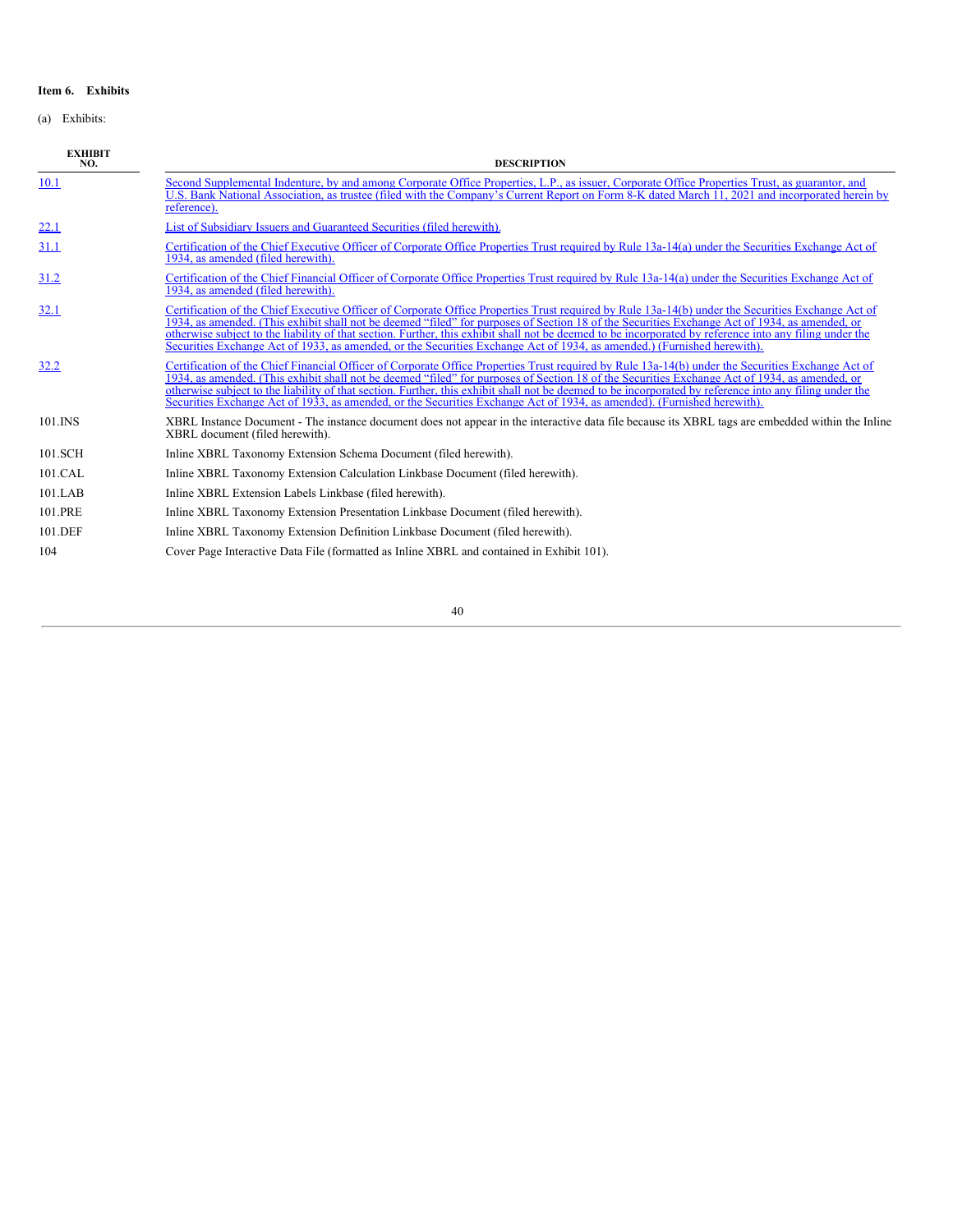# **SIGNATURES**

Pursuant to the requirements of the Securities Exchange Act of 1934, the Registrant has duly caused this report to be signed on its behalf by the undersigned thereunto duly authorized.

CORPORATE OFFICE PROPERTIES TRUST

/s/ Stephen E. Budorick

Stephen E. Budorick President and Chief Executive Officer

/s/ Anthony Mifsud

Anthony Mifsud Executive Vice President and Chief Financial Officer

Dated: May 3, 2021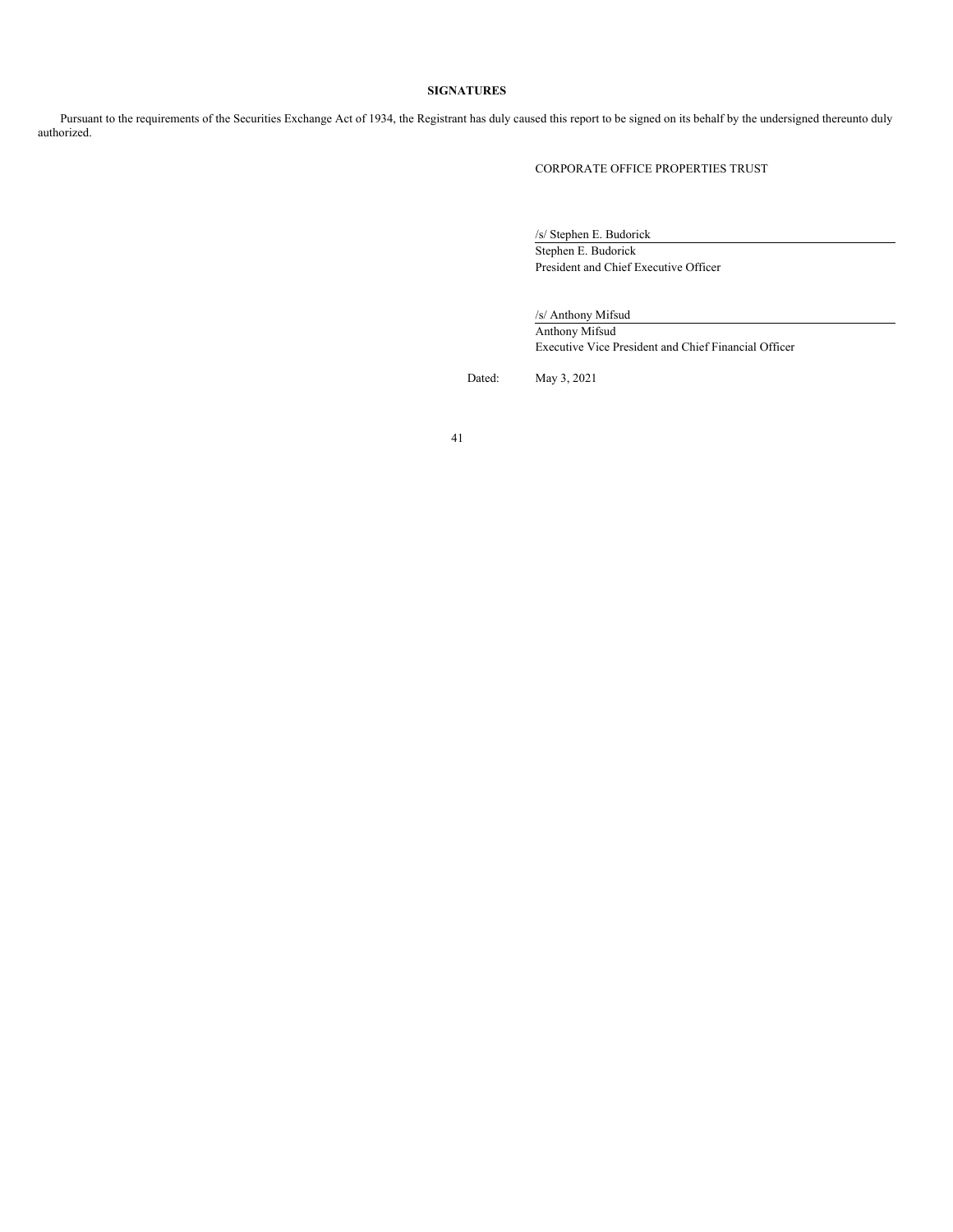# **EXHIBIT 22.1**

# **List of Subsidiary Issuers of Guaranteed Securities**

<span id="page-41-0"></span>As of March 31, 2021, Corporate Office Properties Trust was the guarantor of the outstanding guaranteed debt securities of its subsidiaries, as listed below:

|     | <b>Debt Instrument</b>       | <b>Issuer</b>                     |
|-----|------------------------------|-----------------------------------|
| (1) | 3.600% Senior Notes due 2023 | Corporate Office Properties, L.P. |
| (1) | 5.25% Senior Notes due 2024  | Corporate Office Properties, L.P. |
|     | 5.000% Senior Notes due 2025 | Corporate Office Properties, L.P. |
|     | 2.250% Senior Notes due 2026 | Corporate Office Properties, L.P. |
|     | 2.750% Senior Notes due 2031 | Corporate Office Properties, L.P. |

(1) These notes were redeemed in full on April 12, 2021 and were no longer outstanding as of the date of this report.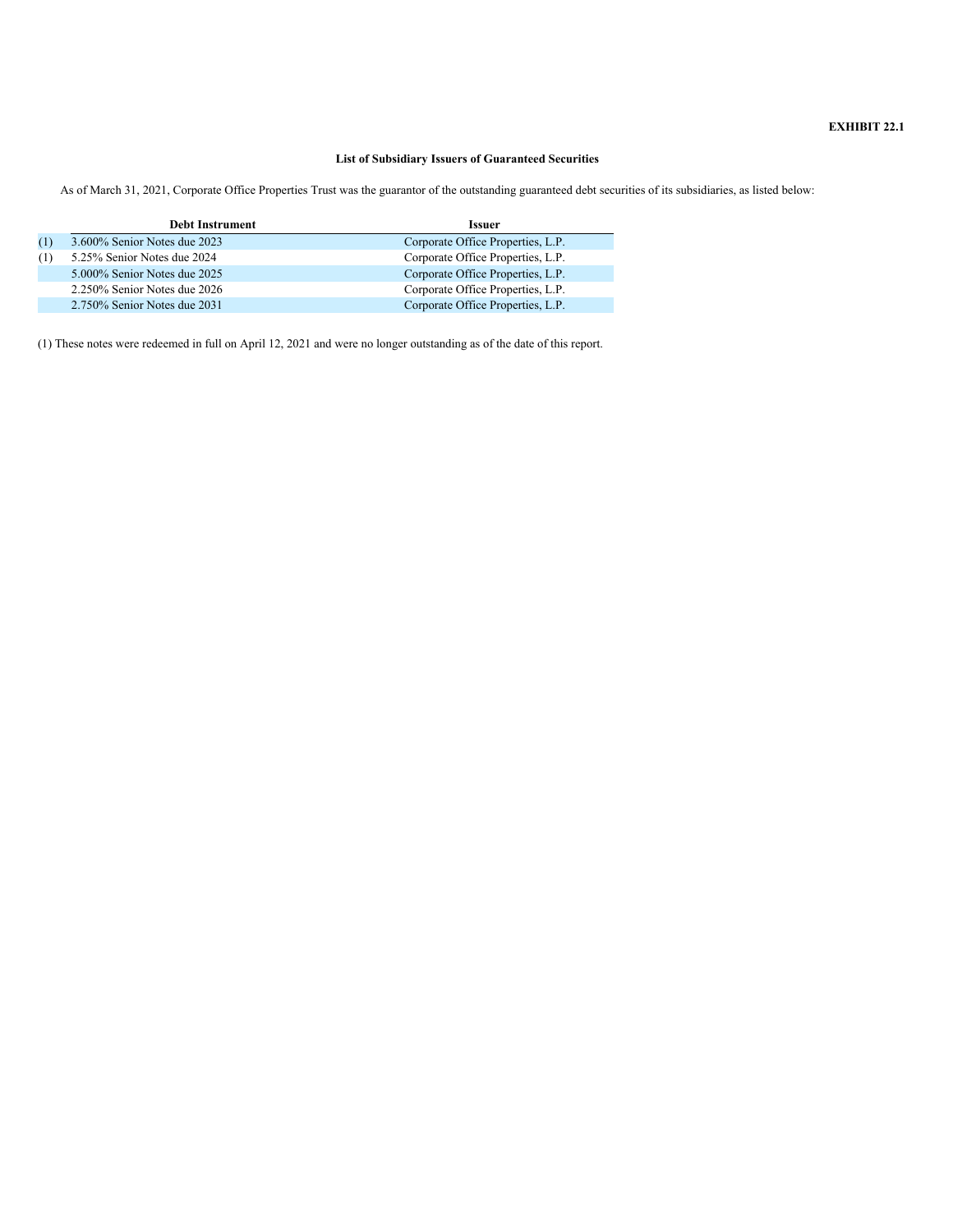## CERTIFICATIONS REQUIRED BY RULE 13a-14(a) UNDER THE SECURITIES EXCHANGE ACT OF 1934

# **CERTIFICATIONS**

<span id="page-42-0"></span>I, Stephen E. Budorick, certify that:

1. I have reviewed this Quarterly Report on Form 10-Q of Corporate Office Properties Trust;

2. Based on my knowledge, this report does not contain any untrue statement of a material fact or omit to state a material fact necessary to make the statements made, in light of the circumstances under which such statements were made, not misleading with respect to the period covered by this report;

3. Based on my knowledge, the financial statements, and other financial information included in this report, fairly present in all material respects the financial condition, results of operations and cash flows of the registrant as of, and for, the periods presented in this report;

4. The registrant's other certifying officer(s) and I are responsible for establishing and maintaining disclosure controls and procedures (as defined in Exchange Act Rules 13a-15(e) and 15d-15(e)) and internal control over financial reporting (as defined in Exchange Act Rules 13a-15(f) and 15d-15(f)) for the registrant and have:

- a) Designed such disclosure controls and procedures, or caused such disclosure controls and procedures to be designed under our supervision, to ensure that material information relating to the registrant, including its consolidated subsidiaries, is made known to us by others within those entities, particularly during the period in which this report is being prepared;
- b) Designed such internal control over financial reporting, or caused such internal control over financial reporting to be designed under our supervision, to provide reasonable assurance regarding the reliability of financial reporting and the preparation of financial statements for external purposes in accordance with generally accepted accounting principles;
- c) Evaluated the effectiveness of the registrant's disclosure controls and procedures and presented in this report our conclusions about the effectiveness of the disclosure controls and procedures, as of the end of the period covered by this report based on such evaluation; and
- d) Disclosed in this report any change in the registrant's internal control over financial reporting that occurred during the registrant's most recent fiscal quarter (the registrant's fourth fiscal quarter in the case of an annual report) that has materially affected, or is reasonably likely to materially affect, the registrant's internal control over financial reporting; and

5. The registrant's other certifying officer(s) and I have disclosed, based on our most recent evaluation of internal control over financial reporting, to the registrant's auditors and the audit committee of the registrant's board of directors (or persons performing the equivalent functions):

- a) All significant deficiencies and material weaknesses in the design or operation of internal control over financial reporting which are reasonably likely to adversely affect the registrant's ability to record, process, summarize and report financial information; and
- b) Any fraud, whether or not material, that involves management or other employees who have a significant role in the registrant's internal control over financial reporting.

Date: May 3, 2021 /s/ Stephen E. Budorick

Stephen E. Budorick President and Chief Executive Officer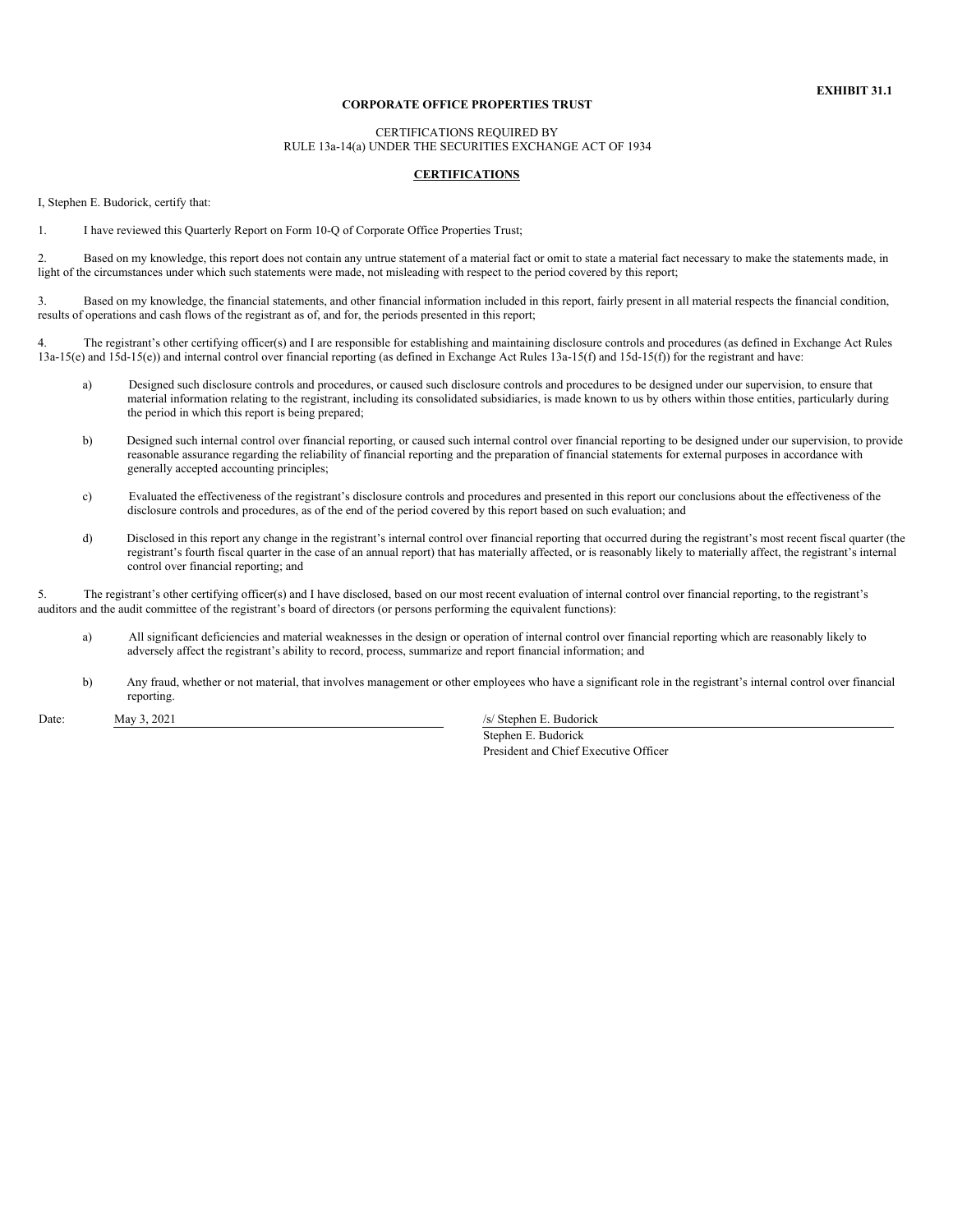### CERTIFICATIONS REQUIRED BY RULE 13a-14(a) UNDER THE SECURITIES EXCHANGE ACT OF 1934

# **CERTIFICATIONS**

<span id="page-43-0"></span>I, Anthony Mifsud, certify that:

1. I have reviewed this Quarterly Report on Form 10-Q of Corporate Office Properties Trust;

2. Based on my knowledge, this report does not contain any untrue statement of a material fact or omit to state a material fact necessary to make the statements made, in light of the circumstances under which such statements were made, not misleading with respect to the period covered by this report;

3. Based on my knowledge, the financial statements, and other financial information included in this report, fairly present in all material respects the financial condition, results of operations and cash flows of the registrant as of, and for, the periods presented in this report;

4. The registrant's other certifying officer(s) and I are responsible for establishing and maintaining disclosure controls and procedures (as defined in Exchange Act Rules 13a-15(e) and 15d-15(e)) and internal control over financial reporting (as defined in Exchange Act Rules 13a-15(f) and 15d-15(f)) for the registrant and have:

- a) Designed such disclosure controls and procedures, or caused such disclosure controls and procedures to be designed under our supervision, to ensure that material information relating to the registrant, including its consolidated subsidiaries, is made known to us by others within those entities, particularly during the period in which this report is being prepared;
- b) Designed such internal control over financial reporting, or caused such internal control over financial reporting to be designed under our supervision, to provide reasonable assurance regarding the reliability of financial reporting and the preparation of financial statements for external purposes in accordance with generally accepted accounting principles;
- c) Evaluated the effectiveness of the registrant's disclosure controls and procedures and presented in this report our conclusions about the effectiveness of the disclosure controls and procedures, as of the end of the period covered by this report based on such evaluation; and
- d) Disclosed in this report any change in the registrant's internal control over financial reporting that occurred during the registrant's most recent fiscal quarter (the registrant's fourth fiscal quarter in the case of an annual report) that has materially affected, or is reasonably likely to materially affect, the registrant's internal control over financial reporting; and

5. The registrant's other certifying officer(s) and I have disclosed, based on our most recent evaluation of internal control over financial reporting, to the registrant's auditors and the audit committee of the registrant's board of directors (or persons performing the equivalent functions):

- a) All significant deficiencies and material weaknesses in the design or operation of internal control over financial reporting which are reasonably likely to adversely affect the registrant's ability to record, process, summarize and report financial information; and
- b) Any fraud, whether or not material, that involves management or other employees who have a significant role in the registrant's internal control over financial reporting.

Date: May 3, 2021 /s/ Anthony Mifsud

Anthony Mifsud Chief Financial Officer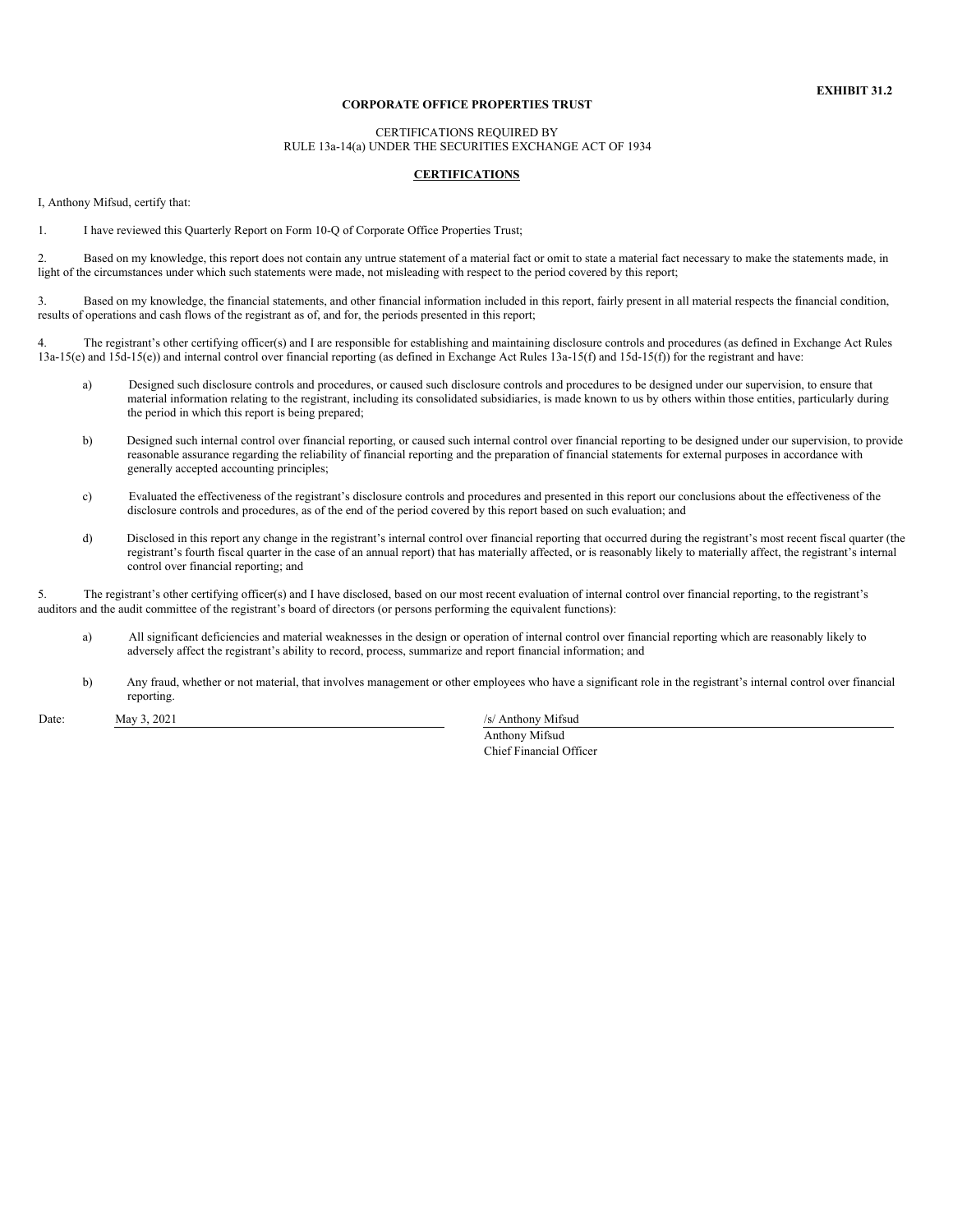CERTIFICATIONS REQUIRED BY

# RULE 13a-14(b) UNDER THE SECURITIES EXCHANGE ACT OF 1934

<span id="page-44-0"></span>In connection with the Quarterly Report on Form 10-Q of Corporate Office Properties Trust (the "Company") for the quarter ended March 31, 2021, as filed with the Securities and Exchange Commission on the date hereof (the "Report"), I, Stephen E. Budorick, President and Chief Executive Officer of the Company, certify that to my knowledge:

- (1) The Report fully complies with the requirements of section 13(a) or 15(d) of the Securities Exchange Act of 1934; and
- (2) The information contained in the Report fairly presents, in all material respects, the financial condition and result of operations of the Company.

/s/ Stephen E. Budorick Stephen E. Budorick President and Chief Executive Officer

Date: May 3, 2021